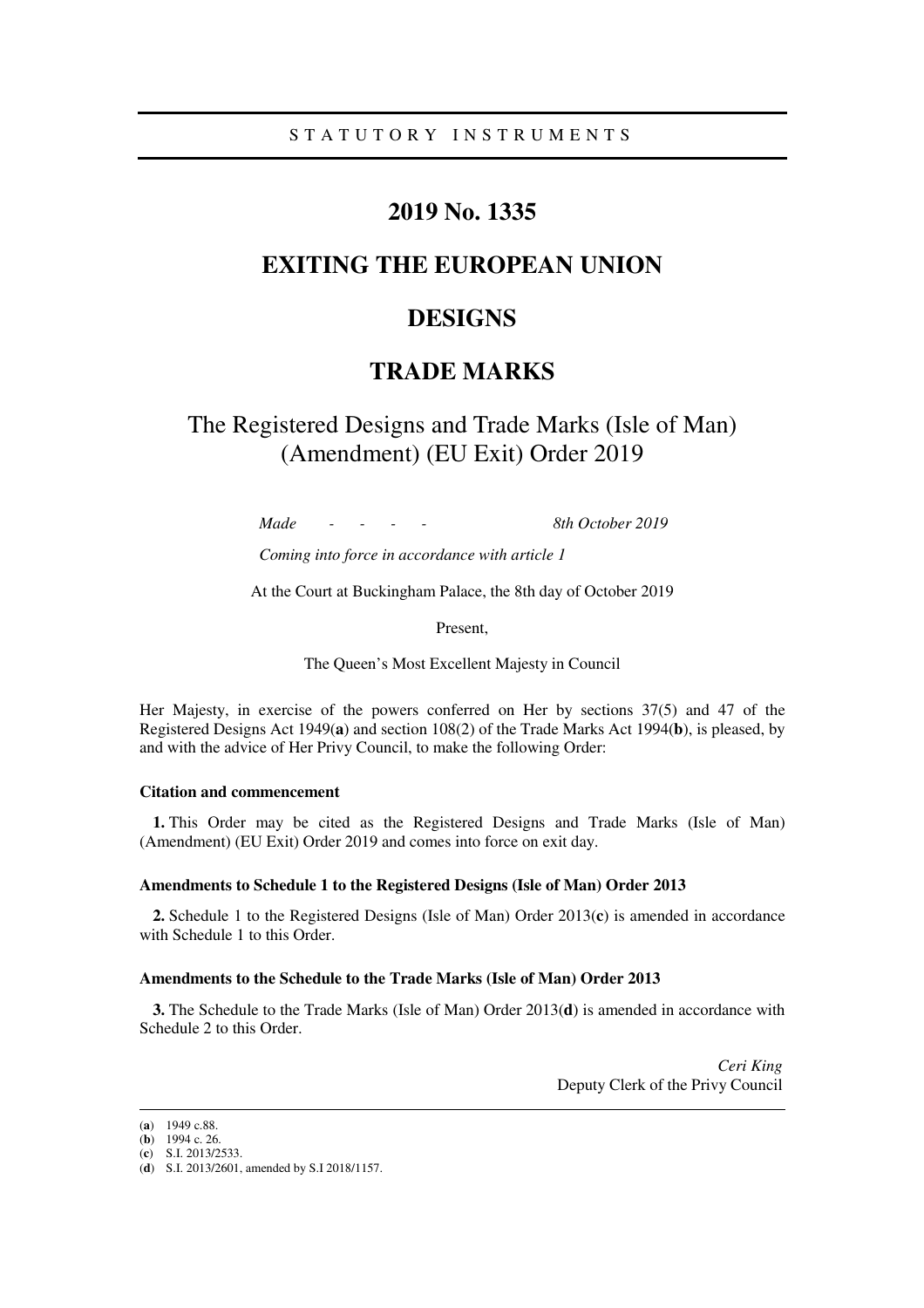## SCHEDULE 1 Article 2

## Amendments to the Registered Designs (Isle of Man) Order 2013

**1.** Schedule 1 to the Registered Designs (Isle of Man) Order 2013 is amended as follows.

**2.** In paragraph 5, in the inserted section 1B (requirement of novelty and individual character), in subsection  $(6)(a)$ , for "the European Economic Area", substitute "the geographical area comprising the United Kingdom and the European Economic Area".

**3.** In paragraph 11, in the inserted section 7A (infringements of rights in registered designs), in subsection (4), after "market in" insert "the United Kingdom or".

**4.** In paragraph 16—

- (a) in the inserted section 11ZA (grounds for invalidity of registration), in subsection  $(1A)(b)$ omit subparagraphs (i) and (ii) and insert "by virtue of registration under this Act or an application for such registration.";
- (b) in the inserted section 11ZB (applications for declaration of invalidity), in subsection  $(4)$ —
	- (i) omit "or the Community Design Regulation";
	- (ii) omit ", the holder of the registered Community design".

**5.** After paragraph 18 insert—

"**18A.** Before section 13, insert—

### "**Application of the Act to certain registered Community designs**

**12A.** Schedule 1A makes provision—

- (a) for registered Community designs (including certain designs whose registration has expired or which have been removed from the register) to be treated as registered under this Act with effect from exit day, and
- (b) about certain applications for registered Community designs made before exit day.

## **Application of the Act to certain international designs**

**12B.** Schedule 1B makes provision—

- (a) for certain designs which are registered in the international register maintained by the International Bureau of the World Intellectual Property Organization in respect of which the European Union is designated (including certain designs whose registration has expired) to be treated as registered under this Act with effect from exit day, and
- (b) about certain applications made before exit day to register in the international register maintained by the International Bureau of the World Intellectual Property Organization a design in respect of which the European Union is designated.".".

**6.** In paragraph 25(2), in the inserted section 20(1B)—

- (a) omit "or the Community Design Regulation";
- (b) omit ", the holder of the registered Community design".

**7.** In paragraph 28—

(a) in the inserted section 24D(5)—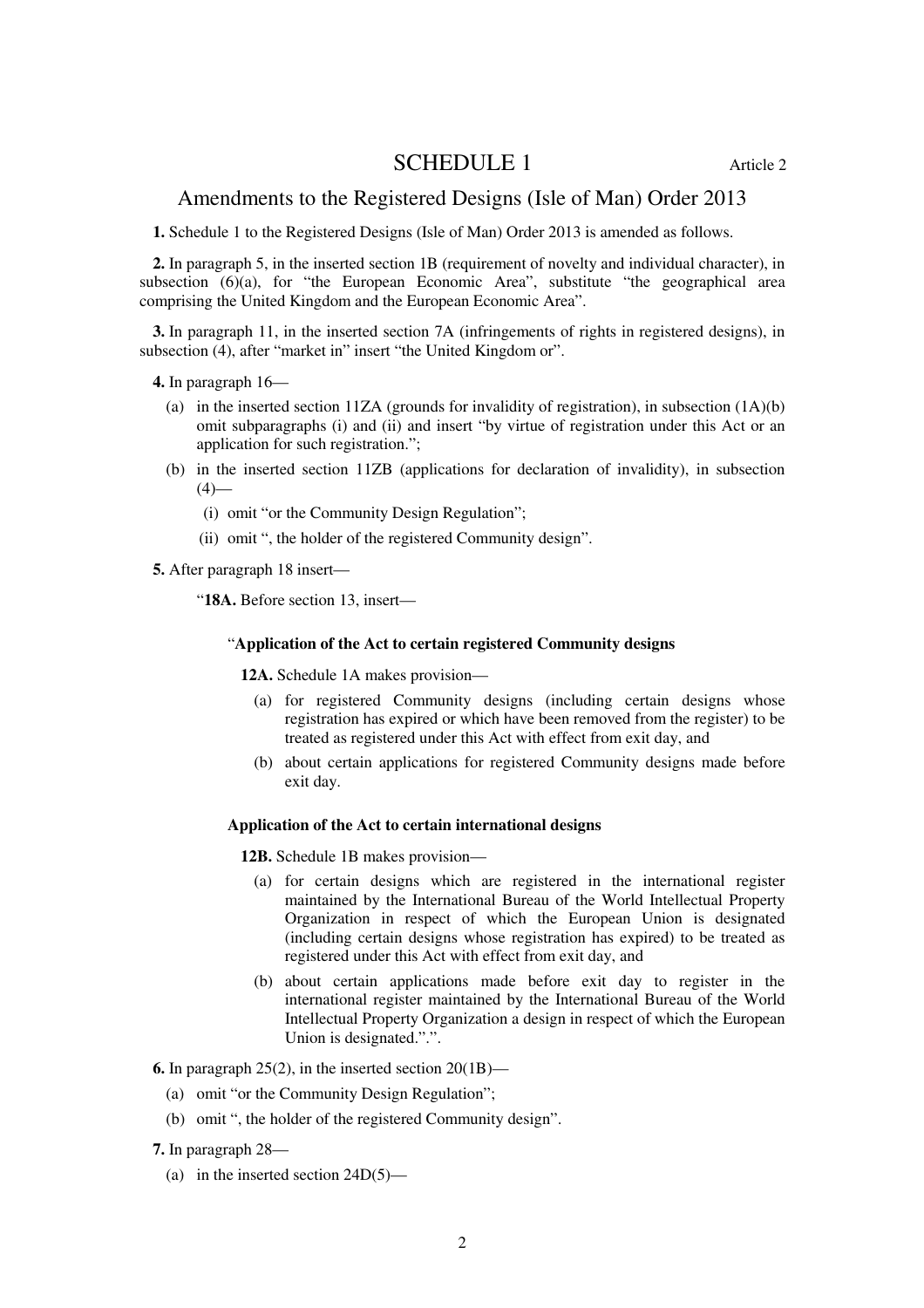- (i) in paragraph (b), omit "(including that section as applied in relation to Community trade marks by any statutory provision having effect in the Isle of Man)";
- (ii) at the end of paragraph (d) at the end of the paragraph (after the semi-colon in that paragraph) insert "or";
- (iii) at the end of paragraph (e) omit "or";
- (iv) omit paragraph (f);
- (b) in subsection (5) of the inserted section 24G, for the words from "an enforceable" to the end substitute "anything which forms part of retained EU law as a result of section 3 or 4 of the European Union (Withdrawal) Act 2018".

**8.** After paragraph 29, insert—

"**29A.** After section 25 (certificate of contested validity of registration), insert—

## "**Privilege for communications with those on the special list of professional designs representatives**

**25A.**—(1) This section applies to communications as to any matter relating to the protection of a design as a registered design.

(2) Any such communication—

- (a) between a person and a professional designs representative; or
- (b) for the purposes of obtaining, or in response to a request for, information which a person is seeking for the purpose of instructing a professional designs representative,

is privileged from, or in Scotland protected against, disclosure in legal proceedings in the same way as a communication between a person and a solicitor or, as the case may be, a communication for the purpose of obtaining, or in response to a request for, information which a person is seeking for the purpose of instructing a solicitor.

(3) In subsection (2) "professional designs representative" means a person whose name appears on the special list of professional representatives for design matters maintained by the European Union Intellectual Property Office referred to in Article 78(4) of Council Regulation (EC) 6/2002 of 12th December 2001 on Community designs as it has effect in EU law.".".

**9.** After paragraph 35, insert—

"**35A.** In section 35ZA(**a**) (offence of unauthorised copying etc of design in course of business), omit subsection (7).".

**10.** In paragraph 40(1)(c), omit the inserted definitions of "Community Design Regulation" and "registered Community design".

**11.** After paragraph 43, insert—

-

"**44.** After Schedule 1, insert—

<sup>(</sup>**a**) Section 35ZA was inserted by the Intellectual Property Act 2014 (c.18), section 13.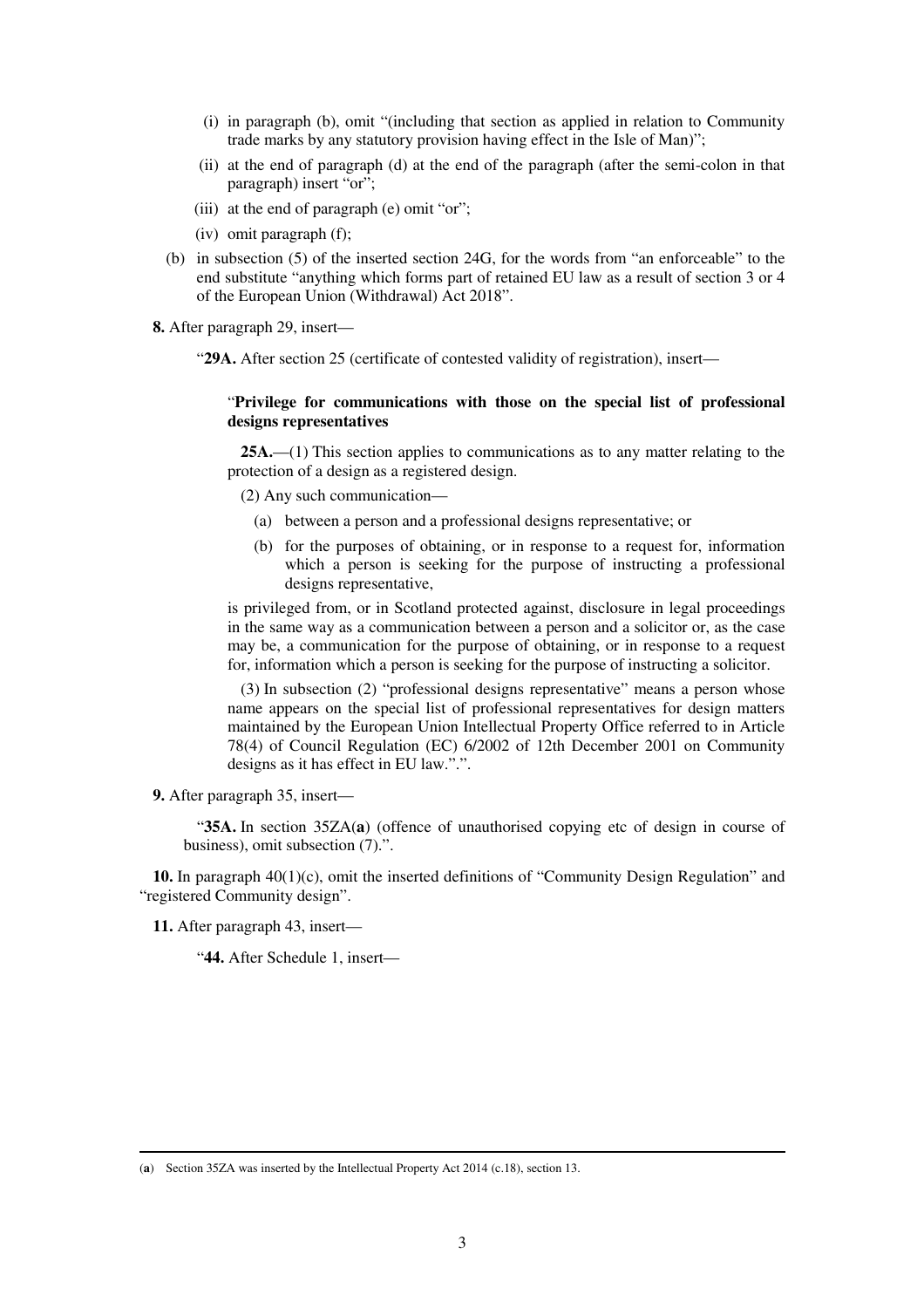## "SCHEDULE 1A Section 12A

## EUROPEAN COMMUNITY REGISTERED DESIGNS

## PART 1

## Existing registered Community designs

## **Designs registered as Community designs to be treated as registered under the Act**

**1.**—(1) A design which, immediately before exit day, is entered in the RCD register and has been published in the Community Designs Bulletin as mentioned in Article 73(1) (an "existing registered Community design") is to be treated on and after exit day as if an application for its registration had been made, and it had been registered, under this Act.

(2) A registered design which comes into being by virtue of sub-paragraph (1) is referred to in this Schedule as a "re-registered design".

(3) This Act applies to a re-registered design as it applies to other registered designs except as otherwise provided in this Schedule.

(4) For the purposes of this Act—

- (a) the date of registration of a re-registered design is the date on which the existing registered Community design from which the re-registered design derives was treated as registered under the Community Design Regulation, and
- (b) the date of the application of a re-registered design is the date treated, under Article 38, as the date of filing of the application for the registration of the existing registered Community design from which the re-registered design derives.

(5) Any fee provided for by regulations under Schedule 4 to the European Union (Withdrawal) Act 2018 in respect of any matter relating to a re-registered design applies in the Isle of Man in respect of that matter.

(6) The following provisions of this Act do not apply to a re-registered design—

- (a) section  $7A(6)$ ;
- (b) section 18.

(7) In this Schedule—

- (a) "the RCD register" means the register of registered Community designs maintained under Article 72;
- (b) "the Community Design Regulation" means Council Regulation (EC) No 6/2002 of 12th December 2001 on Community Designs as it had effect immediately before exit day.

### **Entries to be made in the register in relation to designs treated as registered under this Act**

**2.**—(1) The registrar must as soon as reasonably practicable on or after exit day enter a re-registered design in the register of designs.

(2) The obligation under section 22(1) (inspection of registered designs) applies to a reregistered design on and after the day on which the re-registered design is entered in the register (notwithstanding that no certificate of registration has been granted).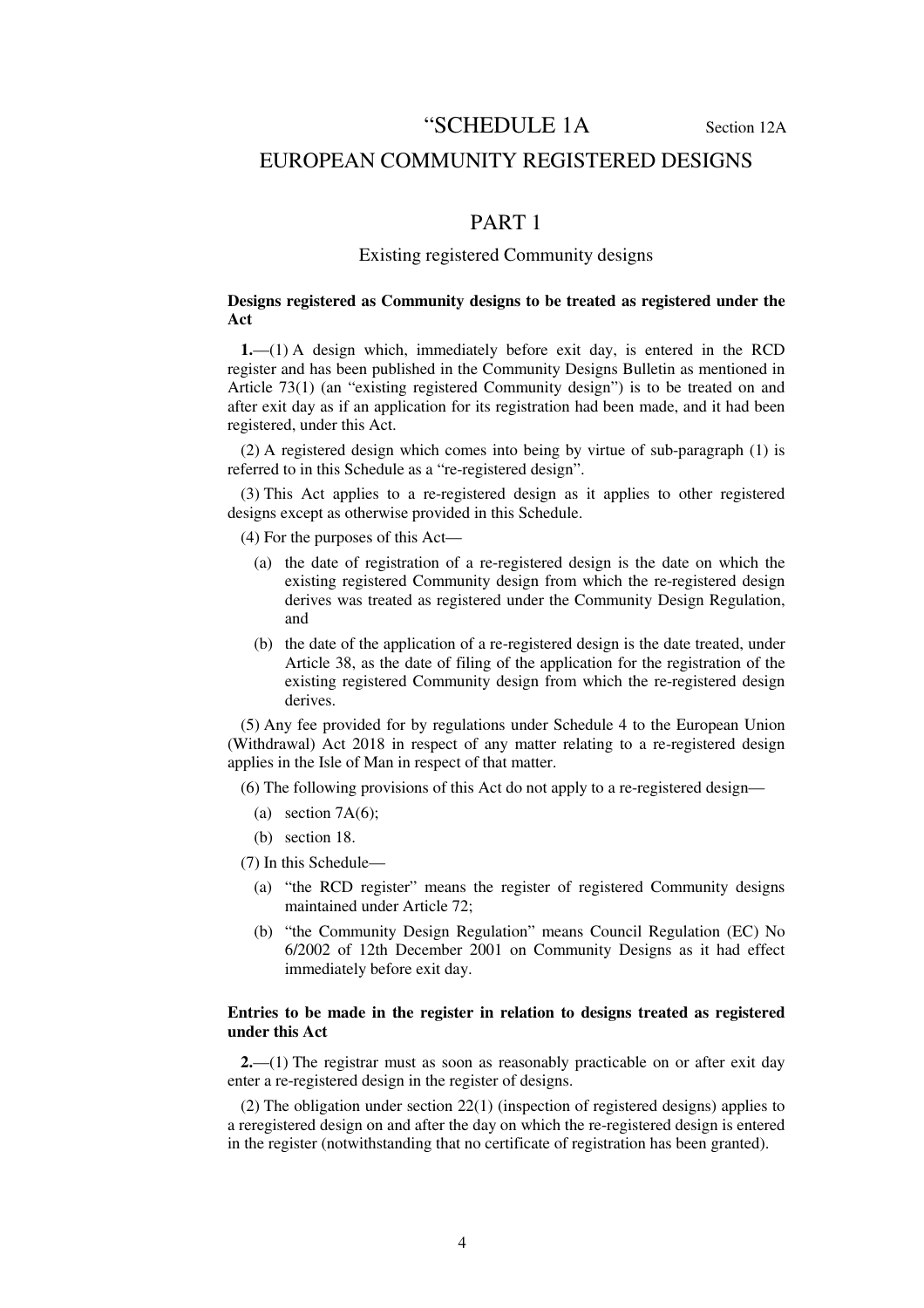### **Opt out**

**3.**—(1) Subject to sub-paragraph (2), the proprietor of an existing registered Community design may at any time on or after exit day serve a notice on the registrar that the design is not to be treated as if it had been registered under this Act.

(2) A notice under sub-paragraph (1) may not be served where on or after exit day—

- (a) the re-registered design which derives from the existing registered Community design (or any interest in it)—
	- (i) has been assigned or otherwise transferred except by an assent by personal representatives, or
	- (ii) has had an interest created in it by a mortgage, licence or other instrument; or
- (b) proceedings based on the re-registered design have been initiated by the proprietor or with the proprietor's consent.

(3) A notice served under sub-paragraph (1) must—

- (a) identify the existing registered Community design; and
- (b) include the name and address of any person having an interest in the existing registered Community design which had effect before exit day in the United Kingdom and in respect of which an entry was recorded in the RCD register.

(4) A notice under sub-paragraph (1) is of no effect unless the proprietor in that notice certifies that any such person—

- (a) has been given not less than three months' notice of the proprietor's intention to serve such a notice; or
- (b) is not affected by, or if affected consents to, the notice.

(5) Where a notice has been served under sub-paragraph (1)—

- (a) the design ceases with effect from exit day to be treated as if it had been registered under this Act,
- (b) the obligation imposed on the registrar under paragraph 2 (entries to be made in the register in relation to designs treated as registered under this Act) ceases to have effect, and
- (c) the registrar must make any necessary amendments to the register.

## **Effect of claim of priority**

**4.**—(1) This paragraph applies where a right of priority has been claimed in accordance with Article 42 in respect of an existing registered Community design.

(2) The proprietor of the re-registered design which derives from the existing registered Community design is to be treated on and after exit day as having the same claim of priority.

(3) Accordingly, the relevant date for the purposes of establishing whether (or to what extent) the re-registered design is new or has individual character is the date of filing of the application for registration of a design in a convention country which formed the basis for the claim of priority.

#### **Unregistered pre-exit transfers**

**5.**—(1) This paragraph applies where immediately before exit day there is a transfer of an existing registered Community design that has not been entered in the RCD register (a "relevant transfer").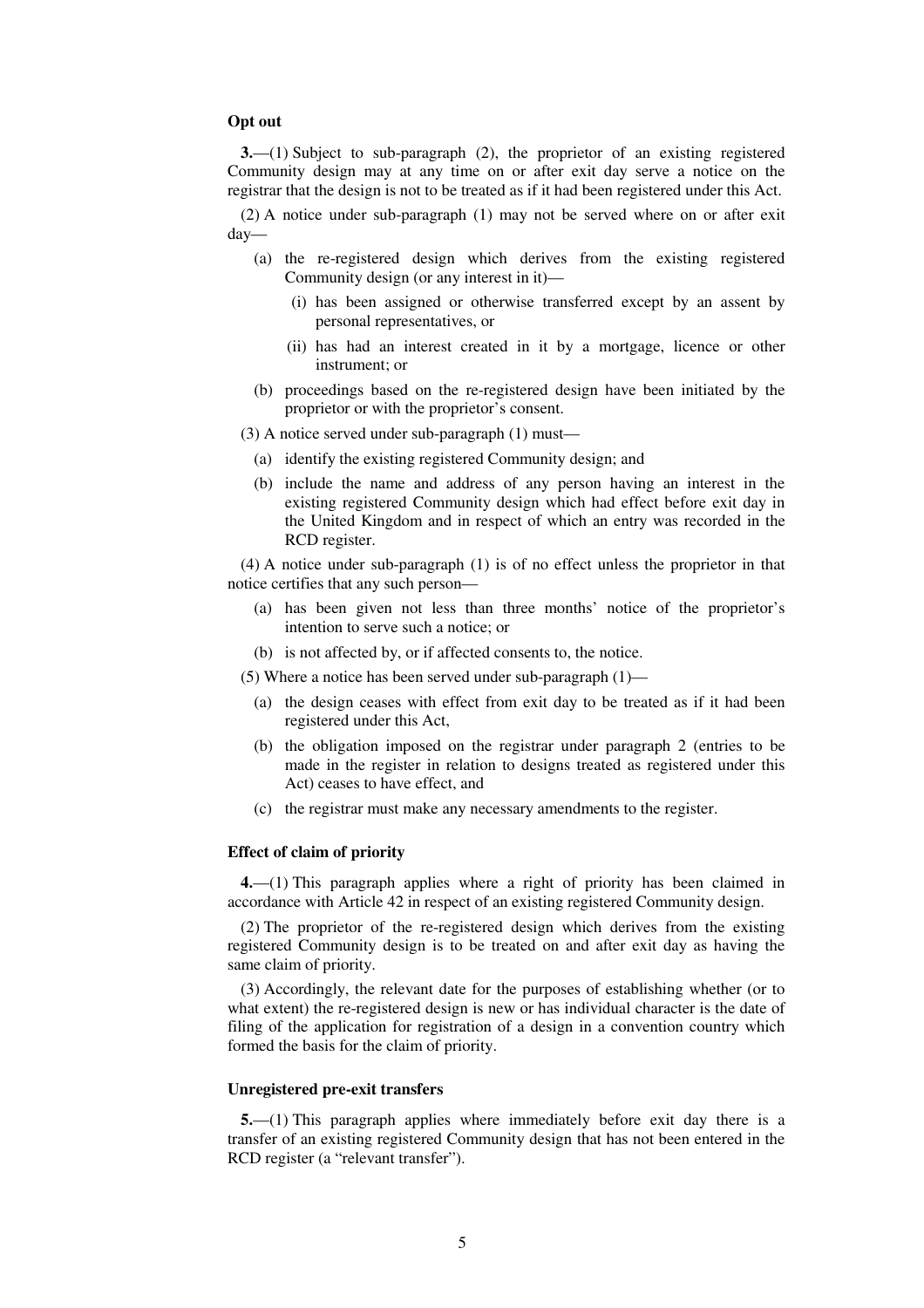(2) Section 19 (registration of assignments, etc.) applies in relation to a relevant transfer as if it were an assignment of the re-registered design which derives from the existing registered Community design which has been transferred.

#### **Pre-exit licences to continue to have effect in the United Kingdom**

**6.**—(1) This paragraph applies where immediately before exit day an existing registered Community design is the subject of a licence which—

- (a) authorises the doing of acts in the United Kingdom which would otherwise infringe an existing registered Community design, and
- (b) does not expire on exit day (a "relevant licence").

(2) Subject to any agreement to the contrary between the licensee and the licensor, a relevant licence continues to authorise the doing of acts which would otherwise infringe the right in the re-registered design which derives from the existing registered Community design.

(3) Sub-paragraph (2) is subject to the terms on which the relevant licence was granted, subject to such modifications as are necessary for their application in the United Kingdom.

(4) Section 19 (registration of assignments, etc.) applies in relation to a relevant licence as if it were a licence of the re-registered design deriving from the existing registered Community design which is subject to the relevant licence, subject to the following modification.

(5) Where immediately before exit day there is an entry in the RCD register relating to the relevant licence, section 19(5) does not apply to the licence until after the expiry of the period of 12 months beginning with the day after that on which exit day falls.

#### **Security interests in existing registered Community designs**

**7.**—(1) This paragraph applies where immediately before exit day an existing registered Community design is the subject of an interest which has been granted as security and does not expire on exit day (a "relevant security interest").

(2) References to the existing registered Community design in any document which grants or refers to the relevant security interest are to be read as including references to the re-registered design which derives from the existing registered Community design.

(3) Section 19 (registration of assignments, etc.) applies in relation to a relevant security interest as if it were a security interest granted in respect of the re-registered design deriving from the existing registered Community design which is subject to the relevant security interest, subject to the following modification.

(4) Where immediately before exit day there is an entry in the RCD register relating to the relevant security interest, section 19(5) does not apply to the document granting the interest until after the expiry of the period of 12 months beginning with the day after that on which exit day falls.

### **Continuity of rights in relation to an existing registered Community design**

**8.**—(1) References to an existing registered Community design or the registration of an existing registered Community design in any document entered into before exit day shall, unless there is evidence that the document was not intended to have effect in the United Kingdom, be read on and after exit day as including references to the re-registered design or the registration of the re-registered design which derives from the existing registered Community design.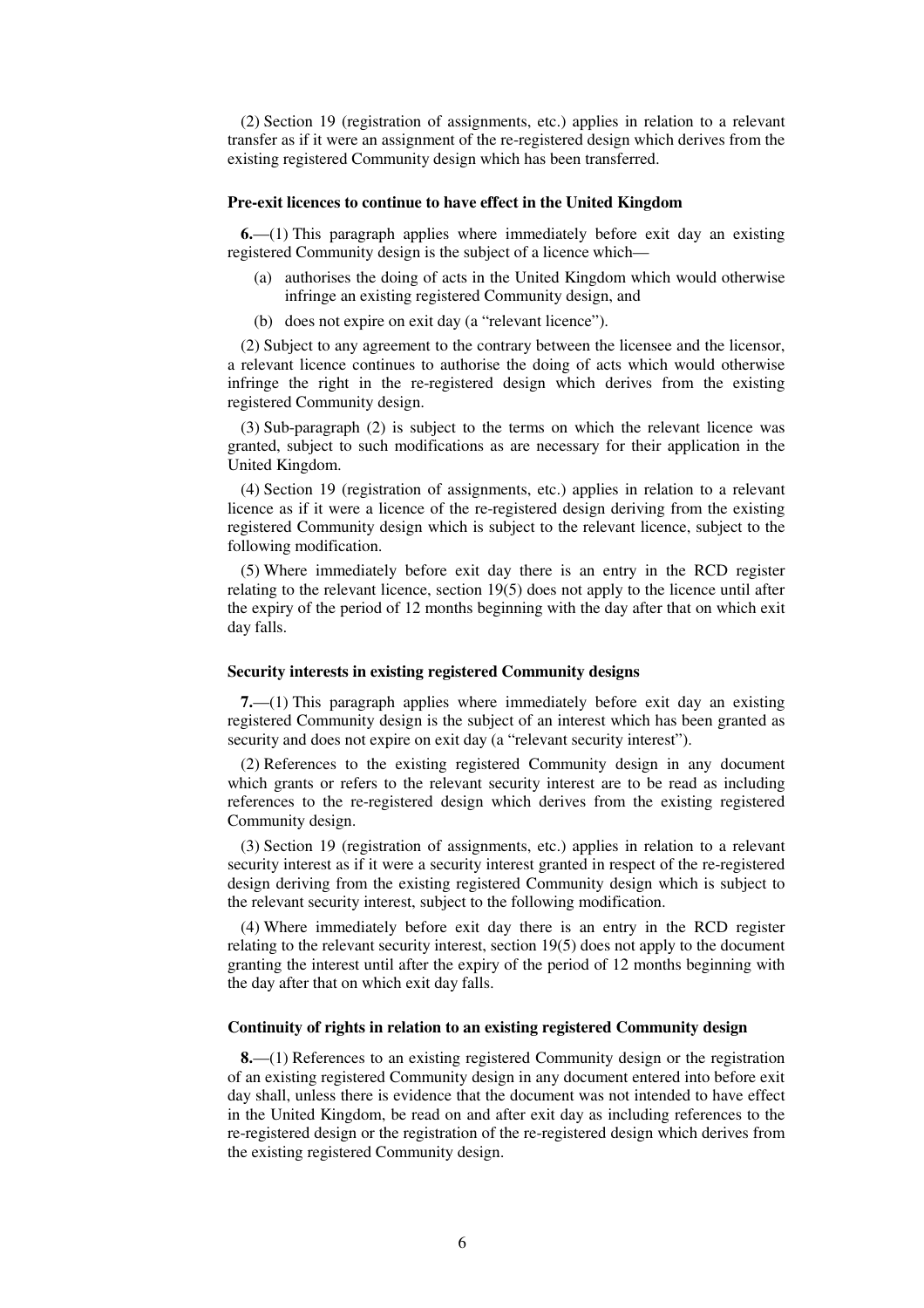(2) Subject to any agreement to the contrary, a consent granted before exit day by the proprietor of an existing registered Community design to the doing on or after exit day of an act in the United Kingdom which would otherwise infringe the right in the re-registered design which derives from the existing registered Community design is to be treated for the purposes of section 7A as a consent to the doing of that act granted by the registered proprietor of the re-registered design.

#### **Pending proceedings concerning an existing registered Community design**

**9.**—(1) This paragraph applies where on exit day an existing registered Community design is the subject of proceedings which are pending ("pending proceedings") before a court in the United Kingdom designated for the purposes of Article 80 ("a Community design court").

(2) Subject to sub-paragraphs (3) and (4), the provisions contained or referred to in Title IX of the Community Design Regulation (with the exception of Articles 86(2), (4), (5) and 91) shall continue to apply to the pending proceedings as if the United Kingdom were still a Member State with effect from exit day.

(3) Where the pending proceedings involve a claim for infringement or for threatened infringement of an existing registered Community design, without prejudice to any other relief by way of damages, accounts or otherwise available to the proprietor of the existing registered Community design, the Community design court may grant an injunction to prohibit unauthorised use of the re-registered design which derives from the existing registered Community design.

(4) Where the pending proceedings involve a counterclaim for a declaration of invalidity in relation to an existing registered Community design, the Community design court may declare the registration of the re-registered design which derives from the existing registered Community design to be invalid (wholly or in part).

(5) Where the registration of a re-registered design is declared invalid to any extent, the registration shall to that extent be treated as having been invalid from the date of registration or from such other date as the court may direct.

(6) For the purposes of this paragraph proceedings are treated as pending on exit day if they were instituted but not finally determined before exit day.

### **Effect of injunction protecting an existing registered Community design**

**10.**—(1) This paragraph applies where immediately before exit day an injunction is in force prohibiting the performance of acts in the United Kingdom which infringe or would infringe an existing registered Community design (a "relevant injunction").

(2) Subject to any order of the court to the contrary, a relevant injunction will have effect and be enforceable to prohibit the performance of acts which infringe or would infringe the right in a re-registered design to the same extent as in relation to the existing registered Community design from which the re-registered design derives as if it were an injunction granted by the court.

## PART 2

## Applications for registered Community designs which are pending at exit day

## **Applications for registration pending immediately before exit day**

**11.**—(1) In this Part references to an existing EU application are to an application for registration of a design under the Community Design Regulation in respect of which the conditions in sub-paragraph  $(2)$  are satisfied.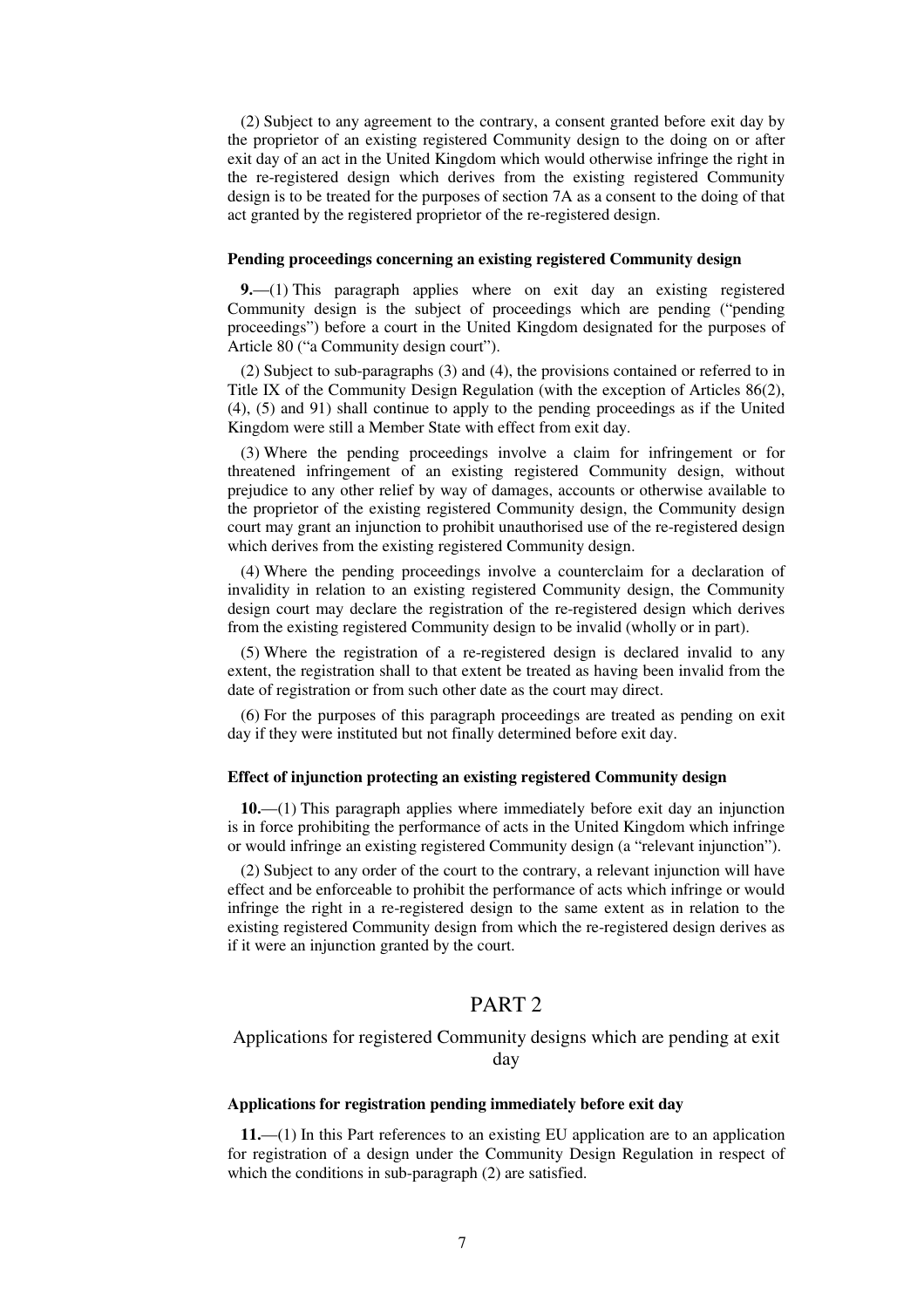(2) The conditions referred to in sub-paragraph (1) are that immediately before exit day—

- (a) the application has been accorded a filing date pursuant to Article 38; and
- (b) the application has been neither granted nor refused by the European Union Intellectual Property Office.

**12.**—(1) Where a person who has filed an existing EU application or a successor in title of that person applies for registration of the same design under this Act within a period beginning with exit day and ending with the end of the relevant period, the relevant date for the purposes of establishing whether (or to what extent) the design which is the subject of the application under this Act is new or has individual character is the earliest of—

- (a) the filing date accorded pursuant to Article 38 to the existing EU application;
- (b) the date of priority (if any) claimed under Article 42 in respect of the existing EU application.

(2) In sub-paragraph (1), the "relevant period" means the period of nine months beginning with the day after that on which exit day falls.

(3) For the purposes of this Act—

- (a) where an application is made of the type referred to in sub-paragraph (1) within the period referred to in that sub-paragraph, the date of the application is the filing date accorded pursuant to Article 38 to the existing EU application, and
- (b) where the registrar registers a design which is the subject of an application of the type referred to in sub-paragraph (1) which is made within the period referred to in that sub-paragraph, the date of registration of the design is the filing date accorded pursuant to Article 38 to the existing EU application.
- (4) Accordingly section 3C does not apply in relation to the design.

## PART 3

Registered Community designs where publication is deferred at exit day

## **Designs registered at the EUIPO immediately before exit day where publication is deferred**

**13.**—(1) In this Part references to a deferred design are to a design registered under the Community Design Regulation in respect of which the conditions in subparagraph (2) are satisfied.

(2) The conditions referred to in sub-paragraph (1) are that immediately before exit day—

- (a) the design is entered in the RCD register, and
- (b) publication of the design is deferred under Article 50.

**14.**—(1) This paragraph applies where the proprietor of a deferred design or a successor in title of that person applies for registration of the same design under this Act within a period beginning with exit day and ending with the end of the relevant period.

(2) Sections 3A(4) and 3B do not apply in relation to the application.

(3) The relevant date for the purposes of establishing whether (or to what extent) the design which is the same as the deferred design is new or has individual character is the earliest of—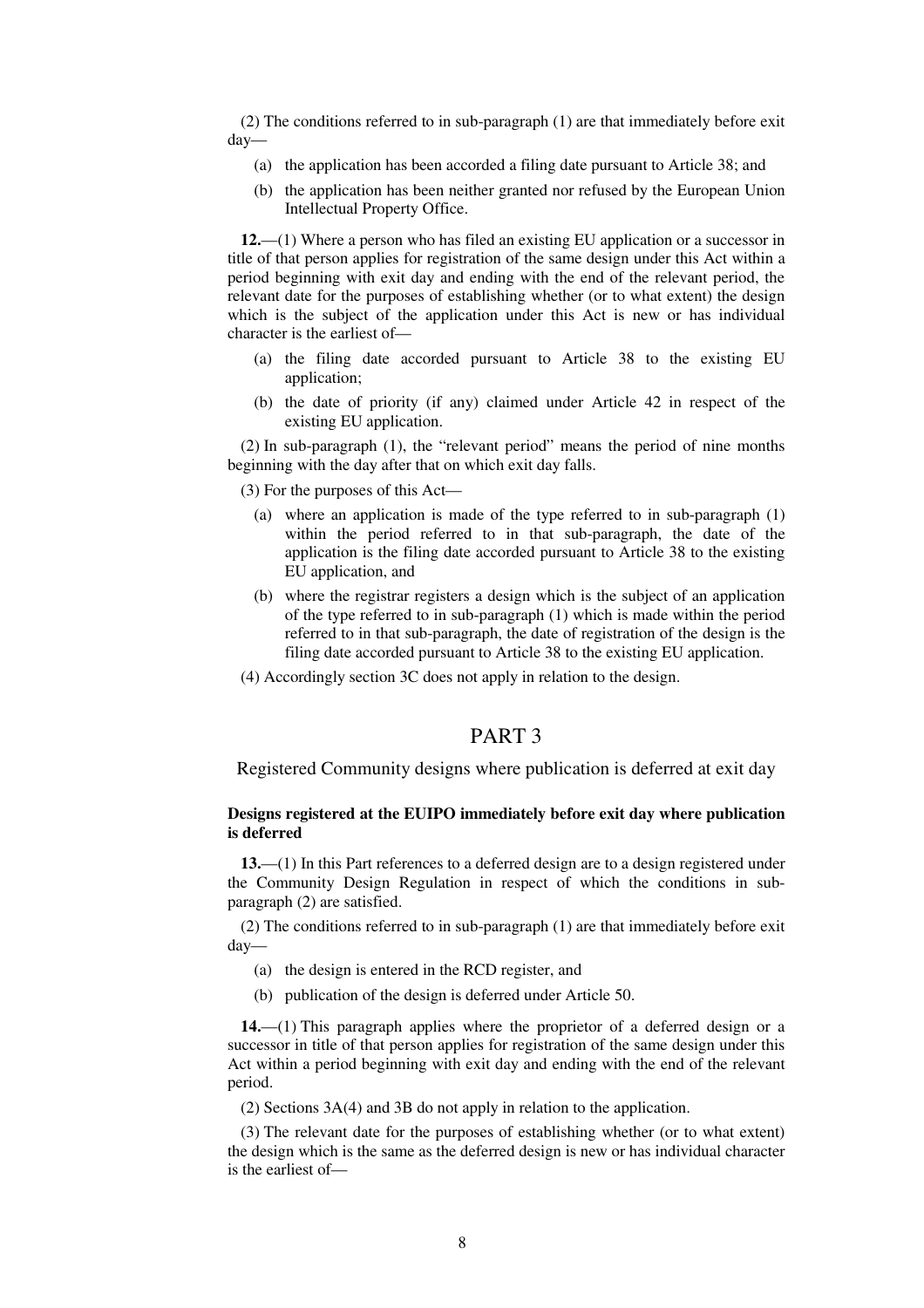- (a) the filing date accorded pursuant to Article 38 to the application for the deferred design;
- (b) the date of priority (if any) claimed under Article 42 in respect of the application for the deferred design.

(4) If the registrar registers a design which is the subject of an application of the type referred to in sub-paragraph (1) which is made within the period referred to in that sub-paragraph, the date of registration of the design is the date on which the deferred design which is the same as that design was treated as registered under the Community Design Regulation.

(5) Accordingly section 3C does not apply in relation to the design.

(6) In sub-paragraph (1), the "relevant period" means, the period of nine months beginning with the day after that on which exit day falls.

## PART 4

## Treatment of registered Community designs whose registrations expire during the period of six months ending on exit day

### **Application of Part**

**15.**—(1) This Part applies to a design in respect of which the conditions in subparagraph (2) are satisfied (an "expired Community design").

(2) The conditions referred to in sub-paragraph (1) are that—

- (a) immediately before the transitional period, the design was the subject of a registration under the Community Design Regulation,
- (b) the registration of the design expired during the transitional period (such that the design did not fall within paragraph  $1(1)$ ), and
- (c) the registration of the design would have been capable of being renewed under Article 13 for at least one further period of five years had a request for renewal been made under Article 13 prior to that expiry.

(3) An expired Community design is to be treated as if it were an existing registered Community design.

(4) The provisions of Part 1 of this Schedule apply to an expired Community design as they apply to an existing Community design subject to the provisions of this Part of the Schedule.

(5) Notwithstanding the entry in the register of designs (under paragraph 2, as applied by sub-paragraph (4)) of a re-registered design which derives from an expired Community design, the right in the re-registered design is expired until the period for which it subsists is extended in accordance with paragraph 16 (or the reregistered design is removed from the register in accordance with paragraph 16(3)).

(6) In this paragraph, "transitional period" means the period of six months ending with exit day.

#### **Renewal of registration of an expired Community design**

**16.**—(1) Where the registration of an expired Community design is renewed in accordance with Article 13(3) of the Continuing Community Design Regulation the registrar must, as soon as reasonably practicable after the date of such renewal, record in the register of designs the extension of the period for which subsists the right in the reregistered design which derives from the expired Community design.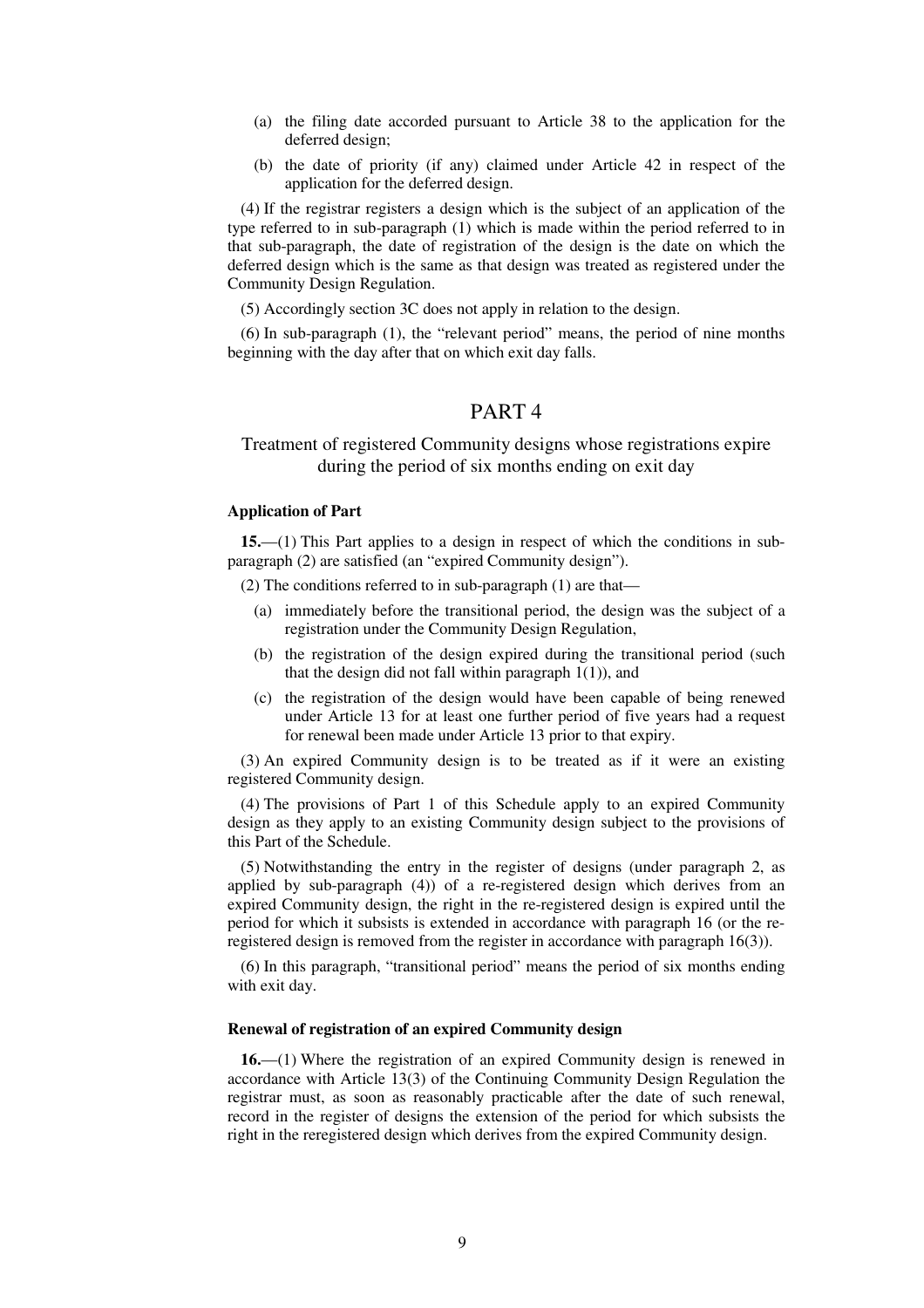(2) Where the period for which the right in a re-registered design subsists is extended under sub-paragraph (1), the right is to be treated as if it had never expired, with the result that—

- (a) anything done under or in relation to the right in the period beginning with exit day and ending with the extension under sub-paragraph (1) is to be treated as valid,
- (b) an act which would have constituted an infringement of the right if it had not expired is to be treated as an infringement, and
- (c) an act which would have constituted use of the design for the services of the Crown if the right had not expired is to be treated as such use.

(3) If the registration of an expired Community design is not renewed within the time period permitted by Article 13(3) of the Continuing Community Design Regulation—

- (a) the registrar must remove from the register of designs the re-registered design which derives from the expired Community design; and
- (b) the re-registered design ceases with effect from exit day to be treated as if it had been registered under this Act.

(4) In this Schedule "the Continuing Community Design Regulation" means the Council Regulation (EC) No 6/2002 of 12th December 2001 on Community Designs as it has effect in EU law.

## PART 5

Restoration of registered Community design registrations and applications

#### **Restoration of registered Community design to the RCD register**

**17.**—(1) This paragraph applies where—

- (a) before exit day a registered Community design is removed from the RCD register pursuant to the Community Design Regulation, and
- (b) on or after exit day the registration of the said design is restored pursuant to Article 67 of the Continuing Community Design Regulation.

(2) Where the proprietor of the design files a request with the registrar within the period of six months beginning with the date of such restoration—

- (a) the design will be treated as if it were an existing registered Community design on exit day;
- (b) the provisions of Part 1 apply to the re-registered design which derives from the existing registered Community design.

### **Restoration of application for registered Community design**

**18.**—(1) This paragraph applies where—

- (a) before exit day an application for a registered Community design is refused pursuant to the Community Design Regulation; and
- (b) on or after exit day the application is restored pursuant to Article 67 of the Continuing Community Design Regulation (a "relevant application").

(2) Where a person who has filed a relevant application or a successor in title of that person applies for registration of the same design under this Act within a period beginning with exit day and ending with the end of the relevant period, the relevant date for the purposes of establishing whether the design which is the subject of the application under this Act is new or has individual character is the earliest of—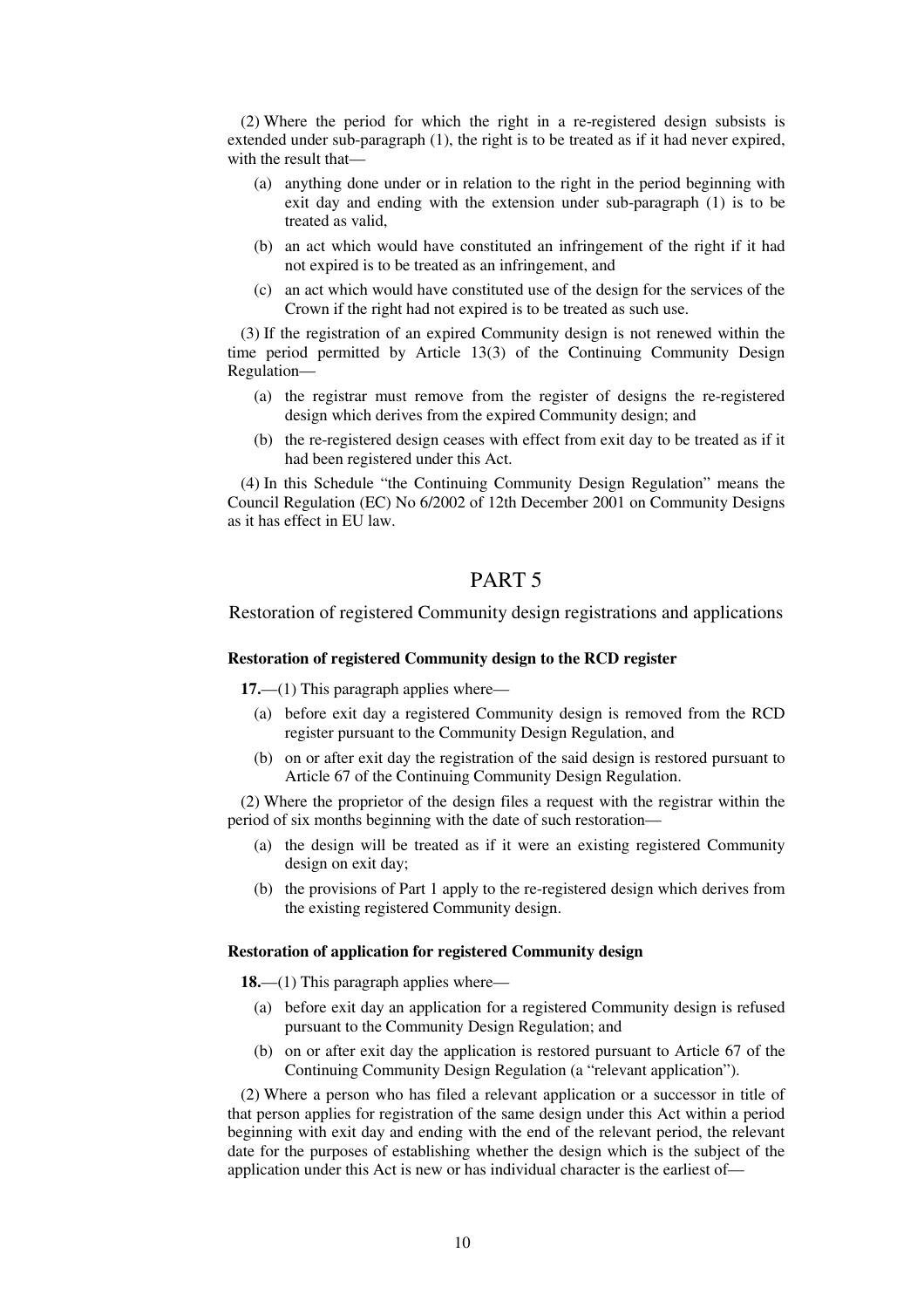- (a) the filing date accorded pursuant to Article 38 to the relevant application;
- (b) the date of priority (if any) claimed under Article 42 in respect of the relevant application.

(3) In sub-paragraph (2), the "relevant period" means the period of nine months beginning with the day on which the application is restored as referred to in subparagraph (1)(b).

## PART 6

### Interpretation

### **Interpretation**

**19.** In this Schedule—

"the Community Design Regulation" has the meaning given by paragraph 1(7);

"the Continuing Community Design Regulation" has the meaning given by paragraph 16(4);

"existing registered Community design" has the meaning given by paragraph 1(1);

"expired Community design" has the meaning given by paragraph 15(1);

"RCD register" has the meaning given by paragraph 1(7);

"re-registered design" has the meaning given by paragraph 1(2).

**20.** References in this Schedule to an "Article" are to an Article of the Community Design Regulation.

## SCHEDULE 1B Section 12B

## INTERNATIONAL DESIGNS

## PART 1

## Existing international designs

## **International designs in respect of which the European Union is designated to be treated as registered under the Act**

**1.**—(1) A design which, immediately before exit day, meets the requirements of subparagraph (2) (a "protected international registered design (EU))" is to be treated on and after exit day as if an application for its registration had been made, and it had been registered, under this Act.

(2) The requirements referred to in sub-paragraph (1) are—

- (a) the design is the subject of an international registration which designates the European Union;
- (b) the international registration has been published by the International Bureau pursuant to Article 10(3) of the Geneva Act;
- (c) the European Union Intellectual Property Office has sent to the International Bureau a statement under Rule 18*bis* of the Common Regulations under the 1999 Act and the 1960 Act of the Hague Agreement to the effect that protection is granted in relation to the design, or the period under Article 106e(1) of the Community Design Regulation for communicating to the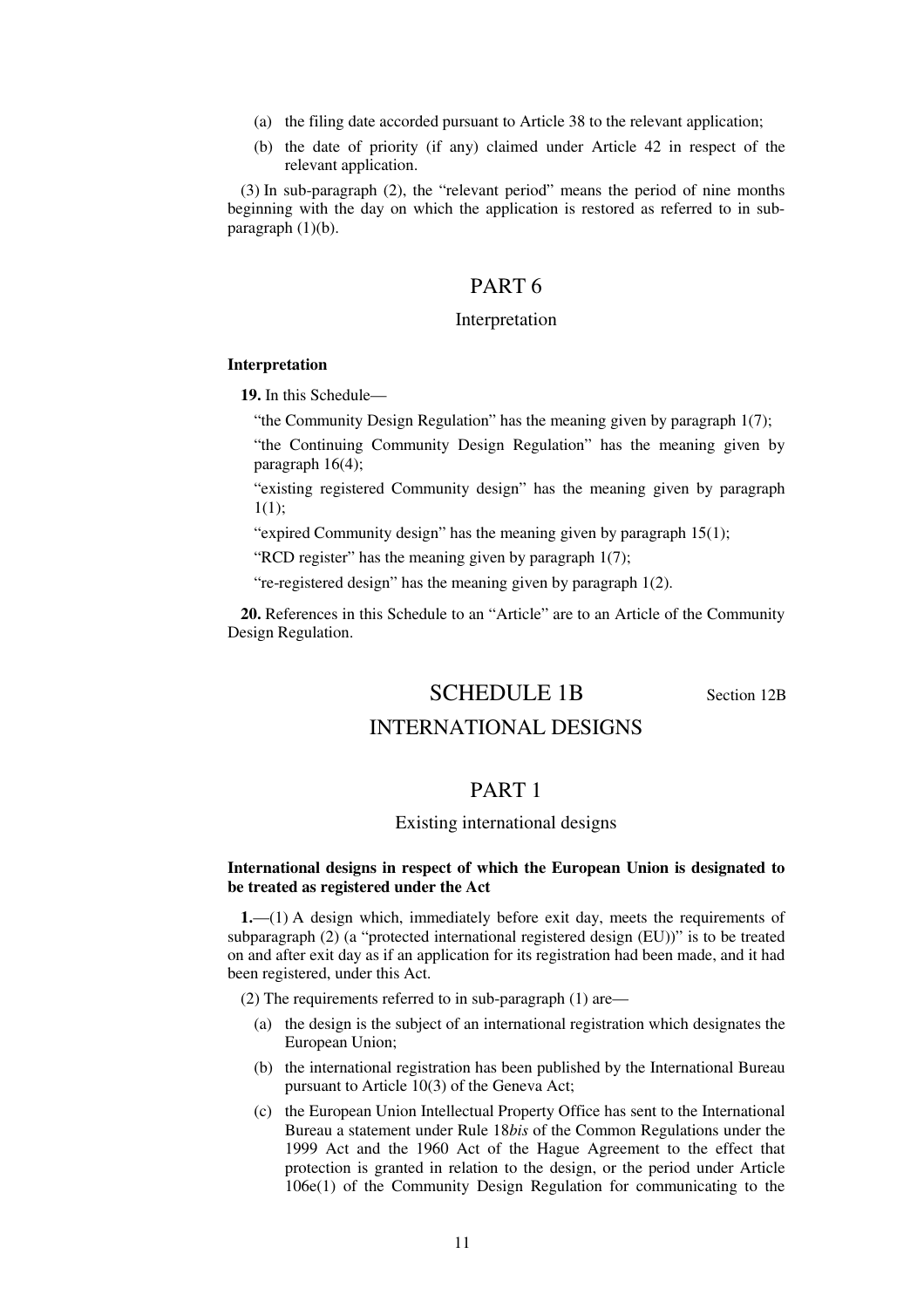International Bureau a notification of refusal in respect of the international registration has expired; and

- (d) the effects of the international registration so far as they relate to the design have neither been—
	- (i) refused by the European Union Intellectual Property Office pursuant to Article 106e(1) of the Community Design Regulation; nor
	- (ii) declared wholly invalid pursuant to Article 106f of the Community Design Regulation.

(3) Where prior to exit day the effects of the international registration to which a protected international registered design (EU) is subject are declared partly invalid so far as relating to that design pursuant to Article 106f of the Community Design Regulation, the re-registered international design which derives from the protected international registered design (EU) has effect under this Act to the extent that the effects of the international registration so far as relating to the design have not been declared invalid.

(4) A registered design which comes into being by virtue of sub-paragraph (1) is referred to in this Schedule as a "re-registered international design".

(5) This Act applies to a re-registered international design as it applies to other registered designs except as otherwise provided in this Schedule.

(6) For the purposes of this Act—

- (a) the date of registration of a re-registered international design is the date on which the protected international registered design (EU) from which the reregistered international design derives was treated as registered under the Geneva Act, and
- (b) the date of the application of a re-registered international design is the date treated, under Article 9 of the Geneva Act, as the filing date of the application for the registration of the protected international registered design (EU) from which the re-registered international design derives.

(7) Any fee provided for by regulations under Schedule 4 to the European Union (Withdrawal) Act 2018 in respect of any matter relating to a re-registered international design applies in the Isle of Man in respect of that matter.

(8) The following provisions of this Act do not apply to a re-registered international design—

- (a) section  $7A(6)$ ;
- (b) section 18.

(9) In this Schedule—

- (a) "the Community Design Regulation" means Council Regulation (EC) No 6/2002 of 12th December 2001 on Community Designs as it had effect immediately before exit day;
- (b) "the Geneva Act" means the Geneva Act of the Hague Agreement Concerning the International Registration of Industrial Designs adopted by the Diplomatic Conference on 2 July 1999;
- (c) "the International Bureau" means the International Bureau of the World Intellectual Property Organization; and
- (d) "international registration" means the international registration of an industrial design effected according to the Geneva Act.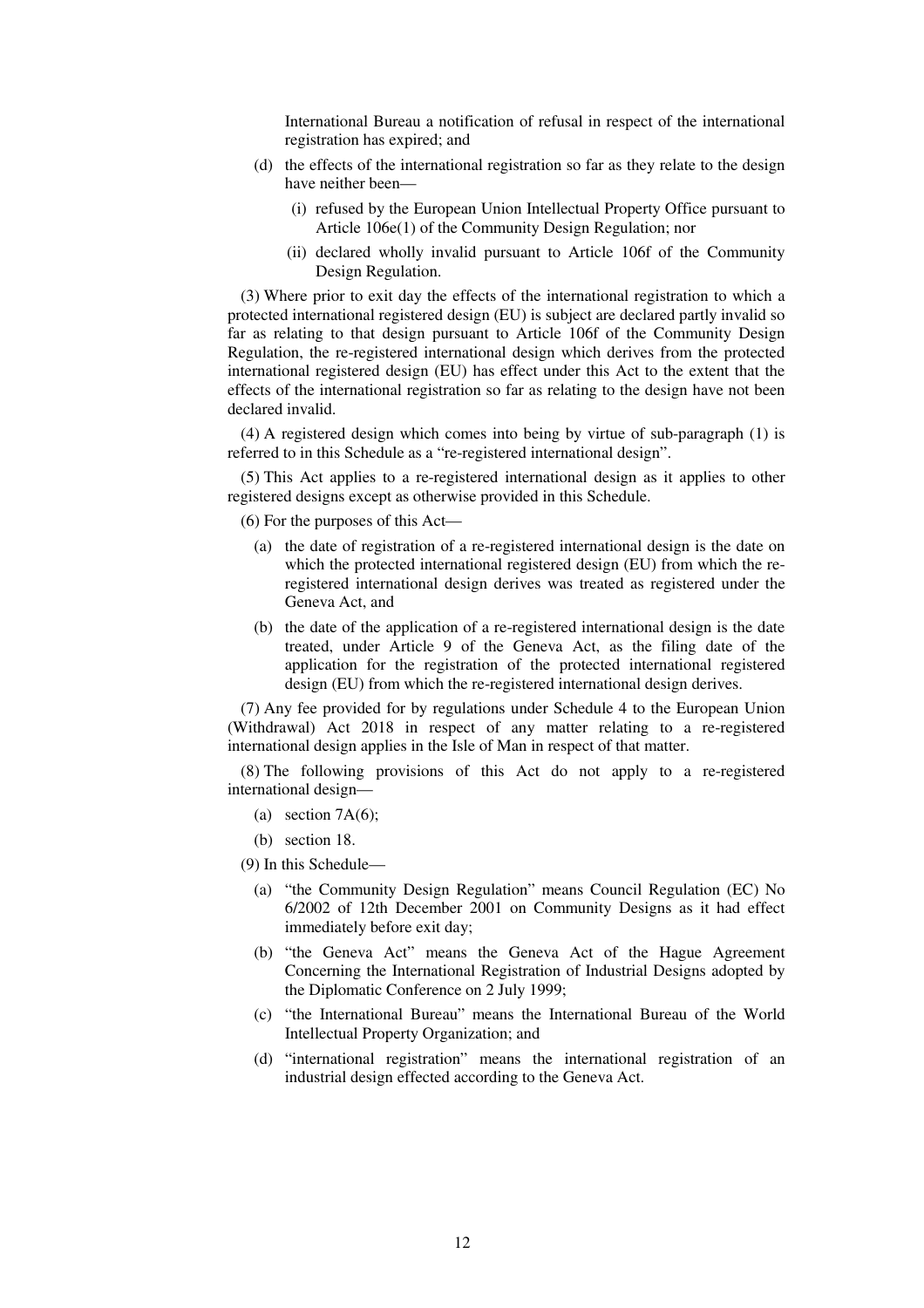### **Entries to be made in the register in relation to designs treated as registered under this Act**

**2.**—(1) The registrar must as soon as reasonably practicable on or after exit day enter a re-registered international design in the register of designs.

(2) The obligation under section 22(1) (inspection of registered designs) applies to a reregistered international design on and after the day on which the re-registered international design is entered in the register (notwithstanding that no certificate of registration has been granted).

## **Opt out**

**3.**—(1) Subject to sub-paragraph (2), the holder of the international registration to which a protected international registered design (EU) is subject ("the proprietor") may at any time on or after exit day serve a notice on the registrar that the design is not to be treated as if it had been registered under this Act.

(2) A notice under sub-paragraph (1) may not be served where on or after exit day—

- (a) the re-registered international design which derives from the protected international registered design (EU) (or any interest in it)—
	- (i) has been assigned or otherwise transferred except by an assent by personal representatives, or
	- (ii) has had an interest created in it by a mortgage, licence or other instrument; or
- (b) proceedings based on the re-registered international design have been initiated by the proprietor or with the proprietor's consent.

(3) A notice served under sub-paragraph (1) must:

- (a) identify the protected international registered design (EU); and
- (b) include the name and address of any person who, to the best of the proprietor's knowledge, has an interest in the protected international registered design (EU).

(4) A notice under sub-paragraph (1) is of no effect unless the proprietor in that notice certifies that any such person—

- (a) has been given not less than three months' notice of the proprietor's intention to serve such a notice; or
- (b) is not affected by, or if affected consents to, the notice.

(5) Where a notice has been served under sub-paragraph (1)—

- (a) the design ceases with effect from exit day to be treated as if it had been registered under this Act,
- (b) the obligation imposed on the registrar under paragraph 2 (entries to be made in the register in relation to designs treated as registered under this Act) ceases to have effect, and
- (c) the registrar must make any necessary amendments to the register.

## **Effect of claim of priority**

**4.**—(1) This paragraph applies where a right of priority has been claimed in accordance with Article 6 of the Geneva Act in respect of the international registration to which a protected international registered design (EU) is subject.

(2) The proprietor of the re-registered international design which derives from the protected international registered design (EU) is to be treated on and after exit day as having the same claim of priority.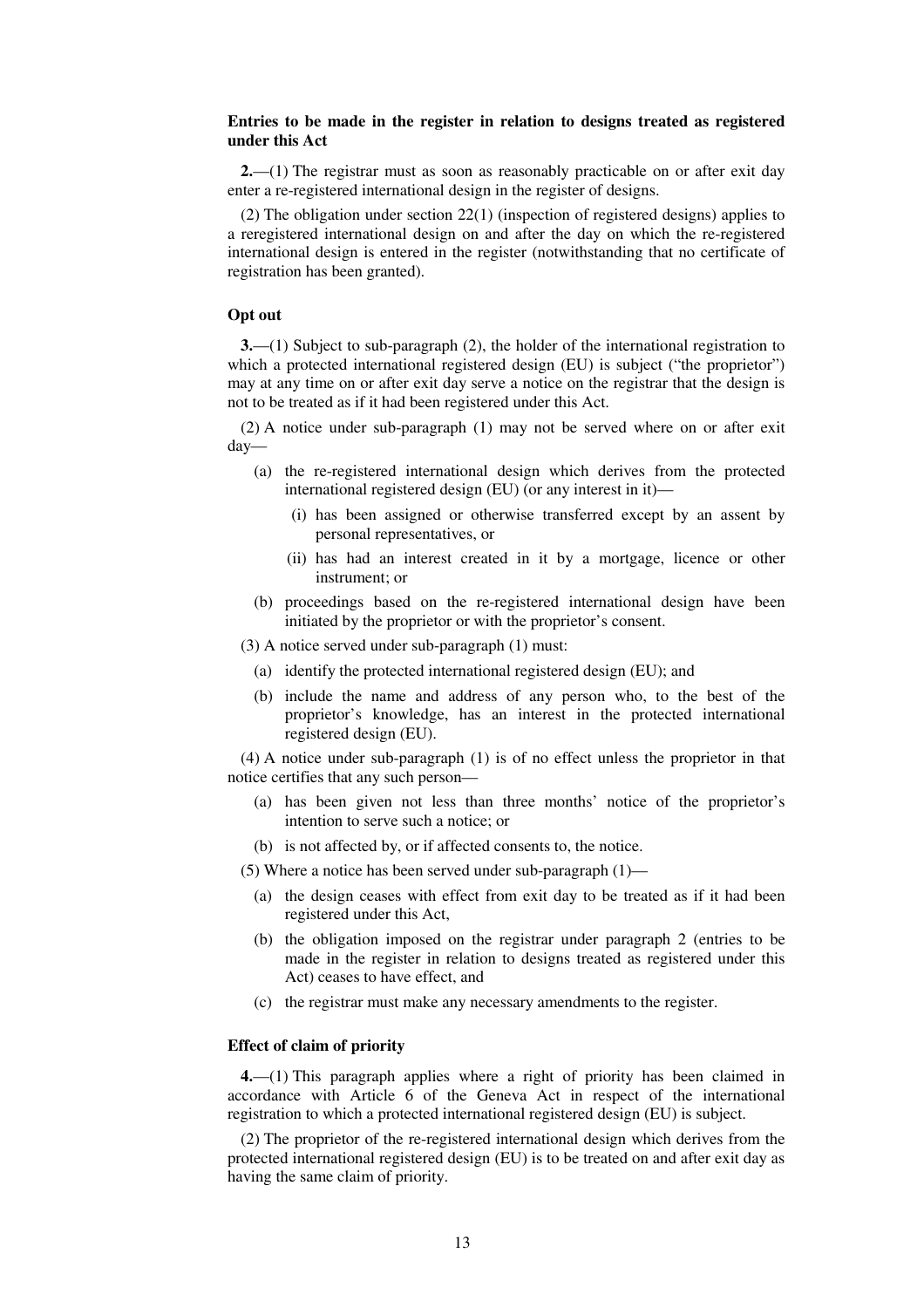(3) Accordingly, the relevant date for the purposes of establishing whether (or to what extent) the re-registered international design is new or has individual character is the date of filing of the application for registration of a design in a convention country or a member of the World Trade Organization which formed the basis for the claim of priority.

## **Unregistered pre-exit transfers**

**5.**—(1) This paragraph applies where immediately before exit day—

- (a) there is a change in ownership of the international registration to which a protected international registered design (EU) is subject,
- (b) the change in ownership has effect in respect of the European Union and the protected international registered design (EU), and
- (c) the change in ownership has not been entered in the international register (a "relevant transfer").

(2) Section 19 (registration of assignments, etc.) applies in relation to a relevant transfer as if it were an assignment of the re-registered international design which derives from the protected international registered design (EU) which has been transferred.

#### **Pre-exit licences to continue to have effect in the United Kingdom**

**6.**—(1) This paragraph applies where immediately before exit day a protected international registered design (EU) is the subject of a licence which—

- (a) authorises the doing of acts in the United Kingdom which would otherwise infringe the protected international registered design (EU), and
- (b) does not expire on exit day (a "relevant licence").

(2) Subject to any agreement to the contrary between the licensee and the licensor, a relevant licence continues to authorise the doing of acts which would otherwise infringe the re-registered international design which derives from the protected international registered design (EU).

(3) Sub-paragraph (2) is subject to the terms on which the relevant licence was granted, subject to such modifications as are necessary for their application in the United Kingdom.

(4) Section 19 (registration of assignments, etc.) applies in relation to a relevant licence as if it were a licence of the re-registered international design deriving from the protected international registered design (EU) which is subject to the relevant licence, subject to the following modification.

(5) Section 19(5) does not apply to the licence until after the expiry of the period of 12 months beginning with the day after that on which exit day falls.

### **Security interests in protected international registered designs (EU)**

**7.**—(1) This paragraph applies where immediately before exit day a protected international registered design (EU) is the subject of an interest which has been granted as security and does not expire on exit day (a "relevant security interest").

(2) References to the protected international registered design (EU), or the international registration to which the protected international registered design (EU) is subject, in any document which grants or refers to the relevant security interest are to be read as including references to the re-registered international design which derives from the protected international registered design (EU).

(3) Section 19 (registration of assignments, etc.) applies in relation to a relevant security interest as if it were a security interest granted in respect of the re-registered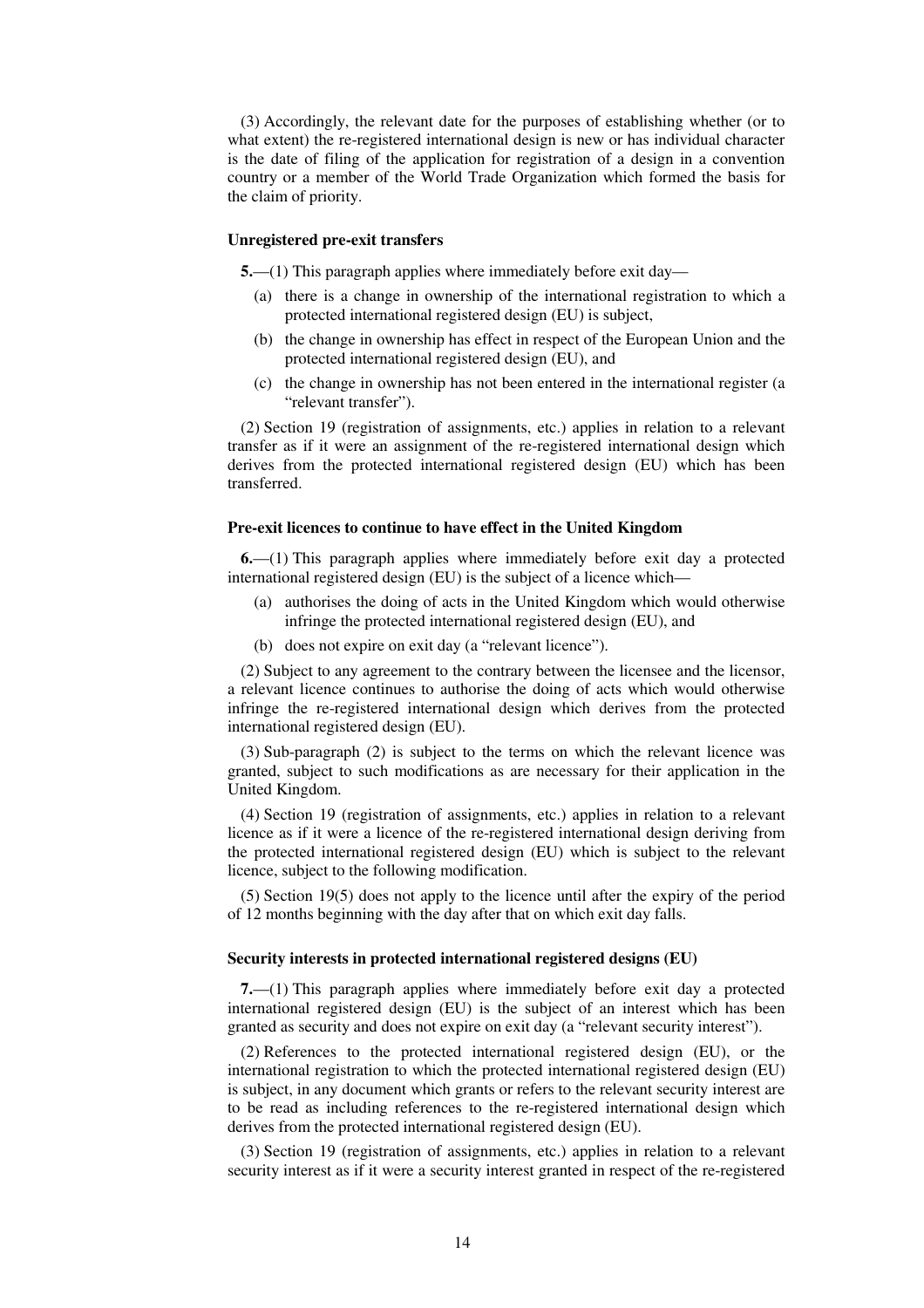design deriving from the protected international registered design (EU) which is subject to the relevant security interest, subject to the following modification.

(4) Section 19(5) does not apply to the interest until after the expiry of 12 months beginning with the day after that on which exit day falls.

## **Continuity of rights in relation to a protected international registered design (EU)**

**8.**—(1) References to a protected international registered design (EU), or the international registration to which a protected international registered design (EU) is subject, in any document entered into before exit day shall, unless there is evidence that the document was not intended to have effect in the United Kingdom, be read on and after exit day as including references to the re-registered international design or the registration of the reregistered international design which derives from the protected international registered design (EU).

(2) Subject to any agreement to the contrary, a consent granted before exit day by the holder of the international registration to which a protected international registered design (EU) is subject to the doing on or after exit day of an act in the United Kingdom which would otherwise infringe the re-registered international design which derives from the protected international registered design (EU) is to be treated for the purposes of section 7A as a consent to the doing of that act granted by the registered proprietor of the re-registered international design.

## **Pending proceedings concerning a protected international registered design (EU)**

**9.**—(1) This paragraph applies where on exit day a protected international registered design (EU) is the subject of proceedings which are pending ("pending proceedings") before a court in the United Kingdom designated for the purposes of Article 80 ("a Community design court").

(2) Subject to sub-paragraphs (3) and (4), the provisions contained or referred to in Title IX of the Community Design Regulation (with the exceptions of Articles 86(2), (4), (5) and 91) shall continue to apply to the pending proceedings as if the United Kingdom were still a Member State with effect from exit day.

(3) Where the pending proceedings involve a claim for infringement or for threatened infringement of a protected international registered design (EU), without prejudice to any other relief by way of damages, accounts or otherwise available to the holder of the international registration to which the protected international registered design (EU) is subject, the Community design court may grant an injunction to prohibit unauthorised use of the re-registered international design which derives from the protected international registered design (EU).

(4) Where the pending proceedings involve a counterclaim for a declaration of invalidity in relation to a protected international registered design (EU), the Community design court may declare the registration of the re-registered international design which derives from the protected international registered design (EU) to be invalid (wholly or in part).

(5) Where the registration of a re-registered international design is declared invalid to any extent, the registration shall to that extent be treated as having been invalid from the date of registration or from such other date as the court may direct.

(6) For the purposes of this paragraph proceedings are treated as pending on exit day if they were instituted but not finally determined before exit day.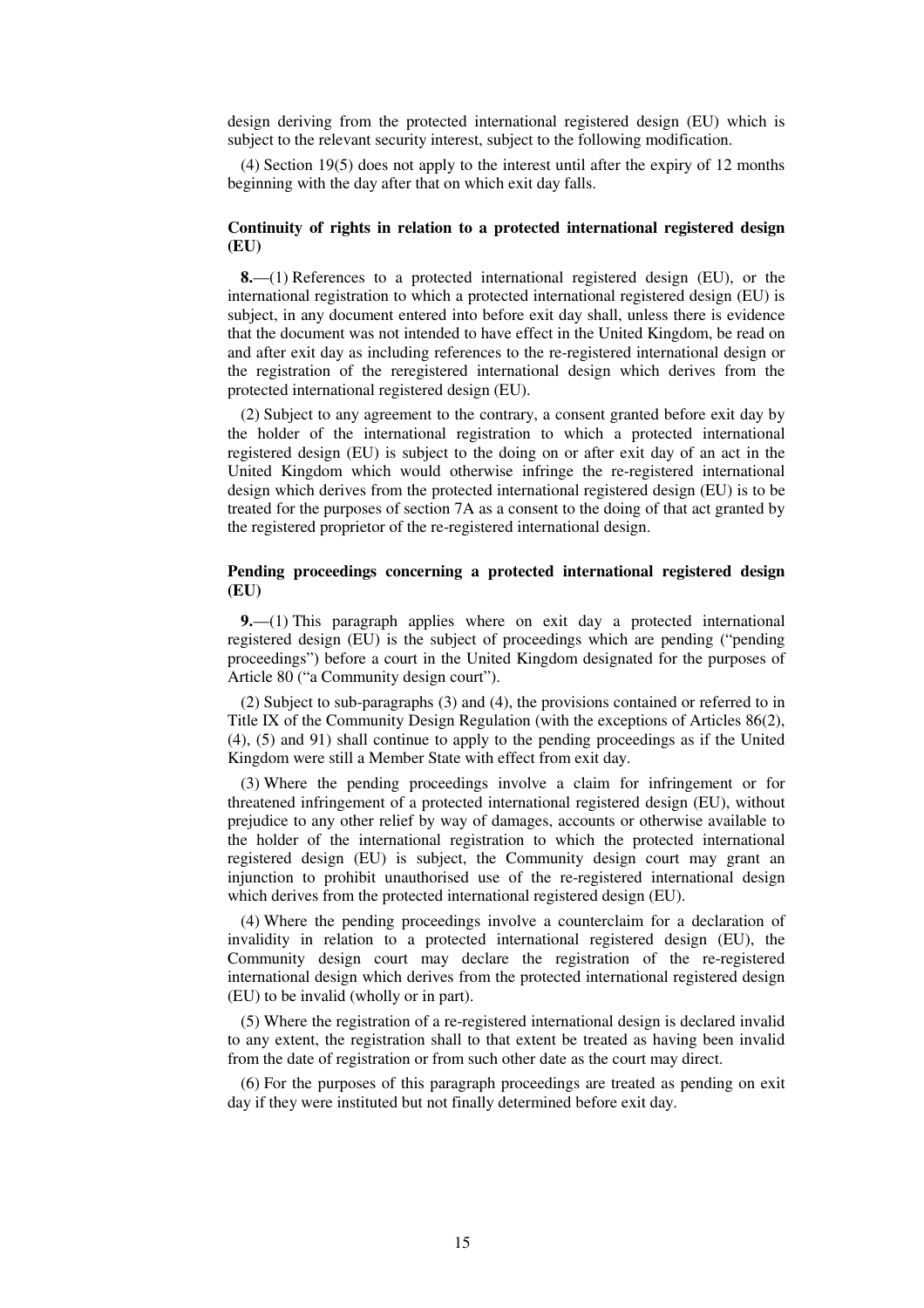#### **Effect of injunction protecting a protected international registered design (EU)**

**10.**—(1) This paragraph applies where immediately before exit day an injunction is in force prohibiting the performance of acts in the United Kingdom which infringe or would infringe a protected international registered design (EU) (a "relevant injunction").

(2) Subject to any order of the court to the contrary, a relevant injunction will have effect and be enforceable to prohibit the performance of acts which infringe or would infringe the right in a re-registered international design to the same extent as in relation to the protected international registered design (EU) from which the reregistered international design derives as if it were an injunction granted by the court.

## PART 2

## International registrations in respect of which the period for refusal has not expired before exit day etc.

**11.**—(1) In this Part references to a "pending international design (EU)" are to a design which, immediately before exit day, meets the requirements of sub-paragraph (2).

(2) The requirements referred to in sub-paragraph (1) are—

- (a) the design is the subject of an international registration which designates the European Union;
- (b) the design is not the subject of—
	- (i) a refusal by the European Union Intellectual Property Office pursuant to Article 106e(1) of the Community Design Regulation; or
	- (ii) a statement by the European Union Intellectual Property Office under Rule 18*bis* of the Common Regulations under the 1999 Act and the 1960 Act of the Hague Agreement to the effect that protection is granted in relation to it;
- (c) the international registration to which the design is subject—
	- (i) has not been published by the International Bureau pursuant to Article 10(3) of the Geneva Act; or
	- (ii) has been published by the International Bureau but the period under Article 106e(1) of the Community Design Regulation for communicating to the International Bureau a notification of refusal in respect of the international registration has not expired.

**12.**—(1) Where the holder of the international registration to which a pending international design (EU) is subject, or a successor in title of that person, makes an application for registration of the same design under this Act within a period beginning with exit day and ending with the end of the relevant period, the relevant date for the purposes of establishing whether (or to what extent) the design which is the subject of the application under this Act is new or has individual character is the earliest of—

- (a) the date on which the international registration was treated as registered pursuant to Article 10(2) of the Geneva Act;
- (b) the date of priority (if any) claimed under Article 41 of the Community Design Regulation as applied by Article 106a of that Regulation in respect of the pending international design (EU).

(2) In sub-paragraph (1), the "relevant period" means the period of nine months beginning with the day after that on which exit day falls.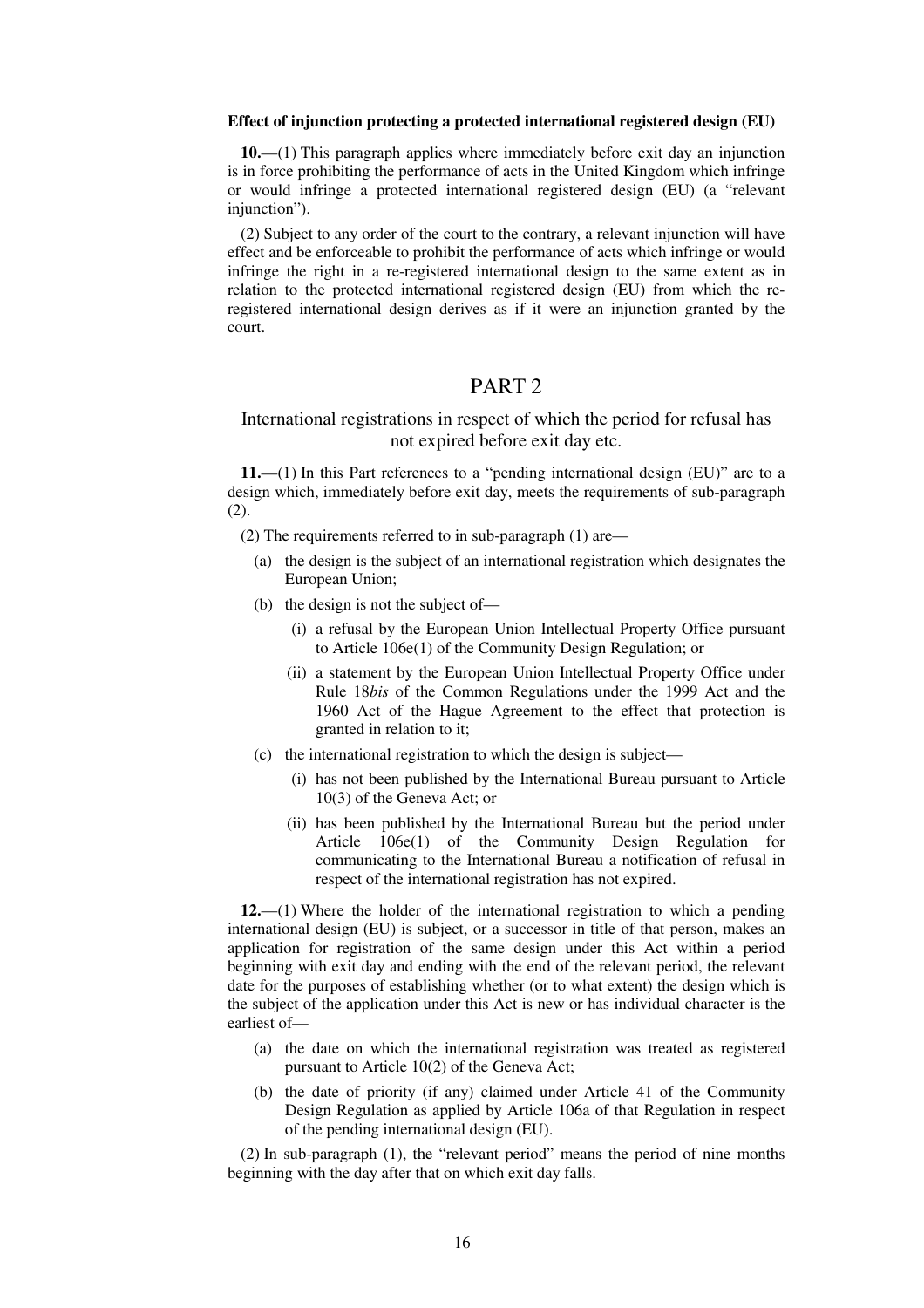- (3) For the purposes of this Act—
	- (a) where an application is made of the type referred to in sub-paragraph (1) within the period referred to in that sub-paragraph, the date of the application is the date on which the international registration to which the pending international design (EU) is subject was treated as registered pursuant to Article 10(2) of the Geneva Act, and
	- (b) where the registrar registers a design which is the subject of an application of the type referred to in sub-paragraph (1) which is made within the period referred to in that sub-paragraph, the date of registration of the design is the date on which the international registration to which the pending international design (EU) is subject was treated as registered pursuant to Article 10(2) of the Geneva Act.
- (4) Accordingly section 3C does not apply in relation to the design.

## PART 3

## Treatment of international registered designs whose registrations expire during the period of six months ending on exit day

## **Application of Part**

**13.**—(1) This Part applies to a design which met the requirements set out in paragraph  $1(2)(b)$  to (d) in respect of which the conditions in sub-paragraph (2) are satisfied (an "expired international design").

(2) The conditions referred to in sub-paragraph (1) are that—

- (a) immediately before the transitional period, the design was the subject of an international registration which designated the European Union,
- (b) the international registration expired during the transitional period (such that the design did not fall within paragraph  $1(1)$ ), and
- (c) the renewal of the international registration would have been capable of being effected for the European Union in accordance with Article 17 of the Geneva Act for at least one further period of five years had a request for renewal been made in accordance with Article 17(2) prior to that expiry.

(3) An expired international design is to be treated as if it were a protected international registered design (EU).

(4) The provisions of Part 1 of this Schedule apply to an expired international design as they apply to a protected international registered design (EU) subject to the provisions of this Part of the Schedule.

(5) Notwithstanding the entry in the register of designs (under paragraph 2, as applied by sub-paragraph (4)) of a re-registered international design which derives from an expired international design, the right in the re-registered international design is expired until it is extended in accordance with paragraph 14 (or the reregistered design is removed from the register in accordance with paragraph 14(3)).

(6) In this paragraph, "transitional period" means the period of six months ending with exit day.

### **Renewal of registration of an expired international design**

**14.**—(1) Where within the period beginning with exit day and ending with the end of the relevant period—

(a) the international registration to which an expired international design was subject is renewed in accordance with Article 17(2) of the Geneva Act,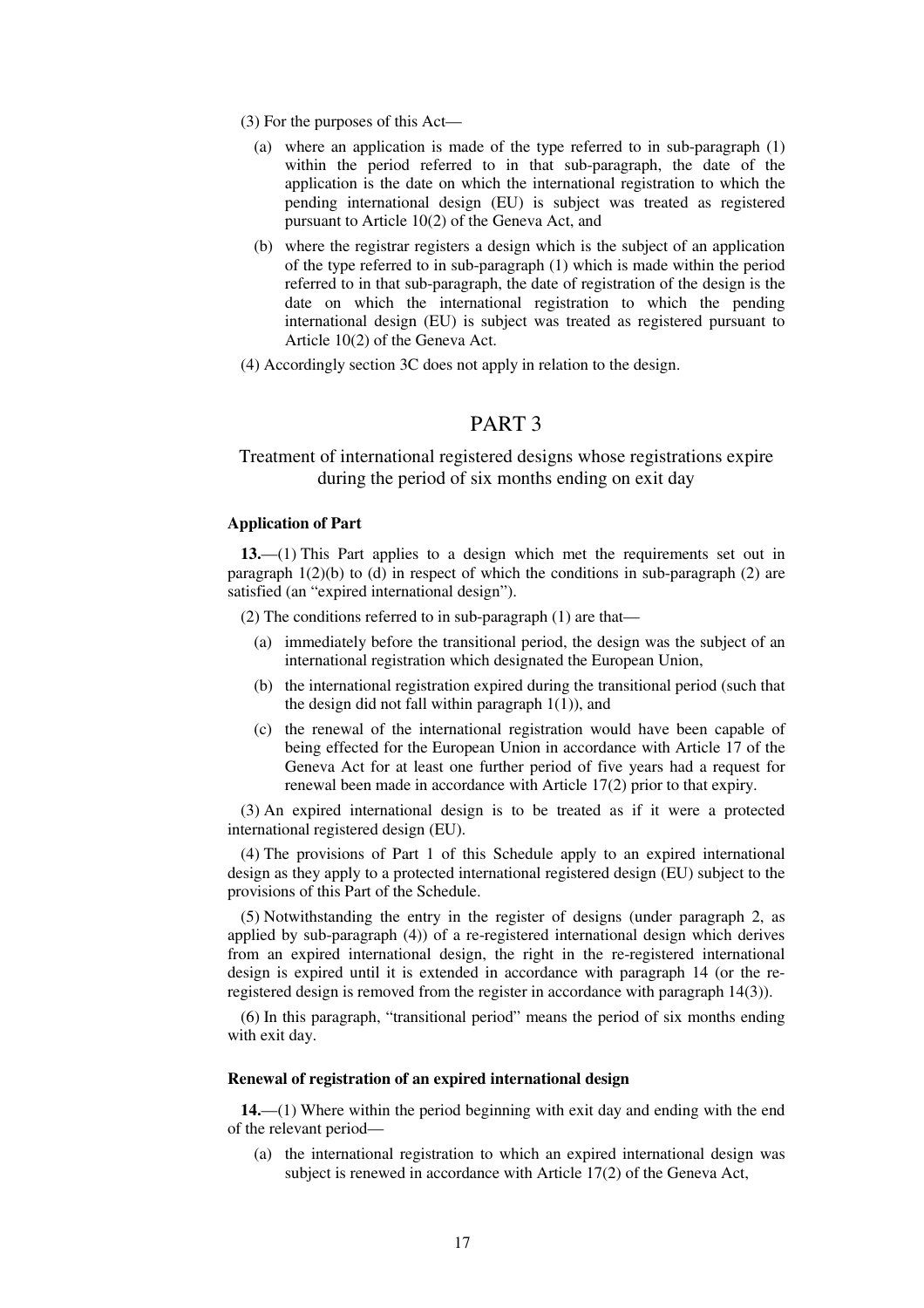- (b) the renewal has effect in respect of the European Union and the expired international design, and
- (c) the holder of that international registration notifies the registrar of such renewal,

the registrar must, as soon as reasonably practicable after the date of notification, record in the register of designs the extension of the period for which subsists the right in the re-registered international design which derives from the expired international design.

(2) Where the period for which the right in a re-registered international design subsists is extended under sub-paragraph (1), the right is to be treated as if it had never expired, with the result that—

- (a) anything done under or in relation to the right in the period beginning with exit day and ending with the extension under sub-paragraph (1) is to be treated as valid,
- (b) an act which would have constituted an infringement of the right if it had not expired is to be treated as an infringement, and
- (c) an act which would have constituted use of the design for the services of the Crown if the right had not expired is to be treated as such use.

(3) If within the period referred to in sub-paragraph (1) the holder fails to notify the registrar in accordance with sub-paragraph  $(1)(c)$ 

- (a) the registrar must remove from the register of designs the re-registered international design which derives from the expired international design, and
- (b) the re-registered international design ceases with effect from exit day to be treated as if it had been registered under this Act.

(4) In sub-paragraph (1), the "relevant period" means the period of nine months beginning with the day after that on which exit day falls.

## PART 4

### Interpretation

### **Interpretation**

**15.**—(1) In this Schedule—

"the Community Design Regulation" has the meaning given by paragraph 1(9);

"expired international design" has the meaning given by paragraph 13(1);

"the Geneva Act" has the meaning given by paragraph 1(9);

"the International Bureau" has the meaning given by paragraph 1(9);

"international registration" has the meaning given by paragraph 1(9);

"protected international registered design (EU)" has the meaning given by paragraph 1(1);

"re-registered international design" has the meaning given by paragraph 1(4).

(2) For the purposes of paragraphs  $1(2)(b)$  and  $11(2)(c)$ , where the international registration to which a design is subject has not been published in its entirety but the design itself has been by virtue of a request made under Article 11(4)(a) of the Geneva Act, the international registration is to be treated as having been published. " .".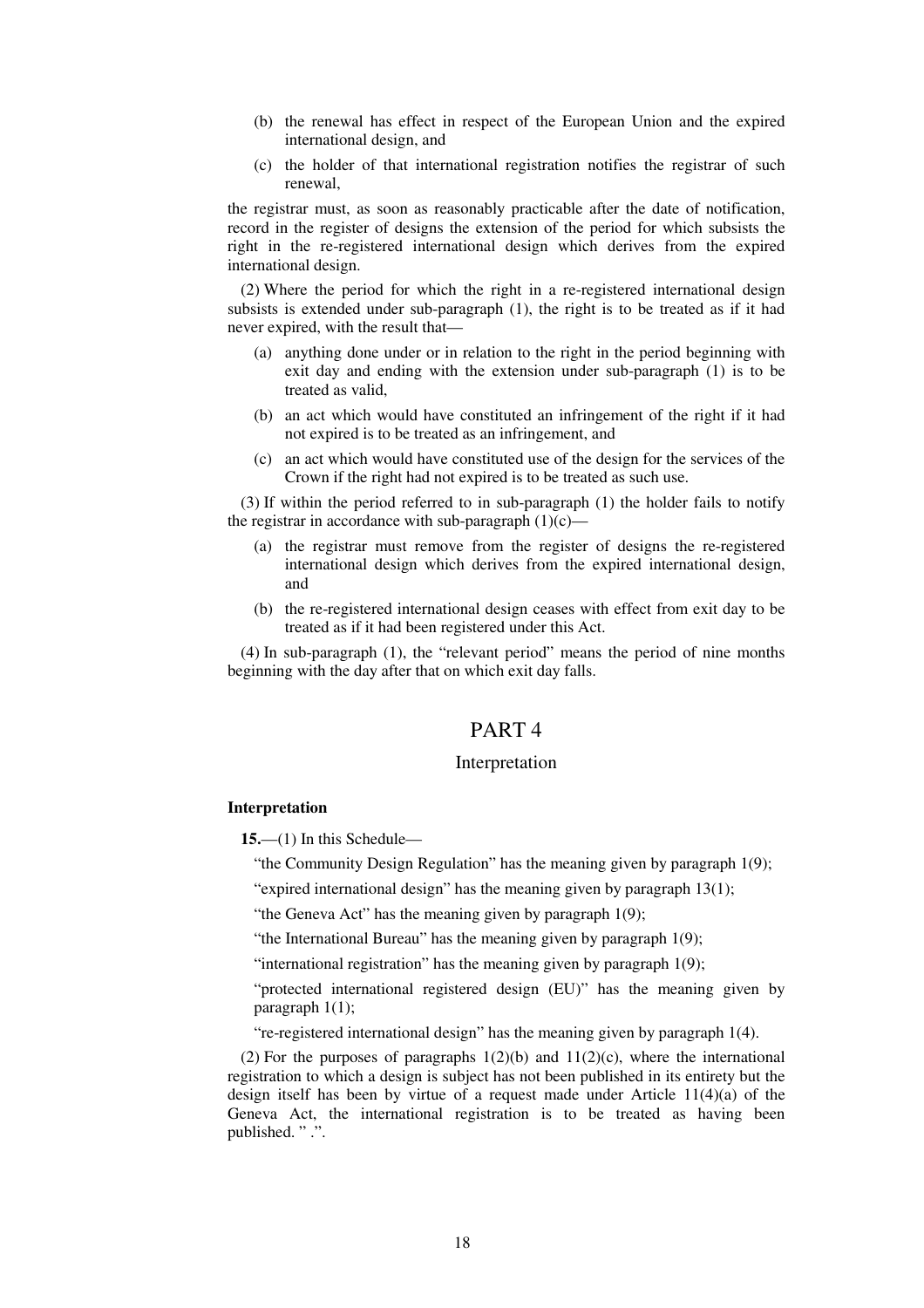## SCHEDULE 2 Article 3

## Amendments to the Trade Marks (Isle of Man) Order 2013

**1.** The Schedule to the Trade Marks (Isle of Man) Order 2013 is amended as follows.

- **2.** In paragraph 2(**a**)—
	- (a) for sub-paragraph (3) substitute—

"(3) In subsection (4), for "or by any provision of Community law" substitute "other than law relating to trade marks";";

- (b) in sub-paragraph (4)—
	- (i) in the inserted subsection (4A)—
		- (aa) at the end of paragraph (a) insert "or";
		- (bb) omit paragraph (b) (together with the final "or");
		- (cc) in paragraph (c), omit "or the EU";
	- (ii) omit the inserted subsection (4B);
	- (iii) in the inserted subsection (4D)—
		- (aa) at the end of paragraph (a) insert "or";
		- (bb) omit paragraph (b) (together with the final "or");
		- (cc) in paragraph (c), omit "or the EU".

### **3.** In paragraph 3(**b**)—

- (a) for sub-paragraph  $(2)(b)$  and (c) substitute—
	- "(b) omit "(or, in the case of a Community trade mark, in the European Community)". ";
- (b) in sub-paragraph (5), in the inserted subsection  $5(4)(aa)$ , omit "any provision of EU law or".
- **4.** In paragraph 4(**c**)—
	- (a) for sub-paragraph  $(2)(a)$  substitute—
		- "(a) in paragraph (a)—
			- (i) after "registered trade mark" omit "," and insert "or";
			- (ii) omit "or Community trade mark;";
	- (b) after sub-paragraph (2)(a) insert—
		- "(aa) after paragraph (a) insert—
			- "(aa) a comparable trade mark (EU) or a trade mark registered pursuant to an application made under paragraph 25 of Schedule 2A which has a valid claim to seniority of an earlier registered trade mark or protected international trade mark (UK) even where the earlier trade mark has been surrendered or its registration has expired;
			- (ab) a comparable trade mark (IR) or a trade mark registered pursuant to an application made under paragraph 28, 29 or 33 of Schedule 2B which has a valid claim to seniority of an earlier registered trade mark or protected

-

<sup>(</sup>**a**) Paragraph 2 was substituted by S.I. 2018/1157.

<sup>(</sup>**b**) Paragraph 3 was substituted by S.I. 2018/1157.

<sup>(</sup>**c**) Paragraph 4 was substituted by S.I. 2018/1157.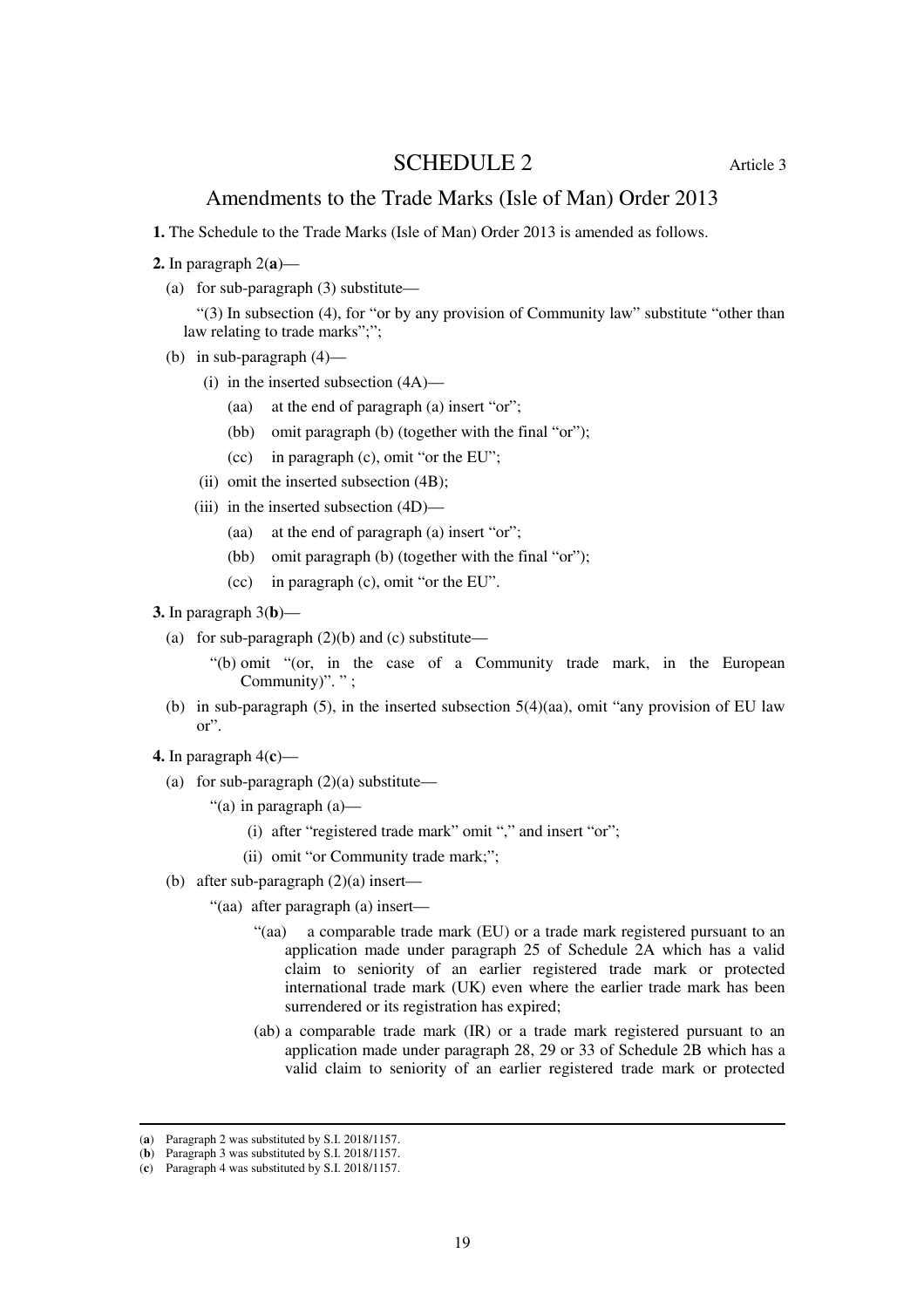international trade mark (UK) even where the earlier trade mark has been surrendered or its registration has expired;".".

- (c) in sub-paragraph  $(2)(b)$ 
	- (i) omit the substituted paragraph (b); and
	- (ii) in the substituted paragraph (ba)—
		- (aa) before "has been converted" insert "prior to exit day"; and
		- (bb) for "within paragraph (b) from an earlier trade mark" substitute "of an earlier registered trade mark or protected international trade mark (UK) even where the earlier trade mark has been surrendered or its registration has expired";
- (d) after sub-paragraph (2) insert—
	- "(2A) After subsection (1) insert—

"(1A) In subsection (1), "protected international trade mark (UK)" has the same meaning as in the Trade Marks (International Registration) Order 2008.".

- (2B) In subsection (2)—
	- (a) omit "or  $(b)$ ";
	- (b) at the end, insert "(taking account of subsection (2C))".
- (2C) After subsection (2) insert—

"(2A) References in this Act to an earlier trade mark include a trade mark in respect of which an application for registration has been made pursuant to paragraph 25 of Schedule 2A and which if registered would be an earlier trade mark by virtue of subsection (1)(aa), subject to its being so registered.

(2B) References in this Act to an earlier trade mark include a trade mark in respect of which an application for registration has been made pursuant to paragraph 28, 29 or 33 of Schedule 2B and which if registered would be an earlier trade mark by virtue of subsection (1)(ab), subject to its being so registered.

(2C) Where an application for registration of a trade mark has been made pursuant to paragraph 25 of Schedule 2A or paragraph 28, 29 or 33 of Schedule 2B, subsection  $(l)(a)$  is to apply as if the date of application for registration of the trade mark were—

- (a) in the case of an application made pursuant to paragraph 25 of Schedule 2A, the relevant date referred to in paragraph 25(2) in respect of that application;
- (b) in the case of an application made pursuant to paragraph 28 of Schedule 2B, the relevant date referred to in paragraph 28(2) in respect of that application (taking account of paragraph 28(5));
- (c) in the case of an application made pursuant to paragraph 29 of Schedule 2B, the relevant date referred to in paragraph 29(2) in respect of that application (taking account of paragraph 29(4));
- (d) in the case of an application made pursuant to paragraph 33 of Schedule 2B, the relevant date referred to in paragraph 33(2) or (3) (as the case may be) in respect of that application (taking account of paragraph 33(4)).".".

#### **5.** In paragraph 5(**a**)—

-

(a) before sub-paragraph  $(2)(a)$  insert—

"(za) in subsection  $(1)(b)$  for " $(b)$ " substitute " $(aa)$ ".";

(b) for sub-paragraph  $(2)(e)$  and  $(f)$  substitute—

"(e) omit subsection (5).".

<sup>(</sup>**a**) Paragraph 5 was amended by S.I. 2018/1157.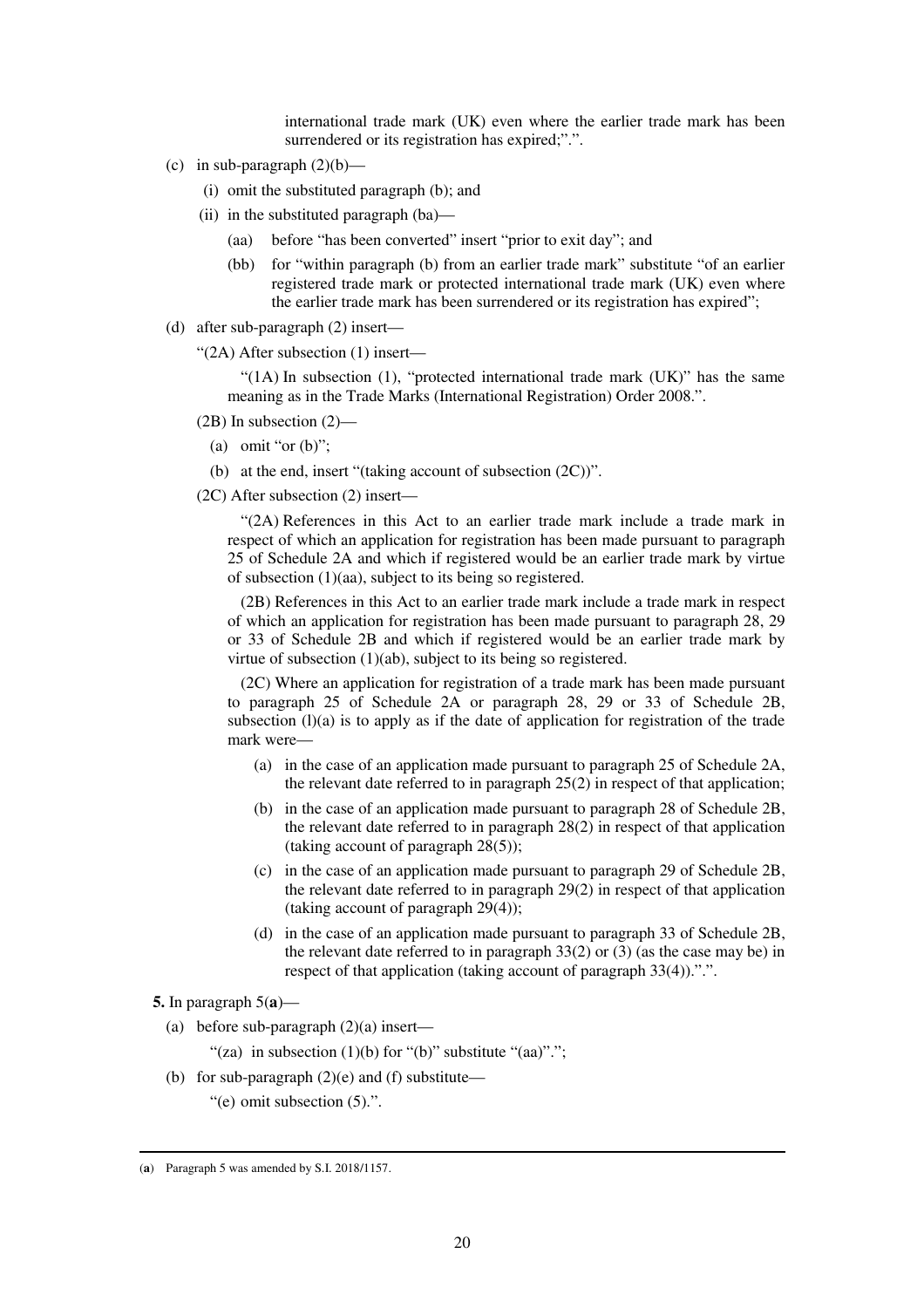**6.** In paragraph 6A(**a**), in the inserted section 10A—

- (a) in subsection  $(1)(a)$  for "EU" substitute "United Kingdom";
- (b) in subsection (5), after "intellectual property rights" insert "as amended from time to time".

**7.** In paragraph 6B(3)(**b**)—

- (a) omit the inserted section 11(1A);
- (b) in the inserted section 11(1B), omit "or  $(1A)$ ".

**8.** After paragraph 6C(**c**), insert—

"**6D.** In section 12 (exhaustion of rights conferred by a registered trade mark), in subsection (1), after "market in" insert "the United Kingdom or".".

**9.** For paragraph 8 substitute—

"**8.** In section 17 (meaning of infringing goods), in subsection (3), for "an enforceable Community right" substitute "anything which forms part of retained EU law as a result of section 3 or 4 of the European Union (Withdrawal) Act 2018.".

**10.** In paragraph 10, in the substituted paragraph (a) of section 19(6), omit "(including that section as applied to Community trade marks by any statutory provision having effect in the Isle of Man)".

**11.** In paragraph 13(3)(**d**), omit the inserted subsections (2D) and (2DA) of section 47.

**12.** In paragraph 13D(**e**), in the substituted section 51, in the definition of "the European Union Trade Mark Regulation" at the end insert "(as it had effect immediately before exit day)".

**13.** After paragraph 14, insert—

"**14A.** Before the italic heading before section 53, insert—

## "**Certain trade marks registered as European Union trade marks to be treated as registered trade marks**

**52A.** Schedule 2A makes provision for European Union trade marks (including certain expired and removed marks) to be treated as registered trade marks with effect from exit day and about certain applications for a European Union trade mark made before exit day.".".

**14.** Omit paragraph 15.

**15.** Before paragraph 16, insert—

"**15A.** After section 54 (and before the italic heading before section 55), insert—

## "**Certain international trade marks protected in the European Union to be treated as registered trade marks**

**54A.** Schedule 2B makes provision for international trade marks protected in the European Union (including certain expired marks) to be treated as registered trade marks with effect from exit day and about certain applications for the protection of

-

<sup>(</sup>**a**) Paragraph 6A was inserted by S.I. 2018/1157.

<sup>(</sup>**b**) Paragraph 6B was inserted by S.I. 2018/1157.

<sup>(</sup>**c**) Paragraph 6C was inserted by S.I. 2018/1157.

<sup>(</sup>**d**) Paragraph 13 was substituted by S.I. 2018/1157. (**e**) Paragraph 13D was inserted by S.I. 2018/1157.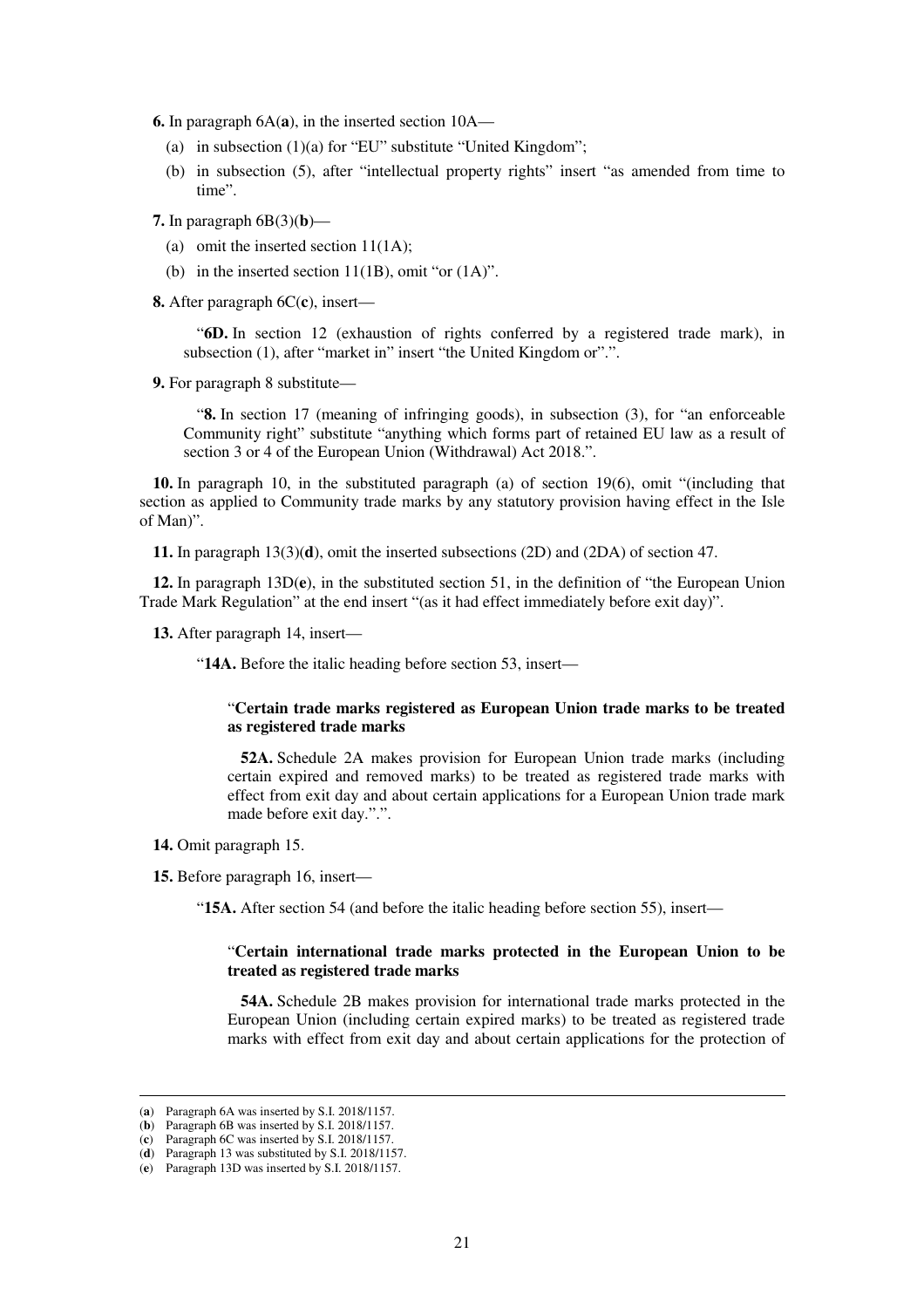an international trade mark in the European Union and transformation applications made before exit day.".".

**16.** For paragraph 25 substitute—

"**25.** In section 87 (privilege for communications)—

- (a) in subsection (2), for "solicitor" substitute "advocate";
- (b) in subsection (3)—
	- (i) at the of paragraph (c) insert "or";
	- (ii) after paragraph (c) insert—
		- "(d) a person whose name appears on the list of professional representatives for trade mark matters maintained by the European Union Intellectual Property Office referred to in Article 120 of the European Union Trade Mark Regulation.";
- (c) after subsection (3) insert—

"(4) Where a trade mark attorney is a person falling within subsection  $(3)(d)$ , subsection (2) applies as if the reference to a matter mentioned in subsection  $(1)$ were a reference to a matter relating to the protection of a trade mark.".".

**17.** For paragraph 35 substitute—

"**35.** In section 103 (minor definitions), omit subsection (3).".

**18.** In paragraph 36(**a**), after sub-paragraph (2) insert—

|  |  |  |  | "(2A) After the entry in the table for "commencement (of this Act)" insert— |  |  |
|--|--|--|--|-----------------------------------------------------------------------------|--|--|
|--|--|--|--|-----------------------------------------------------------------------------|--|--|

| "comparable trade mark (EU)                                                                         | Schedule 2A, paragraph 1(2)            |  |  |  |  |
|-----------------------------------------------------------------------------------------------------|----------------------------------------|--|--|--|--|
| comparable trade mark (IR)                                                                          | Schedule 2B, paragraph 1(4)"           |  |  |  |  |
| (2C) After the entry in the table for "date of application" insert—                                 |                                        |  |  |  |  |
| "date of application (comparable trade mark (EU))                                                   | Schedule 2A, paragraph<br>1(8)(b)      |  |  |  |  |
| date of application (comparable trade mark $(IR)$ )                                                 | Schedule 2B, paragraph<br>$1(10)(b)$ " |  |  |  |  |
| (2C) After the entry in the table for "date of filing" insert—                                      |                                        |  |  |  |  |
| "date of filing (comparable trade mark (EU))                                                        | Schedule 2A, paragraph<br>1(8)(a)      |  |  |  |  |
| date of filing (comparable trade mark (IR))                                                         | Schedule 2B, paragraph<br>$1(10)(a)$ " |  |  |  |  |
| (2D) After the entry in the table for "date of registration" insert—                                |                                        |  |  |  |  |
| "date of registration (comparable trade mark (EU))                                                  | Schedule 2A, paragraph 1(4)            |  |  |  |  |
| date of registration (comparable trade mark (IR))                                                   | Schedule 2B, paragraph 1(6)"           |  |  |  |  |
| (2E) Before the entry in the table for "United Kingdom (references include Isle of Man)"<br>insert- |                                        |  |  |  |  |
| "the Treasury"                                                                                      | section $89(4)$ ".                     |  |  |  |  |

**19.** After paragraph 39, insert—

"**40.** After Schedule 2, insert—

-

<sup>(</sup>**a**) Paragraph 36 was substituted by S.I. 2018/1157.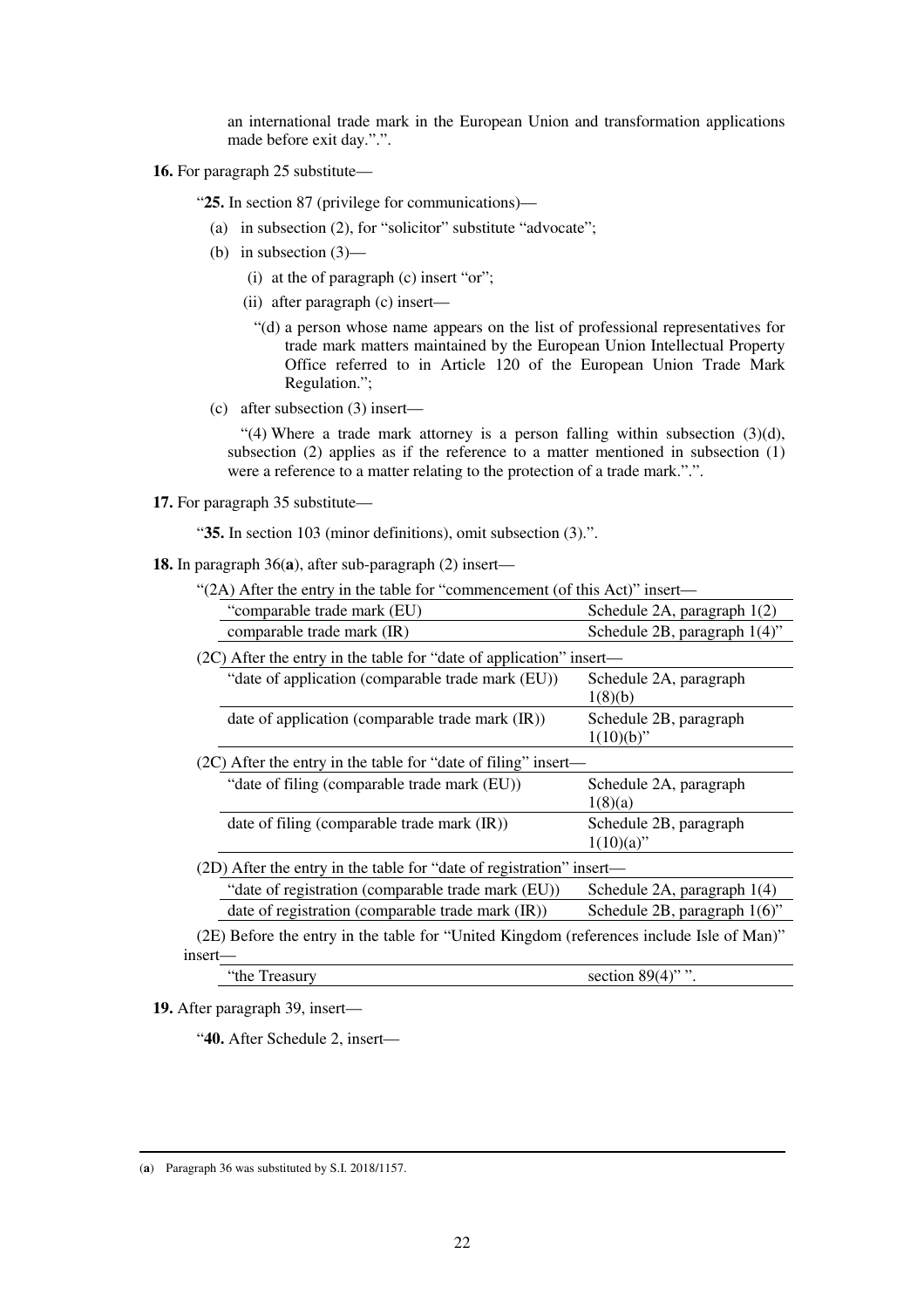## "SCHEDULE 2A Section 52A

## EUROPEAN UNION TRADE MARKS

## PART 1

## Existing European Union Trade Marks

## **A trade mark registered as an existing EUTM to be treated as registered under this Act**

**1.**—(1) A trade mark which is registered in the EUTM Register immediately before exit day (an "existing EUTM") is to be treated on and after exit day as if an application had been made, and the trade mark had been registered, under this Act in respect of the same goods or services as the existing EUTM is registered in the EUTM Register.

(2) A registered trade mark which comes into being by virtue of sub-paragraph (1) is referred to in this Act as a comparable trade mark (EU).

(3) This Act applies to a comparable trade mark (EU) as it applies to other registered trade marks except as otherwise provided in this Schedule.

(4) A comparable trade mark (EU) is deemed for the purposes of this Act to be registered as of the filing date accorded pursuant to Article 32 to the application which resulted in the registration of the corresponding EUTM and that date is deemed for the purposes of this Act to be the date of registration.

(5) Section 40(3) and (4) does not apply to the registration of a comparable trade mark (EU) under this Part.

(6) Section 67(1) applies in relation to the provision of information and the inspection of documents relating to a comparable trade mark (EU) notwithstanding that there will have been no application under this Act for the registration of the trade mark (and so no publication of an application).

(7) Any fee provided for by regulations under Schedule 4 to the European Union (Withdrawal) Act 2018 in respect of any matter relating to a comparable trade mark (EU) in the Isle of Man in respect of that matter.

(8) For the purposes of this Act—

- (a) the date of filing of an application for registration of a comparable trade mark (EU) is the filing date accorded pursuant to Article 32 to the application which resulted in the registration of the corresponding EUTM;
- (b) references to the date of application for registration of a comparable trade mark (EU) are to the date of filing of the application;
- (c) where an earlier trade mark is a comparable trade mark (EU), references to the completion of the registration procedure for the earlier trade mark are to the completion of the registration procedure in respect of the corresponding EUTM.
- (9) In this Schedule—
	- (a) "corresponding EUTM", in relation to a comparable trade mark (EU), means the existing EUTM from which the comparable trade mark (EU) derives;
	- (b) "the EUTM Register" means the register of European Union trade marks maintained by the European Union Intellectual Property Office.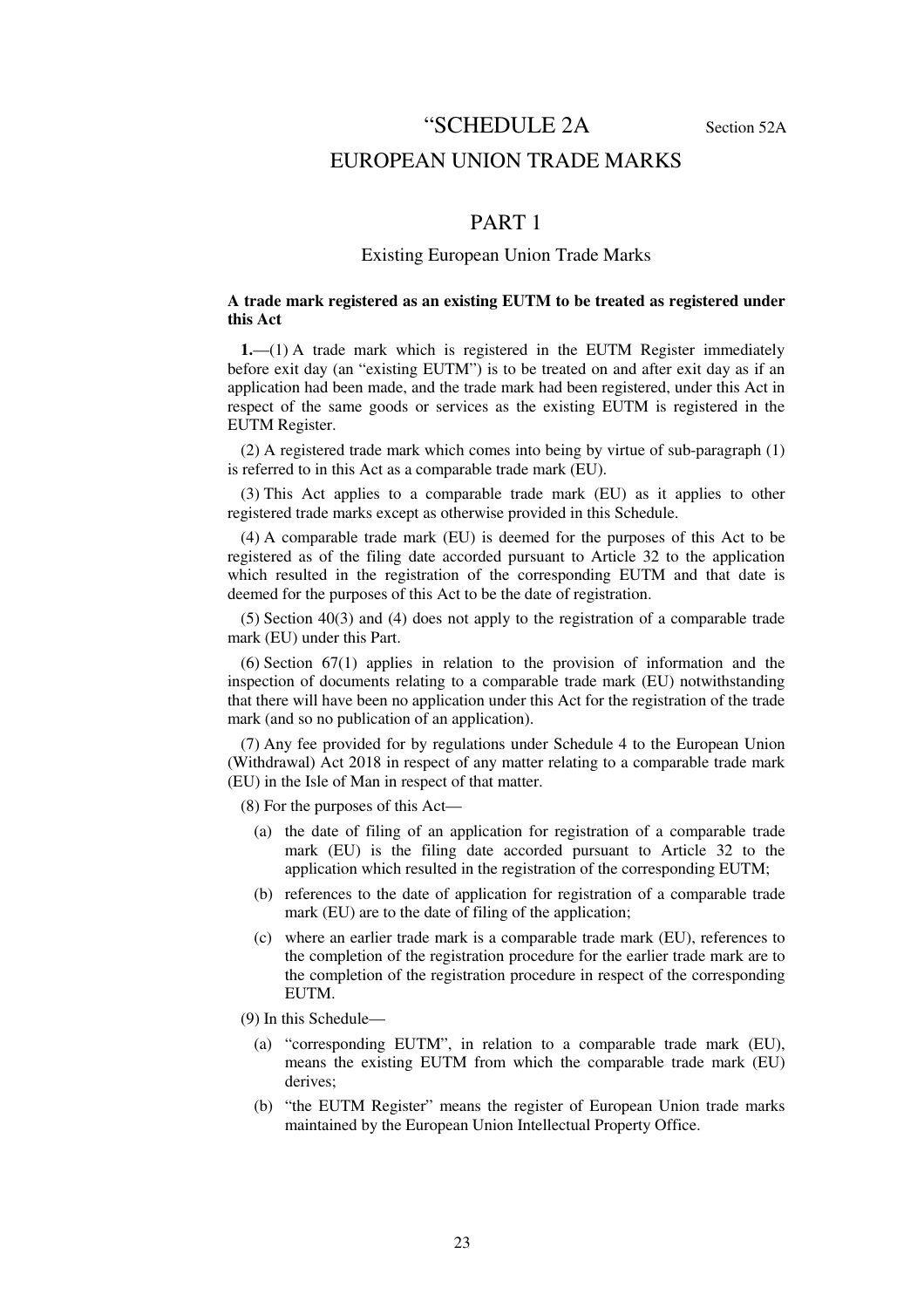### **Opt out**

**2.**—(1) Subject to sub-paragraph (2), the proprietor of an existing EUTM may, at any time on or after exit day, serve notice on the registrar that the trade mark is not to be treated as if the trade mark had been registered under this Act (an "opt out notice").

(2) An opt out notice may not be served where on or after exit day—

- (a) the comparable trade mark (EU) has been put to use in the United Kingdom by the proprietor or with the proprietor's consent (which use includes affixing the trade mark to goods or to the packaging of goods in the United Kingdom solely for export purposes);
- (b) the comparable trade mark (EU) (or any right in or under it) has been made the subject of an assignment, licence, security interest or any other agreement or document except for an assent by personal representatives in relation to the comparable trade mark (EU); or
- (c) proceedings based on the comparable trade mark (EU) have been initiated by the proprietor or with the proprietor's consent.

(3) An opt out notice must—

- (a) identify the existing EUTM; and
- (b) include the name and address of any person having an interest in the existing EUTM which had effect before exit day in the United Kingdom, and in respect of which an entry was recorded in the EUTM Register.

(4) An opt out notice is of no effect unless the proprietor in that notice certifies that any such person—

- (a) has been given not less than three months' notice of the proprietor's intention to serve an opt out notice; or
- (b) is not affected or if affected, consents to the opt out.
- (5) Where a notice has been served in accordance with this paragraph—
	- (a) the comparable trade mark (EU) which derives from the existing EUTM ceases with effect from exit day to be treated as if it had been registered under this Act; and
	- (b) the registrar must, where particulars of the comparable trade mark (EU) have been entered in the register, remove the comparable trade mark (EU) from the register.

### **Entries to be made in the register in relation to a comparable trade mark (EU)**

**3.**—(1) The registrar must as soon as reasonably practicable after exit day enter a comparable trade mark (EU) in the register.

(2) The particulars of the goods or services in respect of which the comparable trade mark (EU) is treated as if it had been registered must be taken from the English language version of the entry for the corresponding EUTM in the EUTM Register.

(3) Where—

- (a) the application for registration of the corresponding EUTM was not filed in English; or
- (b) the second language indicated by the applicant pursuant to Article 146(3) was a language other than English,

a person having a sufficient interest who considers that the English language version is inaccurate may apply to the registrar for rectification of the register by the substitution of an English translation of the relevant authentic text (as determined in accordance with Article  $147(3)$ ) verified to the satisfaction of the registrar as corresponding to the authentic text.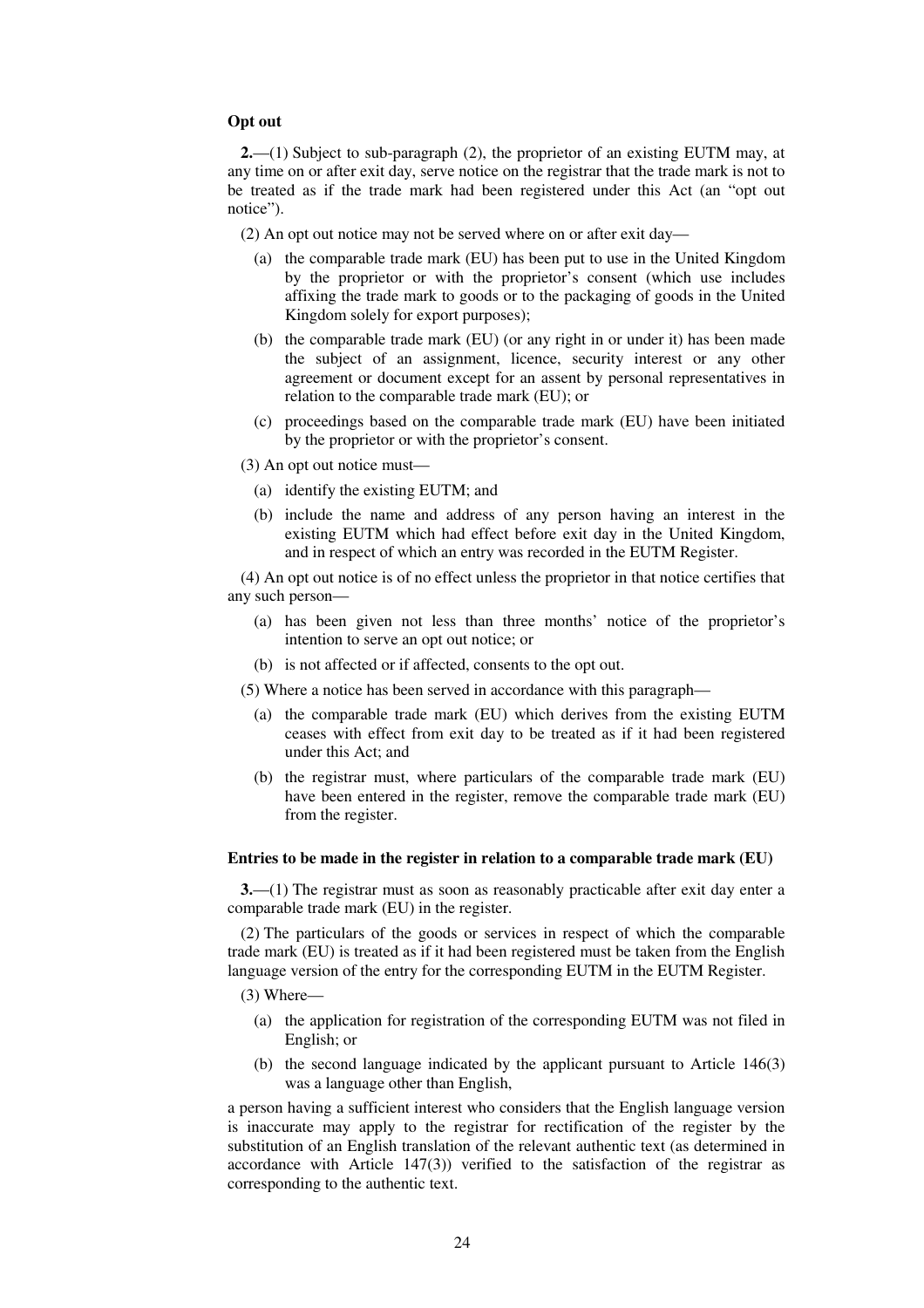### **Comparable trade mark (EU) which derives from an EU Collective Mark or EU Certification Mark**

**4.**—(1) This paragraph applies where the European Union trade mark from which a comparable trade mark (EU) derives is an EU collective mark or an EU certification mark.

(2) The comparable trade mark (EU) is to be treated as either a collective mark or a certification mark, as the case may be.

(3) The proprietor of the comparable trade mark (EU) must, following notice from the registrar, file with the registrar regulations governing the use of the European Union trade mark, submitted pursuant to the European Union Trade Mark Regulation, which had effect immediately before exit day.

(4) Where the regulations referred to in sub-paragraph (3) are in a language other than English they must be filed together with a translation into English verified to the satisfaction of the registrar as corresponding to the original text.

(5) Paragraph 9 of Schedule 1 and paragraph 10 of Schedule 2 apply in relation to the translation referred to in sub-paragraph (4) as they apply in relation to the regulations referred to in sub-paragraph (3).

(6) Where the regulations or any translation are not filed in accordance with the above provisions—

- (a) the registrar must remove the comparable trade mark (EU) from the register; and
- (b) the rights of the proprietor shall be deemed to have ceased as from the date of removal.

## **Renewal of a comparable trade mark (EU) which expires within six months after exit day**

**5.**—(1) This paragraph applies to the renewal of the registration of a comparable trade mark (EU) which expires within the period beginning with exit day and ending with the end of the relevant period (and accordingly section 43(1) to (3A) does not apply).

(2) The registration of the comparable trade mark (EU) may be renewed at the request of the proprietor before the expiry of the registration.

(3) Where the registration of the comparable trade mark (EU) is not renewed in accordance with sub-paragraph (2)—

- (a) on, or as soon as reasonably practicable after, the expiry of the registration, the registrar must notify the proprietor that the registration has expired and of the manner in which the registration may be renewed; and
- (b) a request for renewal must be made within the period of six months beginning with the date of the notice.

(4) If a request for renewal is made in respect of only some of the goods or services for which the comparable trade mark (EU) is registered, the registration is to be renewed for those goods or services only.

(5) If the registration is not renewed in accordance with the above provisions, the registrar must remove the comparable trade mark (EU) from the register.

(6) Section 43(4) and (6) applies to the registration of a comparable trade mark (EU) which is renewed in accordance with the above provisions.

(7) In paragraph (1), the "relevant period" means the period of six months beginning with the day after that on which exit day falls.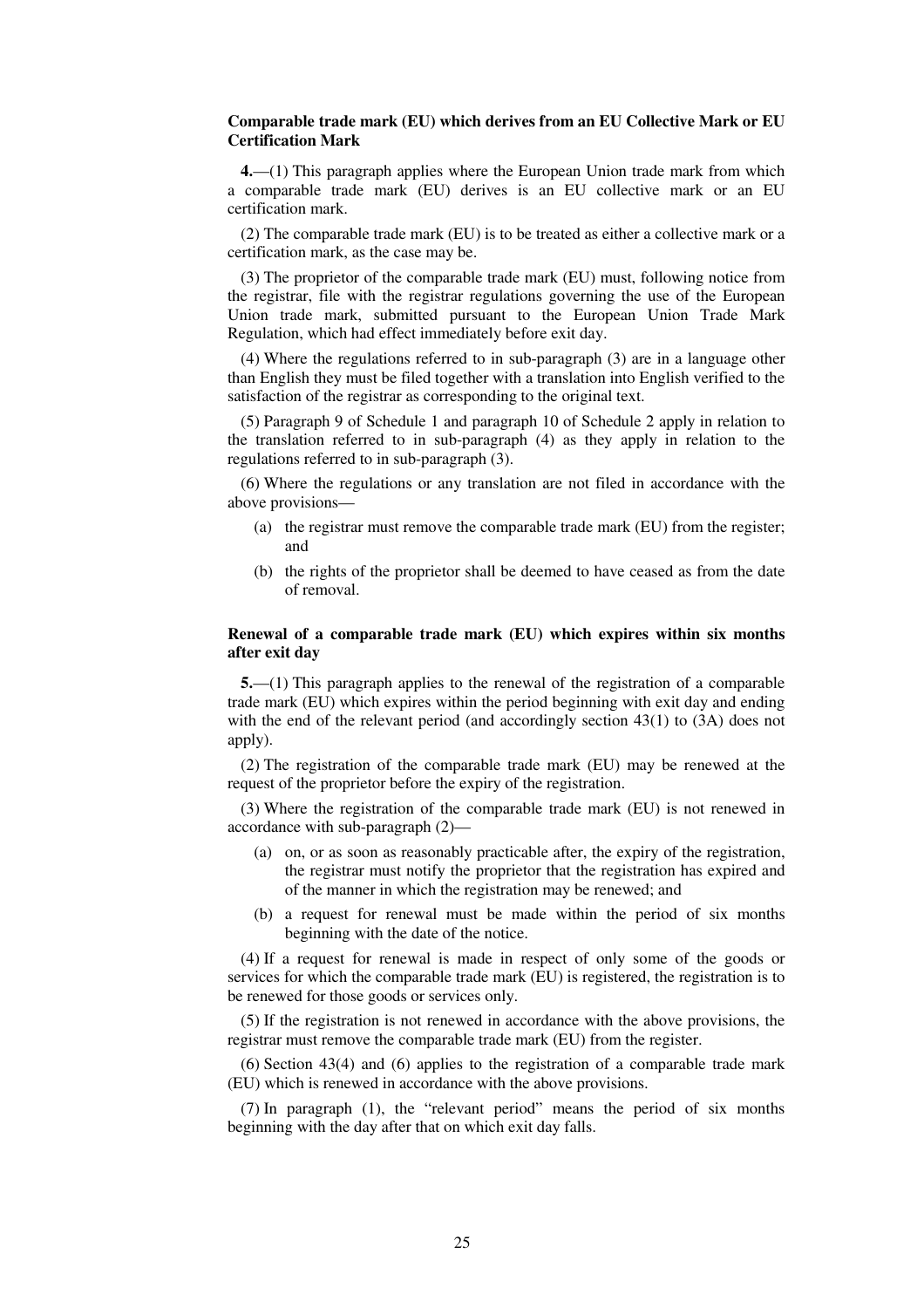#### **Restoration of a comparable trade mark (EU)**

**6.** Where a comparable trade mark (EU) is removed from the register pursuant to paragraph 5, the rules relating to the restoration of the registration of a trade mark (referred to in section 43(5)) apply in relation to the restoration of the comparable trade mark (EU) to the register.

#### **Raising of relative grounds in opposition proceedings in case of non-use**

**7.**—(1) Section 6A applies where an earlier trade mark is a comparable trade mark (EU), subject to the modifications set out below.

(2) Where the relevant period referred to in section  $6A(3)(a)$  (the "five-year period") has expired before exit day—

- (a) the references in section 6A(3) and (6) to the earlier trade mark are to be treated as references to the corresponding EUTM; and
- (b) the references in section 6A(3) and (4) to the United Kingdom include the European Union.

(3) Where exit day falls within the five-year period, in respect of that part of the five-year period which falls before exit day—

- (a) the references in section 6A(3) and (6) to the earlier trade mark are to be treated as references to the corresponding EUTM ; and
- (b) the references in section 6A to the United Kingdom include the European Union.

## **Non-use as defence in infringement proceedings and revocation of registration of a comparable trade mark (EU)**

**8.**—(1) Sections 11A and 46 apply in relation to a comparable trade mark (EU), subject to the modifications set out below.

(2) Where the period of five years referred to in sections  $11A(3)(a)$  and  $46(1)(a)$  or (b) (the "five-year period") has expired before exit day—

- (a) the references in sections 11A(3) and (insofar as they relate to use of a trade mark) 46 to a trade mark are to be treated as references to the corresponding EUTM; and
- (b) the references in sections 11A and 46 to the United Kingdom include the European Union.

(3) Where exit day falls within the five-year period, in respect of that part of the five-year period which falls before exit day—

- (a) the references in sections 11A(3) and (insofar as they relate to use of a trade mark) 46 to a trade mark, are to be treated as references to the corresponding EUTM ; and
- (b) the references in sections 11A and 46 to the United Kingdom include the European Union.

## **Grounds for invalidity of registration of a trade mark based upon an earlier comparable trade mark (EU)**

**9.**—(1) Section 47 applies where an earlier trade mark is a comparable trade mark (EU), subject to the modifications set out below.

(2) Where the period of five years referred to in sections 47(2A)(a) and 47(2B) (the "five year period") has expired before exit day—

(a) the references in section 47(2B) and (2E) to the earlier trade mark are to be treated as references to the corresponding EUTM ; and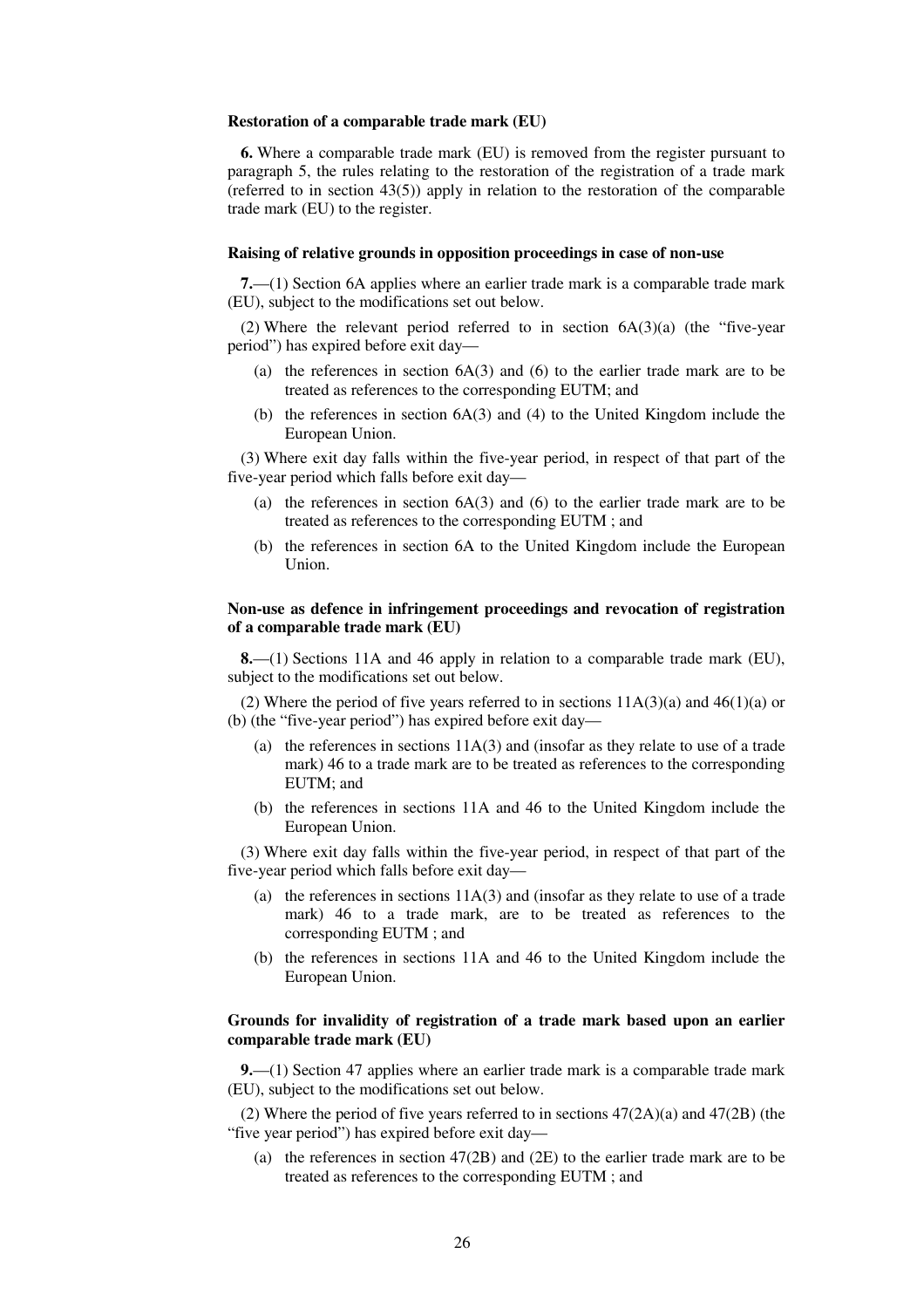(b) the references in section 47 to the United Kingdom include the European Union.

(3) Where exit day falls within the five-year period, in respect of that part of the five-year period which falls before exit day—

- (a) the references in section 47(2B) and (2E) to the earlier trade mark are to be treated as references to the corresponding EUTM; and
- (b) the references in section 47 to the United Kingdom include the European Union.

#### **Reputation of a comparable trade mark (EU)**

**10.**—(1) Sections 5 and 10 apply in relation to a comparable trade mark (EU), subject to the modifications set out below.

(2) Where the reputation of a comparable trade mark (EU) falls to be considered in respect of any time before exit day, references in sections 5(3) and 10(3) to—

- (a) the reputation of the mark are to be treated as references to the reputation of the corresponding EUTM; and
- (b) the United Kingdom include the European Union.

### **Rights conferred by registered trade mark**

**11.** Section 9 applies in relation to a comparable trade mark (EU) but as if—

- (a) the words in brackets in subsection  $(3)$  referring to section  $40(3)$  were replaced with a reference to paragraph 1(4) of this Schedule; and
- (b) the proviso in subsection (3) were omitted.

#### **Effect of claim of priority**

**12.**—(1) This paragraph applies where—

- (a) the proprietor of an existing EUTM has claimed a right of priority in accordance with Article 35; and
- (b) immediately before exit day there is an entry in the EUTM Register containing particulars of that claim of priority (a "claim of priority").

(2) The proprietor of the comparable trade mark (EU) which derives from the existing EUTM is to be treated on and after exit day as having the same claim of priority.

(3) Accordingly, the relevant date for the purposes of establishing, in relation to the comparable trade mark (EU), which rights take precedence is the date of filing of the application for a trade mark in a Convention country which formed the basis for the claim of priority.

#### **Effect of seniority claim**

**13.**—(1) This paragraph applies where immediately before exit day an existing EUTM has a valid claim to seniority of a trade mark which trade mark (the "senior mark") is a registered trade mark or a protected international trade mark (UK).

(2) The comparable trade mark (EU) which derives from the existing EUTM is to be treated on and after exit day as if it had a valid claim to seniority of the senior mark.

(3) Accordingly, where the proprietor of the comparable trade mark (EU) surrenders the senior mark or allows it to lapse (whether wholly or partially), subject to paragraph 14, the proprietor of the comparable trade mark (EU) is deemed to continue to have the same rights as the proprietor would have had if the senior mark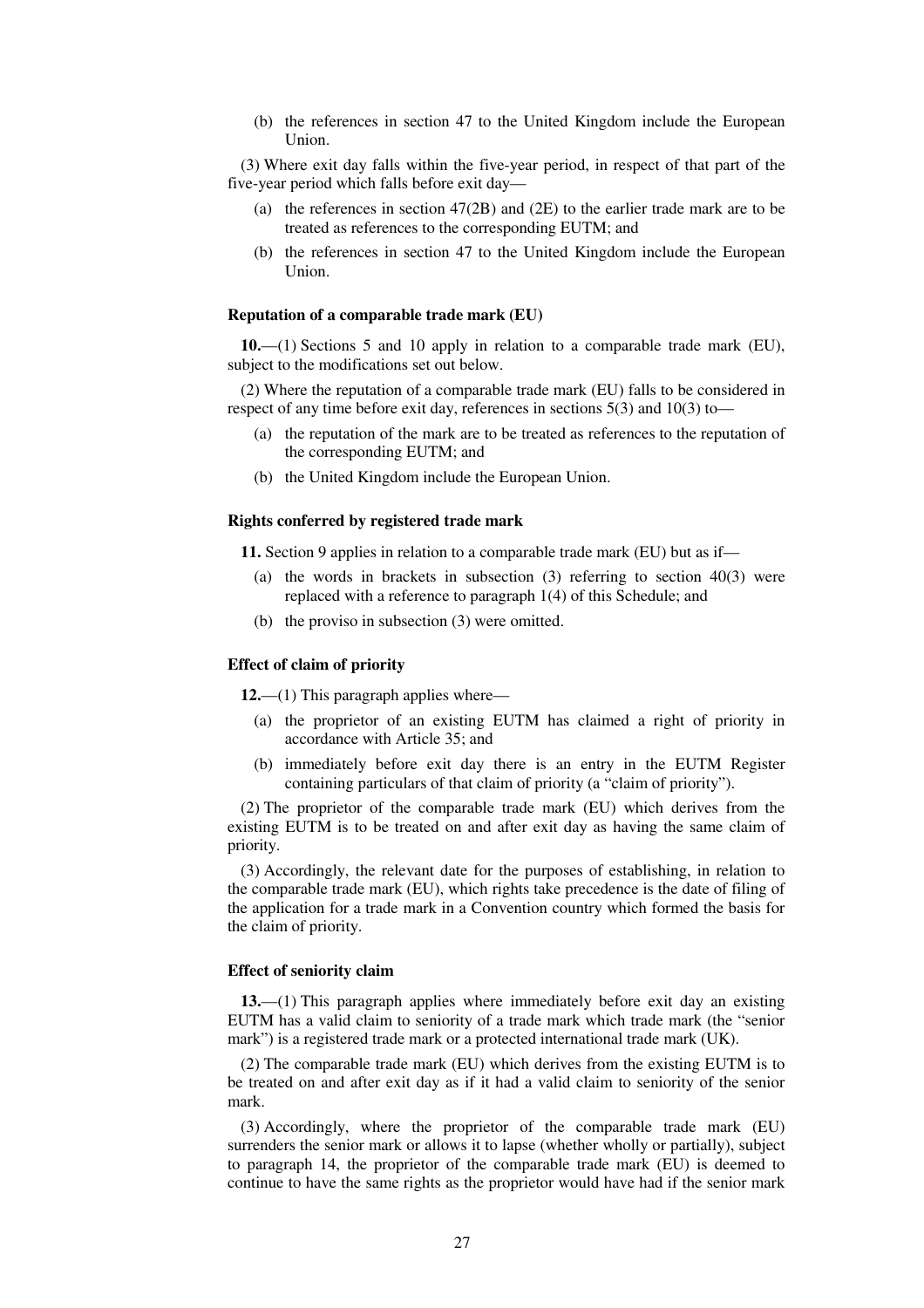had continued to be registered in respect of all the goods or services for which it was registered prior to the surrender or lapse.

(4) An existing EUTM has a valid claim to seniority of a trade mark where—

- (a) a claim has been filed in accordance with Article 39 or 40; and
- (b) the seniority claimed for the existing EUTM has not lapsed in the circumstances referred to in Article 39.

## **Determination of invalidity and liability to revocation in relation to claims of seniority**

**14.**—(1) Where pursuant to paragraph 13 a comparable trade mark (EU) is treated as if it had a valid claim to seniority of a registered trade mark which has been—

- (a) removed from the register under section 43; or
- (b) surrendered under section 45,

any person may apply to the registrar or to the court for the declaration set out in subparagraph (2).

(2) The declaration is that if the trade mark had not been so removed or surrendered, the registration of the trade mark would have been liable to be revoked under section 46 with effect from a date specified in the declaration or declared invalid under section 47.

(3) Where the declaration is that had the trade mark not been so removed or surrendered the registration of it would have been liable to be—

- (a) revoked under section 46 with effect from a date prior to—
	- (i) the filing date accorded pursuant to Article 32 to the application which resulted in the registration of the existing EUTM from which the comparable trade mark (EU) derives where there has been no claim of priority; or
	- (ii) the priority date (if any) accorded pursuant to a right of priority claimed pursuant to Article 35 in respect of the existing EUTM from which the comparable trade mark (EU) derives where there has been a claim of priority; or
- (b) declared invalid under section 47,

the seniority claimed for the comparable trade mark (EU) is to be treated as if it never had effect.

(4) Where pursuant to paragraph 13 a comparable trade mark (EU) is treated as if it had a valid claim to seniority of a protected international trade mark (UK) which has been—

- (a) removed from the register of trade marks maintained by the International Bureau for the purposes of the Madrid Protocol; or
- (b) surrendered under the Madrid Protocol,

any person may apply to the registrar or to the court for the declaration set out in subparagraph (5).

(5) The declaration is that, if the trade mark had not been so removed or surrendered, the protection of the mark in the United Kingdom would have been liable to be revoked under section 46 with effect from a date specified in the declaration or declared invalid under section 47.

(6) Where the declaration is that had the trade mark not been so removed or surrendered the protection of the mark in the United Kingdom would have been liable to be—

(a) revoked under section 46 with effect from a date prior to—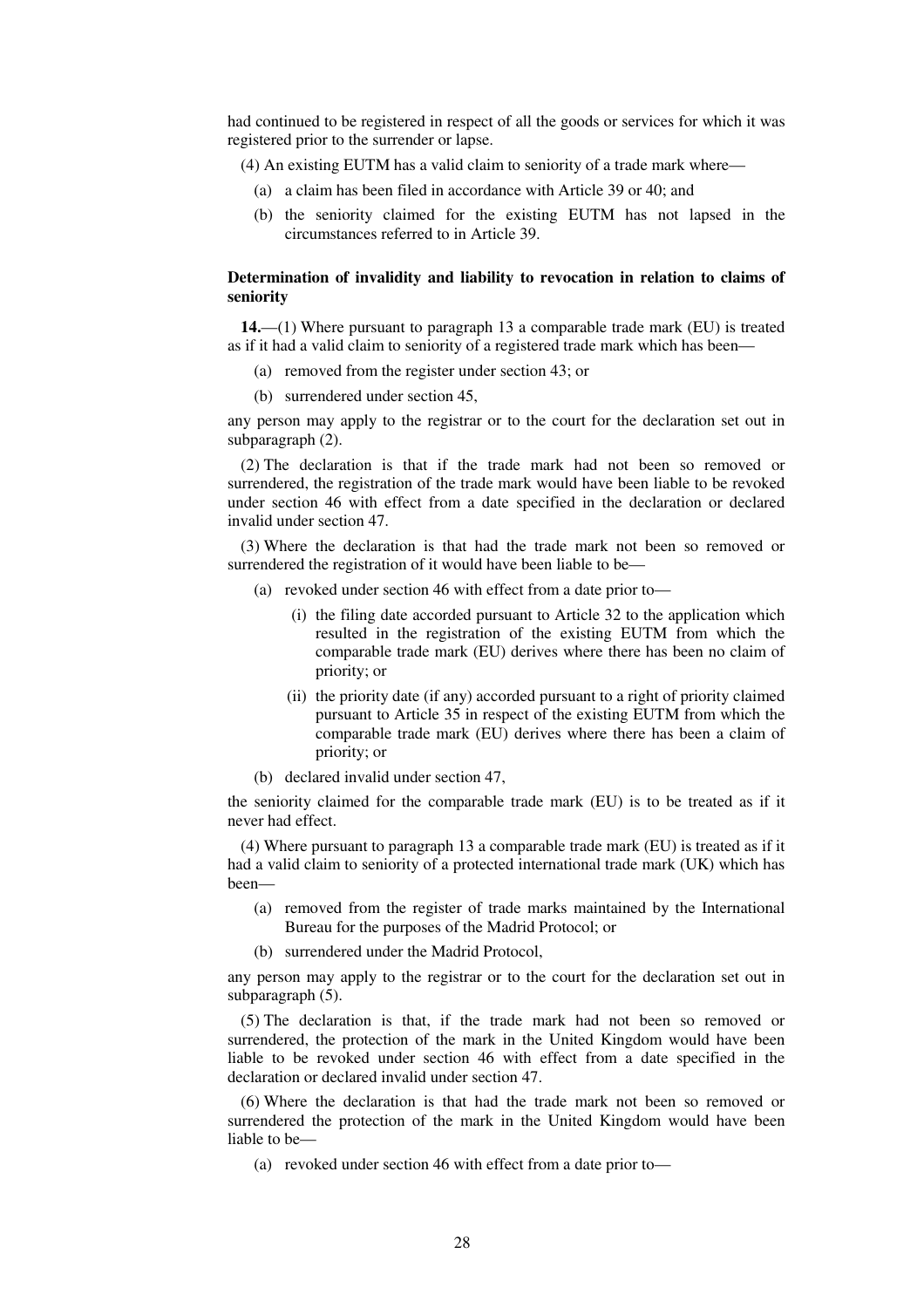- (i) the filing date accorded pursuant to Article 32 to the application which resulted in the registration of the existing EUTM from which the comparable trade mark (EU) derives where there has been no claim of priority; or
- (ii) the priority date (if any) accorded pursuant to a right of priority claimed pursuant to Article 35 in respect of the existing EUTM from which the comparable trade mark (EU) derives where there has been a claim of priority; or
- (b) declared invalid under section 47,

the seniority claimed for the comparable trade mark (EU) is to be treated as if it never had effect.

(7) References in sub-paragraphs (5) and (6) to sections 46 and 47 are to those sections as they apply to a protected international trade mark (UK) under an order made pursuant to section 54.

(8) Where a trade mark has been surrendered or allowed to lapse in respect of some only of the goods or services for which it is registered, the declaration in subparagraphs (2) and (5) is that if the goods or services had not been removed from the registration, the registration of the trade mark would have been liable to be revoked under section 46 with effect from a date specified in the declaration or declared invalid under section 47 and subparagraphs (3) and (6) shall be construed accordingly.

## **Procedure for declaration that trade mark would have been liable to be revoked or declared invalid**

**15.**—(1) In the case of proceedings on an application under paragraph 14 before the registrar, the rules relating to applications for and proceedings relating to the revocation or invalidation of a trade mark apply, with necessary modifications.

(2) In the case of proceedings on an application under paragraph 14 before the court, section 74 applies to the proceedings as it applies to proceedings involving an application of the type referred to in section  $74(1)(a)$  to (c).

### **Assignment of an existing EUTM not registered on exit day**

**16.**—(1) This paragraph applies where before exit day an existing EUTM (or any right in it) is the subject of an assignment (a "relevant assignment") which immediately before exit day is not recorded in the EUTM Register.

(2) Section 25 applies in relation to a relevant assignment as if it were a registrable transaction affecting a comparable trade mark (EU), subject to the modification set out below.

(3) An application under section 25(1) may only be made by—

- (a) a person claiming to be entitled to an interest in or under a comparable trade mark (EU) by virtue of a relevant assignment of the corresponding EUTM; or
- (b) the proprietor of the comparable trade mark (EU).

### **Effect of a licence of an existing EUTM**

**17.**—(1) This paragraph applies where immediately before exit day an existing EUTM is the subject of a licence (a "relevant licence") which—

- (a) authorises the doing of acts in the United Kingdom which would otherwise infringe the European Union trade mark; and
- (b) does not expire on exit day.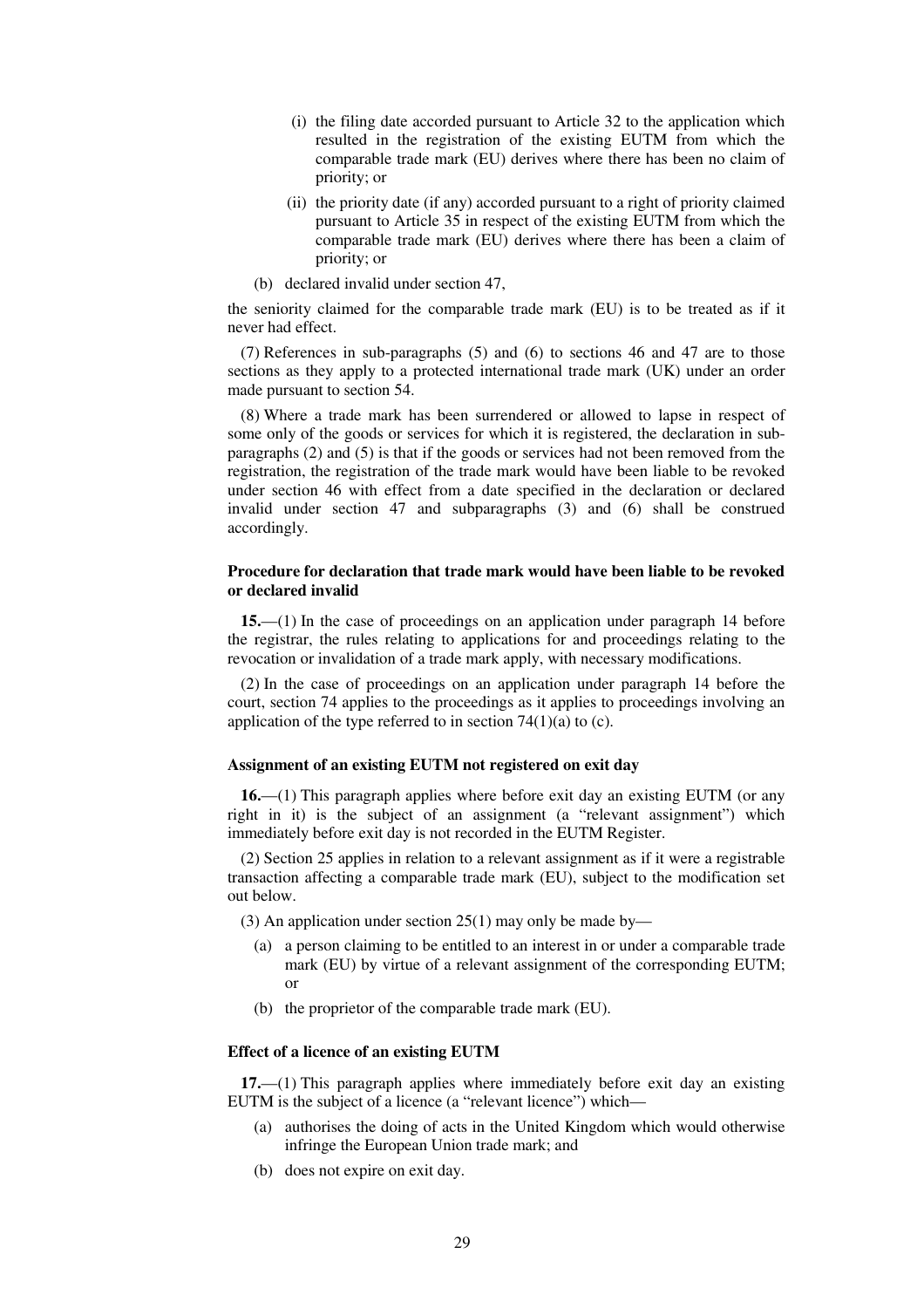(2) Subject to any agreement to the contrary between the licensee and the licensor, a relevant licence continues to authorise the doing of acts in the United Kingdom which would otherwise infringe the comparable trade mark (EU) which derives from the existing EUTM.

(3) Sub-paragraph (2) is subject to—

- (a) the terms on which the relevant licence was granted; and
- (b) such modifications to the terms referred to in paragraph (a) as are necessary for their application in the United Kingdom.

(4) Section 25 applies in relation to a relevant licence as if it were a registrable transaction affecting a comparable trade mark (EU), subject to the modifications set out below.

(5) An application under section  $25(1)$  may only be made by—

- (a) a person claiming to be a licensee by virtue of the relevant licence; or
- (b) the proprietor of the comparable trade mark (EU).

(6) Where immediately before exit day there is an entry in the EUTM Register relating to a relevant licence—

- (a) section 25(3) and (4) does not apply until after the expiry of the relevant period; and
- (b) section 25(4)(a) applies after the expiry of the relevant period but as if the reference to six months beginning with the date of the transaction were a reference to eighteen months beginning with exit day.

(7) In paragraph (6)(a), the "relevant period" means the period of twelve months beginning with the day after that on which exit day falls.

### **Effect of a security interest in an existing EUTM**

**18.**—(1) This paragraph applies where immediately before exit day an existing EUTM (or any right in or under it) is the subject of a security interest (a "relevant security interest") which does not terminate on exit day.

(2) References to the existing EUTM in any document which grants or refers to the relevant security interest are to be read as including references to the comparable trade mark (EU) which derives from the existing EUTM.

(3) Section 25 applies in relation to a relevant security interest as if it were a registrable transaction affecting a comparable trade mark (EU), subject to the modifications set out below.

- (4) An application under section  $25(1)$  may only be made by—
	- (a) a person claiming to be entitled to an interest in or under a comparable trade mark (EU) by virtue of the relevant security interest; or
	- (b) the proprietor of the comparable trade mark (EU).

(5) Where immediately before exit day there is an entry in the EUTM Register relating to a relevant security interest—

- (a) section 25(3) and (4) do not apply until after the expiry of the relevant period; and
- (b) section 25(4)(a) applies after the expiry of the relevant period but as if the reference to six months beginning with the date of the transaction were a reference to eighteen months beginning with exit day.

(6) In paragraph (5)(a), the "relevant period" means the period of twelve months beginning with the day after that on which exit day falls.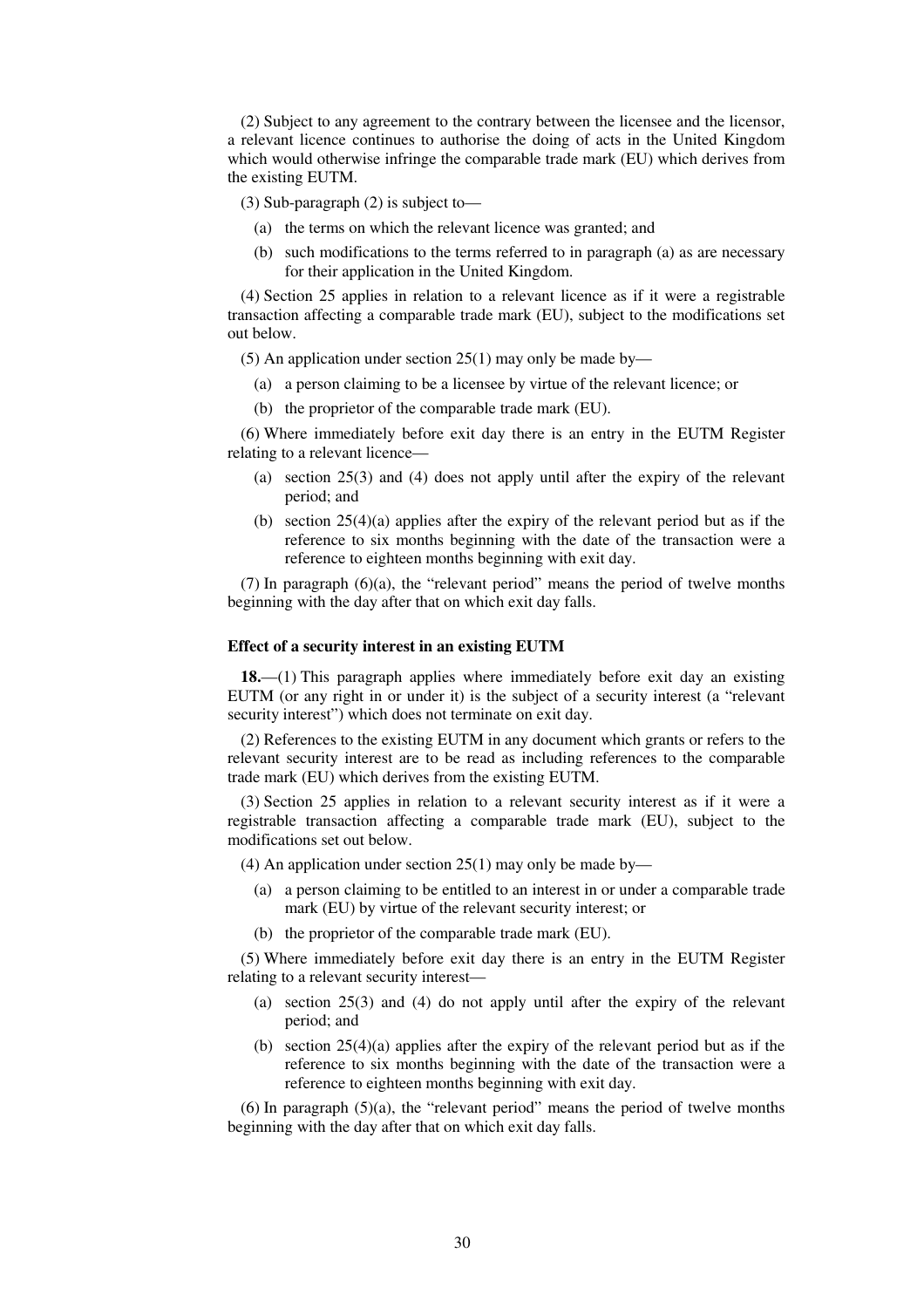#### **Continuity of rights in relation to a comparable trade mark (EU)**

**19.**—(1) References to an existing EUTM or the registration of an existing EUTM in any document made before exit day shall, unless there is evidence that the document was not intended to have effect in the United Kingdom, be read on and after exit day as including references to the comparable trade mark (EU) or the registration of the comparable trade mark (EU) which derives from the existing EUTM.

(2) Subject to any agreement to the contrary, a consent granted before exit day by the proprietor of an existing EUTM to the doing on or after exit day of an act in the United Kingdom which would otherwise infringe the comparable trade mark (EU) which derives from the existing EUTM is to be treated for the purposes of section 9 as a consent to the doing of that act.

### **Existing EUTM: pending proceedings**

**20.**—(1) This paragraph applies where on exit day an existing EUTM is the subject of proceedings which are pending ("pending proceedings") before a court in the United Kingdom designated for the purposes of Article 123 ("EU trade mark court").

(2) Subject to sub-paragraphs (3) and (4), the provisions contained or referred to in Chapter 10 of the European Union Trade Mark Regulation (with the exception of Articles  $128(2)$ ,  $(4)$ ,  $(6)$  and  $(7)$  and  $132$ ) continue to apply to the pending proceedings as if the United Kingdom were still a Member State with effect from exit day.

(3) Where the pending proceedings involve a claim for infringement of an existing EUTM, without prejudice to any other relief by way of damages, accounts or otherwise available to the proprietor of the existing EUTM, the EU trade mark court may grant an injunction to prohibit unauthorised use of the comparable trade mark (EU) which derives from the existing EUTM.

(4) Where the pending proceedings involve a counterclaim for the revocation of, or a declaration of invalidity in relation to, an existing EUTM, the EU trade mark court may revoke the registration of the comparable trade mark (EU) which derives from the existing EUTM or declare the registration of the comparable trade mark (EU) which derives from the existing EUTM to be invalid.

(5) Where the grounds for revocation or invalidity exist in respect of only some of the goods or services for which the existing EUTM is registered, the revocation or declaration of invalidity in respect of the registration of the comparable trade mark (EU) which derives from the existing EUTM relates to those goods or services only.

(6) Where (by virtue of sub-paragraph (4)) the registration of a comparable trade mark (EU) is revoked to any extent, the rights of the proprietor are deemed to have ceased to that extent as from—

- (a) the date of the counterclaim for revocation, or
- (b) if the court is satisfied that the grounds for revocation existed at an earlier date, that date.

(7) Where (by virtue of sub-paragraph (4)) the registration of a comparable trade mark (EU) is declared invalid to any extent, the registration is to that extent to be deemed never to have been made, provided that this does not affect transactions past and closed.

(8) For the purposes of this paragraph proceedings are treated as pending on exit day if they were instituted but not finally determined before exit day.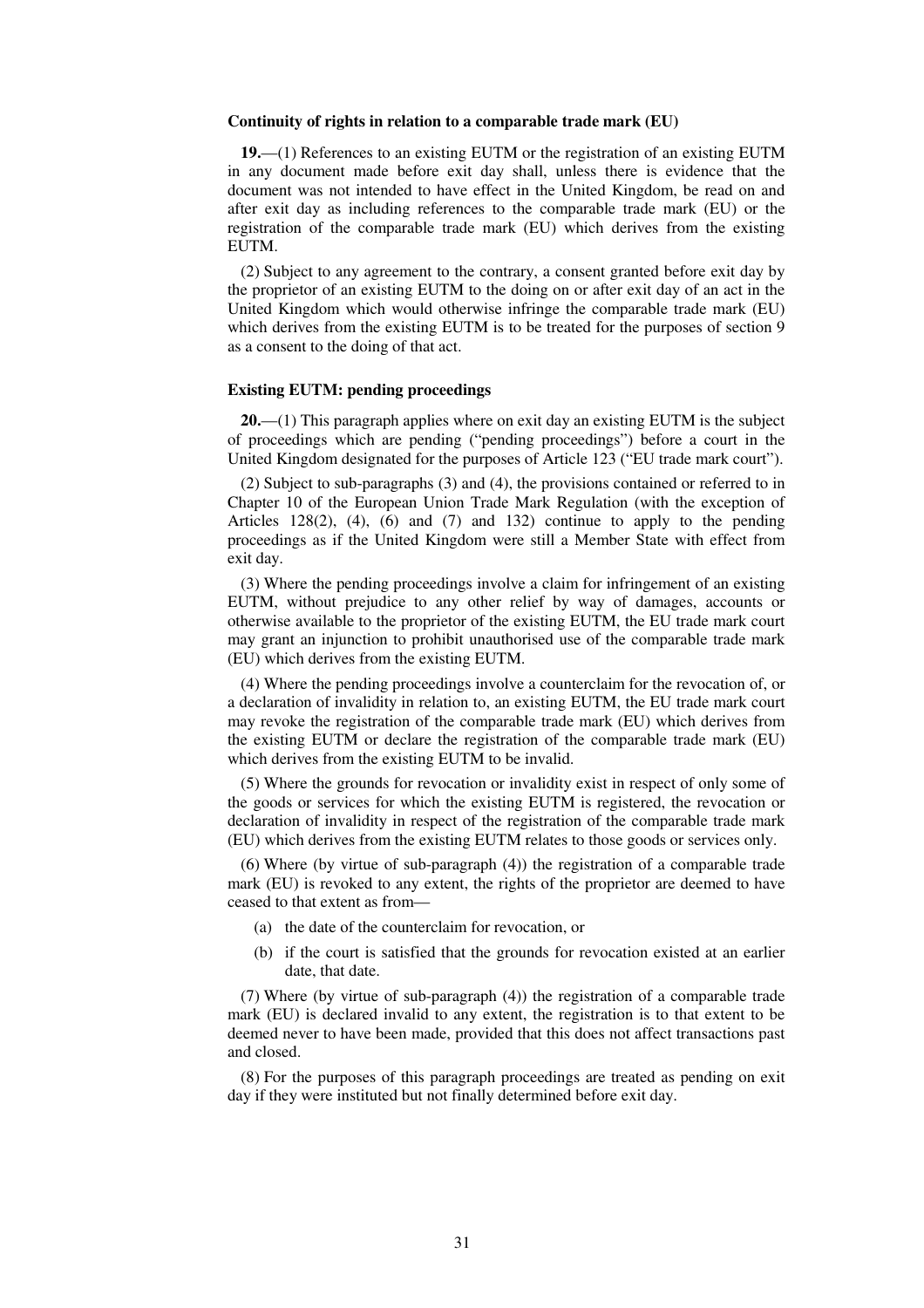#### **Existing EUTM: effect of injunction**

**21.**—(1) This paragraph applies where immediately before exit day an injunction is in force prohibiting the performance of acts in the United Kingdom which infringe or would infringe an existing EUTM (a "relevant injunction").

(2) Subject to any order of the court to the contrary, a relevant injunction will have effect and be enforceable to prohibit the performance of acts which infringe or would infringe a comparable trade mark (EU) to the same extent as in relation to the European Union trade mark from which the comparable trade mark (EU) derives as if it were an injunction granted by the court.

## PART 2

## Treatment of European Union trade marks which expire during the period of six months ending on exit day

### **Registration of certain expired European Union trade marks**

**22.**—(1) This Part applies to a trade mark which was registered in the EUTM Register immediately before the transitional period but which, as a result of the expiry of the registration of the European Union trade mark during the transitional period, does not fall within paragraph 1(1) (an "expired EUTM").

(2) An expired EUTM is to be treated as if it were an existing EUTM.

(3) The provisions of Part 1 of this Schedule apply to an expired EUTM as they apply to an existing EUTM subject to the provisions of this Part of the Schedule.

(4) Notwithstanding the entry in the register (under paragraph 3, as applied by subparagraph (3)) of a comparable trade mark (EU) which derives from an expired EUTM, the registration of the comparable trade mark (EU) is expired until it is renewed in accordance with paragraph 23 (or the comparable trade mark (EU) is removed from the register in accordance with paragraph 23(4)).

(5) In this paragraph, "transitional period" means the period of six months ending with exit day.

### **Renewal of an expired EUTM**

**23.**—(1) Where the registration of an expired EUTM is renewed in accordance with Article 53 of the Continuing EUTM Regulation the registrar must, as soon as reasonably practicable after the date of such renewal, renew the registration of the comparable trade mark (EU) which derives from the expired EUTM.

(2) A comparable trade mark (EU) which is renewed under sub-paragraph (1) shall be renewed for a period of ten years from the expiry of the registration of the expired EUTM.

(3) If the registration of an expired EUTM is renewed in respect of only some of the goods or services in respect of which the expired EUTM was registered before its registration expired, the registration of the comparable trade mark (EU) under subparagraph (1) is to be renewed for those goods or services only.

(4) If the registration of an expired EUTM is not renewed within the time period permitted by Article 53 of the Continuing EUTM Regulation—

- (a) the registrar must remove from the register the comparable trade mark (EU) which derives from the expired EUTM; and
- (b) the comparable trade mark (EU) ceases with effect from exit day to be treated as if it had been registered under this Act.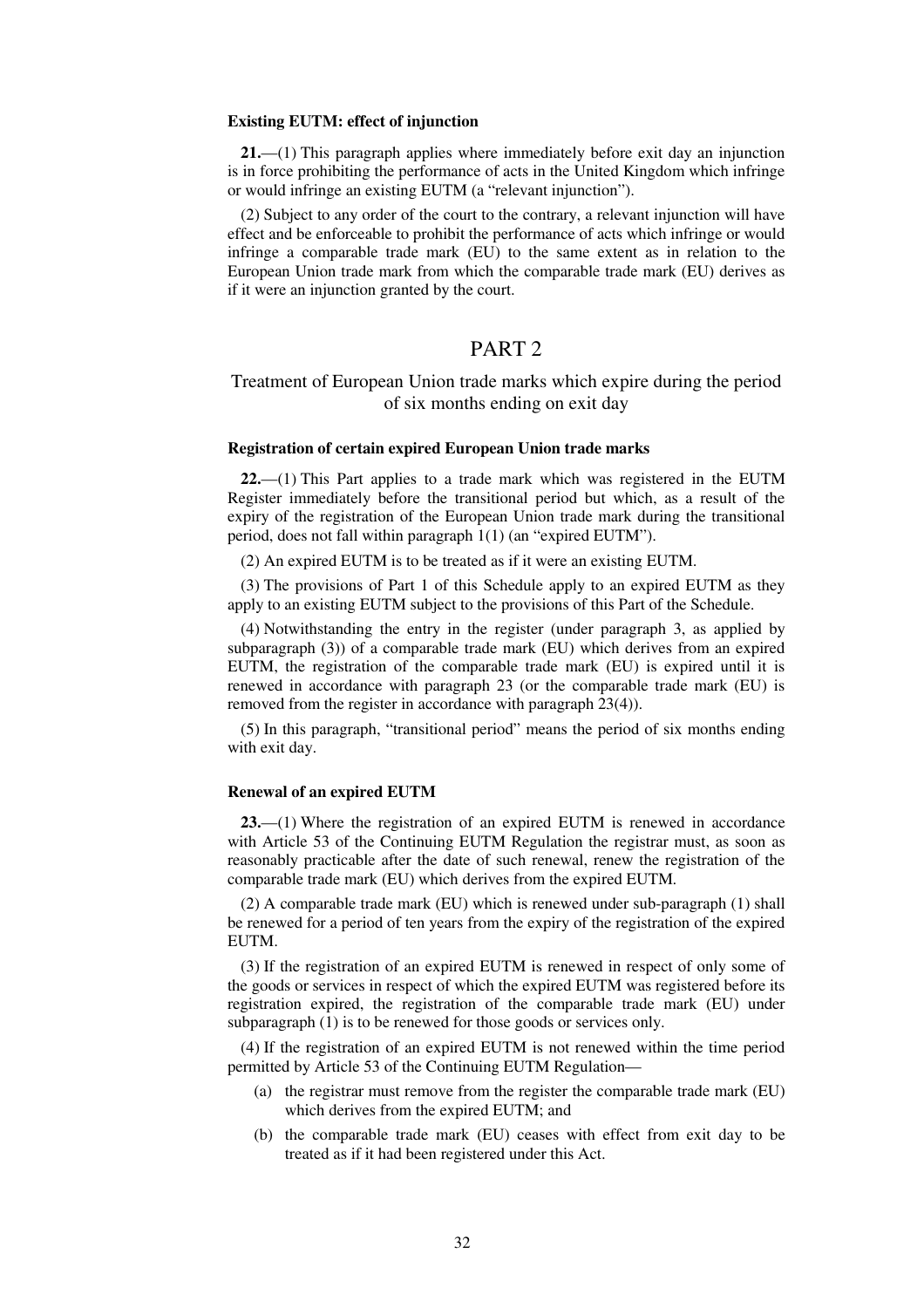(5) In this Schedule, the "Continuing EUTM Regulation" means Regulation (EU) 2017/1001 of the European Parliament and of the Council of 14 June 2017 on the European Union Trade Mark(a) as it has effect in EU law.

## PART 3

## Applications for European Union trade marks which are pending on exit day

### **Application of Part**

**24.**—(1) This Part applies to an application for registration of a trade mark under the EUTM Regulation in respect of which the conditions in sub-paragraph (2) are satisfied (an "existing EUTM application").

(2) The conditions referred to in sub-paragraph (1) are—

- (a) the application has been accorded a filing date pursuant to Article 32; and
- (b) as at the time immediately before exit day, the application has been neither granted nor refused by the European Union Intellectual Property Office.

## **Application for registration under this Act based upon an existing EUTM application**

**25.**—(1) This paragraph applies where a person who has filed an existing EUTM application or a successor in title of that person applies for registration of the same trade mark under this Act for some or all of the same goods or services.

(2) Where an application for registration referred to in sub-paragraph (1) is made within a period beginning with exit day and ending with the end of the relevant period—

- (a) the relevant date for the purposes of establishing which rights take precedence is the earliest of—
	- (i) the filing date accorded pursuant to Article 32 to the existing EUTM application;
	- (ii) the date of priority (if any) accorded pursuant to a right of priority claimed pursuant to Article 35 in respect of the existing EUTM application; and
- (b) the registrability of the trade mark shall not be affected by any use of the mark in the United Kingdom which commenced in the period between the date referred to in paragraph (a) and the date of the application under this Act.

(3) In paragraph (2), the "relevant period" means the period of nine months beginning with the day after that on which exit day falls.

## **Right to claim seniority where seniority has been claimed by an existing EUTM application**

**26.**—(1) Where an existing EUTM application claims seniority of a trade mark which trade mark ("the senior mark") is a registered trade mark or a protected international trade mark (UK), the applicant may claim seniority of the senior mark in an application for registration of a trade mark ("a relevant mark") pursuant to this Part.

(2) The effect of a seniority claim made pursuant to sub-paragraph (1) is that where following the registration of the relevant mark the proprietor of that mark surrenders the senior mark or allows it to lapse (wholly or partially), subject to paragraph 27,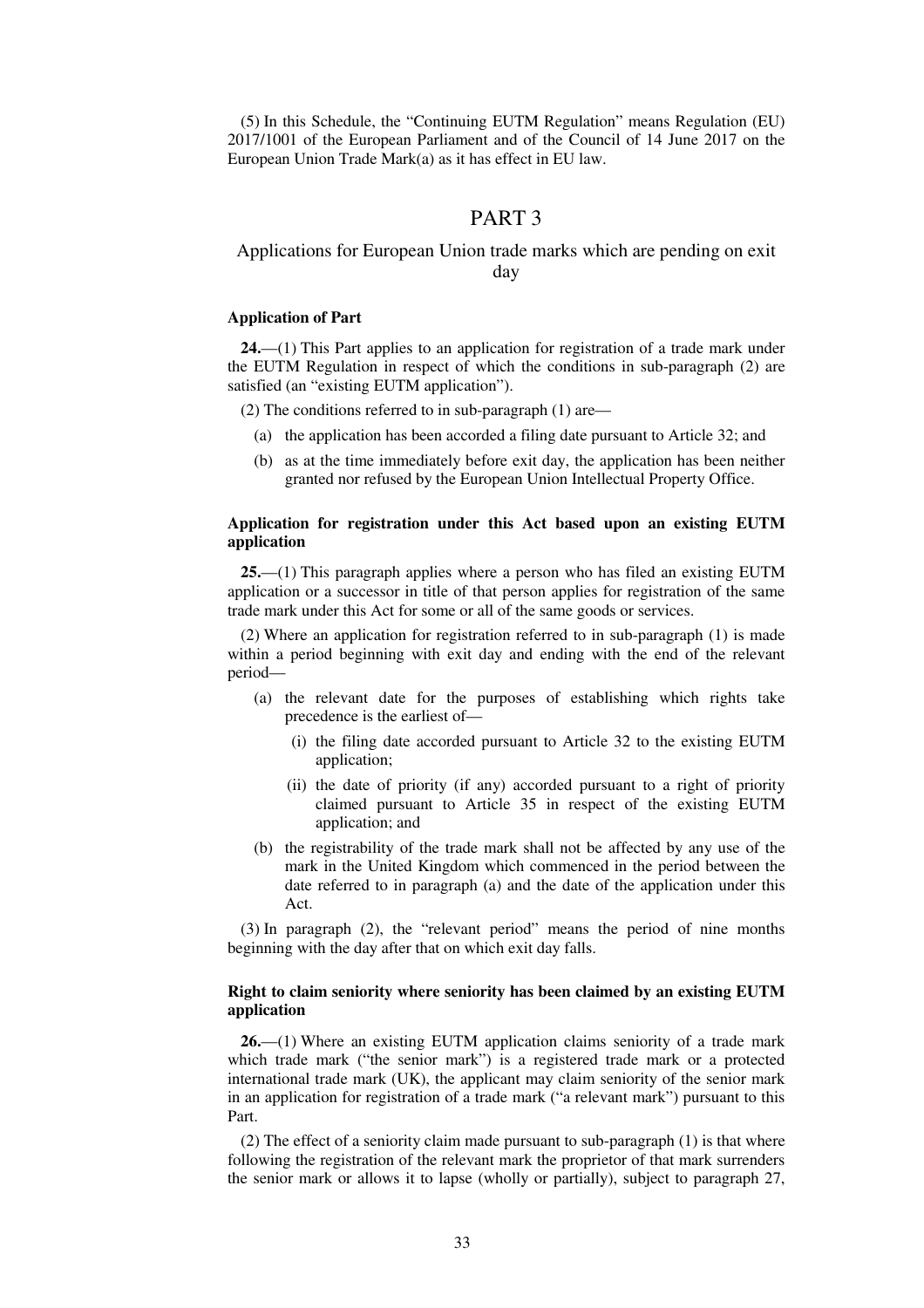the proprietor of the relevant mark is deemed to continue to have the same rights as the proprietor would have had if the senior mark had continued to be registered in respect of all the goods or services for which it was registered prior to the surrender or lapse.

(3) Provision may be made by rules as to the manner of claiming seniority pursuant to this paragraph.

## **Determination of invalidity and liability to revocation in relation to claim of seniority under paragraph 26**

**27.**—(1) Where a relevant mark has claimed seniority of a registered trade mark which has been—

- (a) removed from the register under section 43; or
- (b) surrendered under section 45,

any person may apply to the registrar or to the court for the declaration set out in subparagraph (2)

(2) The declaration is that, if the trade mark had not been so removed or surrendered, the registration of the trade mark would have been liable to be revoked under section 46 with effect from a date specified in the declaration or declared invalid under section 47.

(3) Where the declaration is that had the trade mark not been so removed or surrendered, the registration of it would have been liable to be—

- (a) revoked under section 46 with effect from a date prior to—
	- (i) the filing date accorded pursuant to Article 32 to the existing EUTM application on which the application for registration of a relevant mark is based where there has been no claim of priority; or
	- (ii) the priority date (if any) accorded pursuant to a right of priority claimed pursuant to Article 35 in respect of the existing EUTM application on which the registration of a relevant mark is based where there has been a claim of priority; or
- (b) declared invalid under section 47,

the seniority claimed for the relevant mark is to be treated as if it never had effect.

(4) Where a relevant mark has claimed seniority of a protected international trade mark (UK) which has been—

- (a) removed from the register of trade marks maintained by the International Bureau for the purposes of the Madrid Protocol; or
- (b) surrendered under the Madrid Protocol,

any person may apply to the registrar or to the court for the declaration set out in subparagraph  $(5)$ .

(5) The declaration is that, if the trade mark had not been so removed or surrendered, the protection of the trade mark in the United Kingdom would have been liable to be revoked under section 46 with effect from a date specified in the declaration or declared invalid under section 47.

(6) Where the declaration is that had the trade mark not been so removed or surrendered, the registration of it would have been liable to be—

- (a) revoked under section 46 with effect from a date prior to—
	- (i) the filing date accorded pursuant to Article 32 to the existing EUTM application on which the application for registration of a relevant mark is based where there has been no claim of priority; or
	- (ii) the priority date (if any) accorded pursuant to a right of priority claimed pursuant to Article 35 in respect of the existing EUTM application on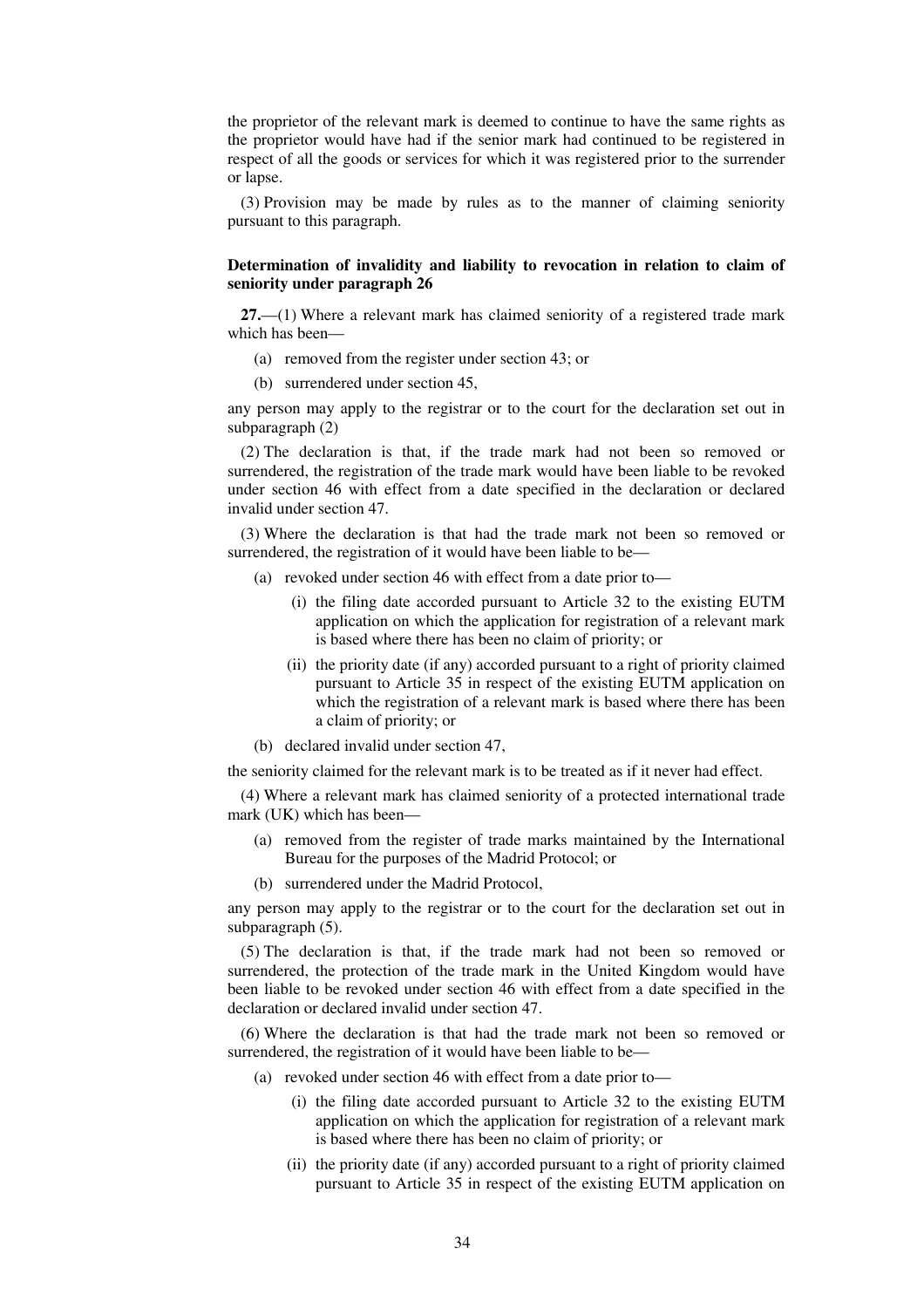which the registration of a relevant mark is based where there has been a claim of priority; or

(b) declared invalid under section 47,

the seniority claimed for the relevant mark is to be treated as if it never had effect.

(7) References in sub-paragraphs (5) and (6) to sections 46 and 47 are to those sections as they apply to a protected international trade mark (UK) under an order made pursuant to section 54.

(8) Where a trade mark has been surrendered or allowed to lapse in respect of only some of the goods or services for which it is registered, the declaration in subparagraphs (2) and (5) is that if the goods or services had not been removed from the registration, the registration of the trade mark would have been liable to be revoked under section 46 with effect from a date specified in the declaration or declared invalid under section 47 and subparagraphs (3) and (6) shall be construed accordingly.

(9) The provisions of paragraph 15 apply in relation to an application under this paragraph as they apply to an application under paragraph 14.

## PART 4

Restoration of European Union trade mark registrations and applications

## **Restoration of a European Union trade mark to the EUTM Register**

**28.**—(1) This paragraph applies where—

- (a) before exit day a trade mark is removed from the EUTM Register pursuant to the European Union Trade Mark Regulation; and
- (b) on or after exit day the trade mark is restored to the EUTM Register pursuant to the Continuing EUTM Regulation.

(2) Where the proprietor of a European Union trade mark referred to in subparagraph (1)(b) files a request with the registrar within the period of six months beginning with the date of such restoration—

- (a) the trade mark will be treated as if it was an existing EUTM on exit day; and
- (b) the provisions of Part 1 apply to the comparable trade mark (EU) which derives from the existing EUTM.

### **Restoration of an application for a European Union trade mark**

**29.**—(1) This paragraph applies where—

- (a) before exit day an application for a European Union trade mark is refused pursuant to the European Union Trade Mark Regulation; and
- (b) on or after exit day the application (a "relevant application") is restored pursuant to the Continuing EUTM Regulation.

(2) Where a person who has filed a relevant application or a successor in title of that person applies for registration of the same trade mark under this Act for some or all of the same goods or services, the provisions of paragraphs 25, 26 and 27 apply to the relevant application as if it were an existing EUTM application but as if the "relevant period" in paragraph 25(2) meant the period of nine months beginning with the date on which the relevant application is restored as referred to in sub-paragraph  $(1)(b)$ .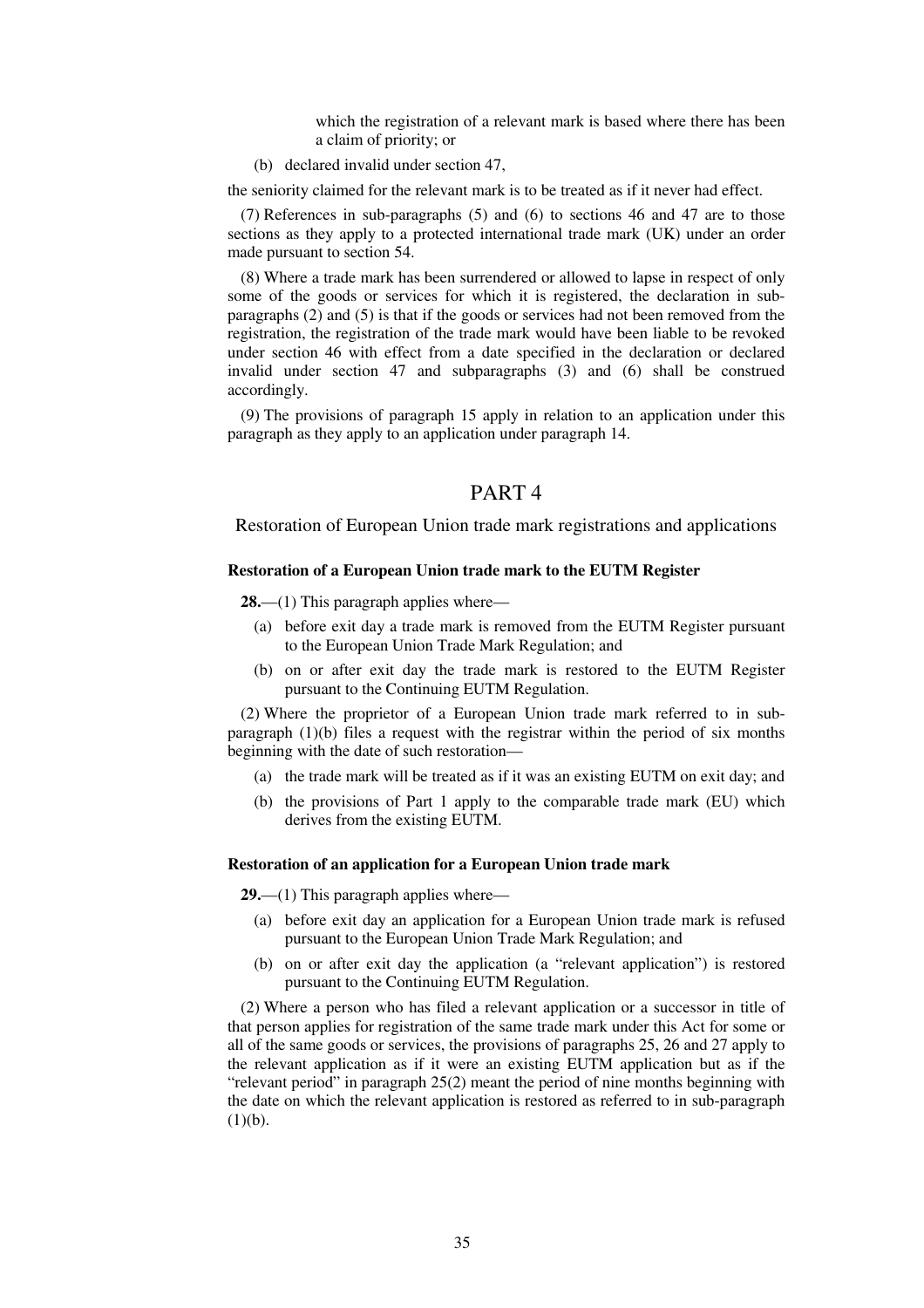## PART 5

## Interpretation

## **Interpretation**

**30.**—(1) In this Schedule—

"comparable trade mark (EU)" has the meaning given by paragraph 1(2);

"the Continuing EUTM Regulation" has the meaning given by paragraph 23(5);

"corresponding EUTM" has the meaning given by paragraph 1(9)(a);

"the EUTM Register" has the meaning given by paragraph  $1(9)(b)$ ;

"existing EUTM" has the meaning given by paragraph 1(1);

"existing EUTM application" has the meaning given by paragraph 24(1);

"expired EUTM" has the meaning given by paragraph 22(1);

"the previous EUTM Regulations" means Council Regulation (EC) No 207/2009 of 26th February 2009 on the European Union trade mark(**a**) and Council Regulation (EC) No 40/94 of 20th December 1993 on the Community trade mark(**b**);

"protected international trade mark (UK)" has the same meaning as in the Trade Marks (International Registration) Order 2008(**c**).

(2) References in this Schedule to—

- (a) an "Article" are to an Article of the European Union Trade Mark Regulation and include references to any equivalent Article contained in the previous EUTM Regulations;
- (b) the European Union Trade Mark Regulation include references to the previous EUTM Regulations;

a European Union trade mark include references to an EU collective mark and an EU certification mark as defined in Articles 74 and 83.

SCHEDULE 2B Section 54A

## INTERNATIONAL TRADE MARKS PROTECTED IN THE EUROPEAN UNION

## PART 1

Existing international trade marks protected in the European Union

## **An international trade mark protected in the European Union to be treated as registered under this Act**

**1.**—(1) A trade mark which, immediately before exit day, is an international trade mark which is protected in the European Union in accordance with Article 189(2) of the European Union Trade Mark Regulation (an "existing IR(EU)") is to be treated on and after exit day as if an application had been made, and the trade mark had been

-

<sup>(</sup>**a**) OJ No. L 78, 24.3.2009, p.1.

<sup>(</sup>**b**) OJ No. L 11, 14.1.1994, p.1.

<sup>(</sup>**c**) S.I. 2008/2206.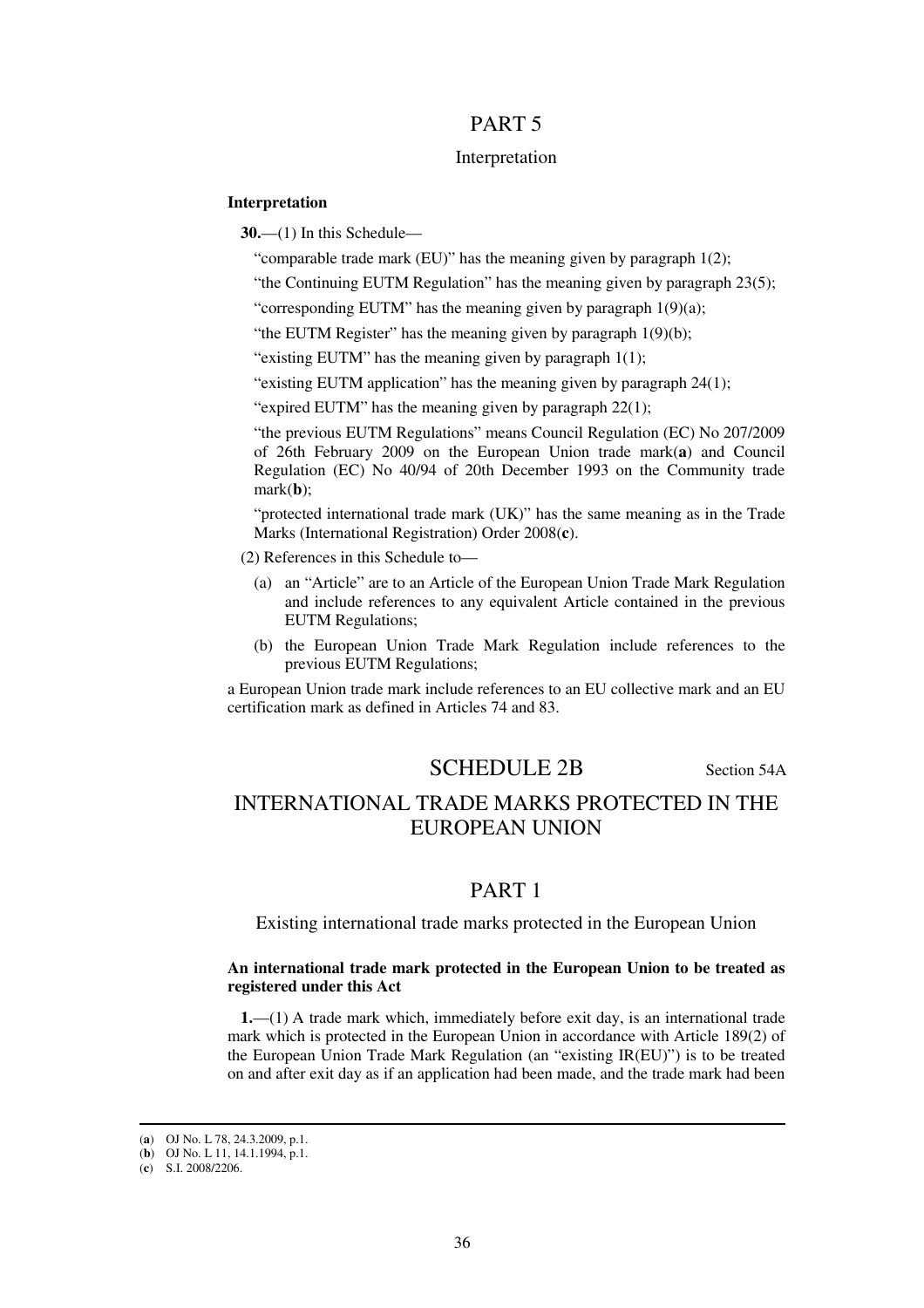registered, under this Act in respect of the same goods or services in respect of which the international trade mark is protected in the European Union.

(2) Where the international registration to which an international trade mark is subject is sub-divided to reflect the making of more than one request for territorial extension to the European Union under Article 3ter there is to be deemed for the purposes of sub-paragraph (1) to be a separate trade mark in respect of the goods or services covered by each subdivision of the registration.

(3) Where the international registration to which an international trade mark is subject has been created by virtue of Rule 27(2) (recording of partial change in ownership) (a "separate international registration"), it is irrelevant for the purposes of the application of subparagraph (2) to that separate international registration that the requests for territorial extension were made before the separate international registration was created.

(4) A registered trade mark which comes into being by virtue of sub-paragraph (1) is referred to in this Act as a comparable trade mark (IR).

(5) This Act applies to a comparable trade mark (IR) as it applies to other registered trade marks except as otherwise provided in this Schedule.

(6) A comparable trade mark (IR) is deemed for the purposes of this Act to be registered as of—

- (a) where the protection in the European Union of the existing IR(EU) from which the comparable trade mark (IR) derives resulted from a request for territorial extension under Article 3*ter*(1) (request mentioned in original application), the date of registration of the existing IR(EU) accorded pursuant to Article 3(4); or
- (b) where the protection in the European Union of the existing IR(EU) from which the comparable trade mark (IR) derives resulted from a request for territorial extension under Article 3*ter*(2) (subsequent request), the date on which the request was recorded in the International Register,

and that date is deemed for the purposes of this Act to be the date of registration.

(7) Section 40(3) and (4) does not apply to the registration of a comparable trade mark (IR) under this Part.

(8) Section 67(1) applies in relation to the provision of information and the inspection of documents relating to a comparable trade mark (IR) notwithstanding that there will have been no application under this Act for the registration of the trade mark (and so no publication of an application).

(9) Any fee provided for by regulations under Schedule 4 to the European Union (Withdrawal) Act 2018 in respect of any matter relating to a comparable trade mark (IR) applies in the Isle of Man in respect of that matter.

(10) For the purposes of this Act—

- (a) the date of filing of an application for registration of a comparable trade mark (IR) is the same date as the deemed date of registration of the comparable trade mark (IR) under sub-paragraph (6);
- (b) references to the date of application for registration of a comparable trade mark (IR) are to the date of filing of the application;
- (c) where an earlier trade mark is a comparable trade mark (IR), references to the completion of the registration procedure for the earlier trade mark are to publication by the European Union Intellectual Property Office of the matters referred to in Article 190(2) of the European Union Trade Mark Regulation in respect of the existing IR(EU) from which the comparable trade mark (IR) derives.

(11) In this Schedule—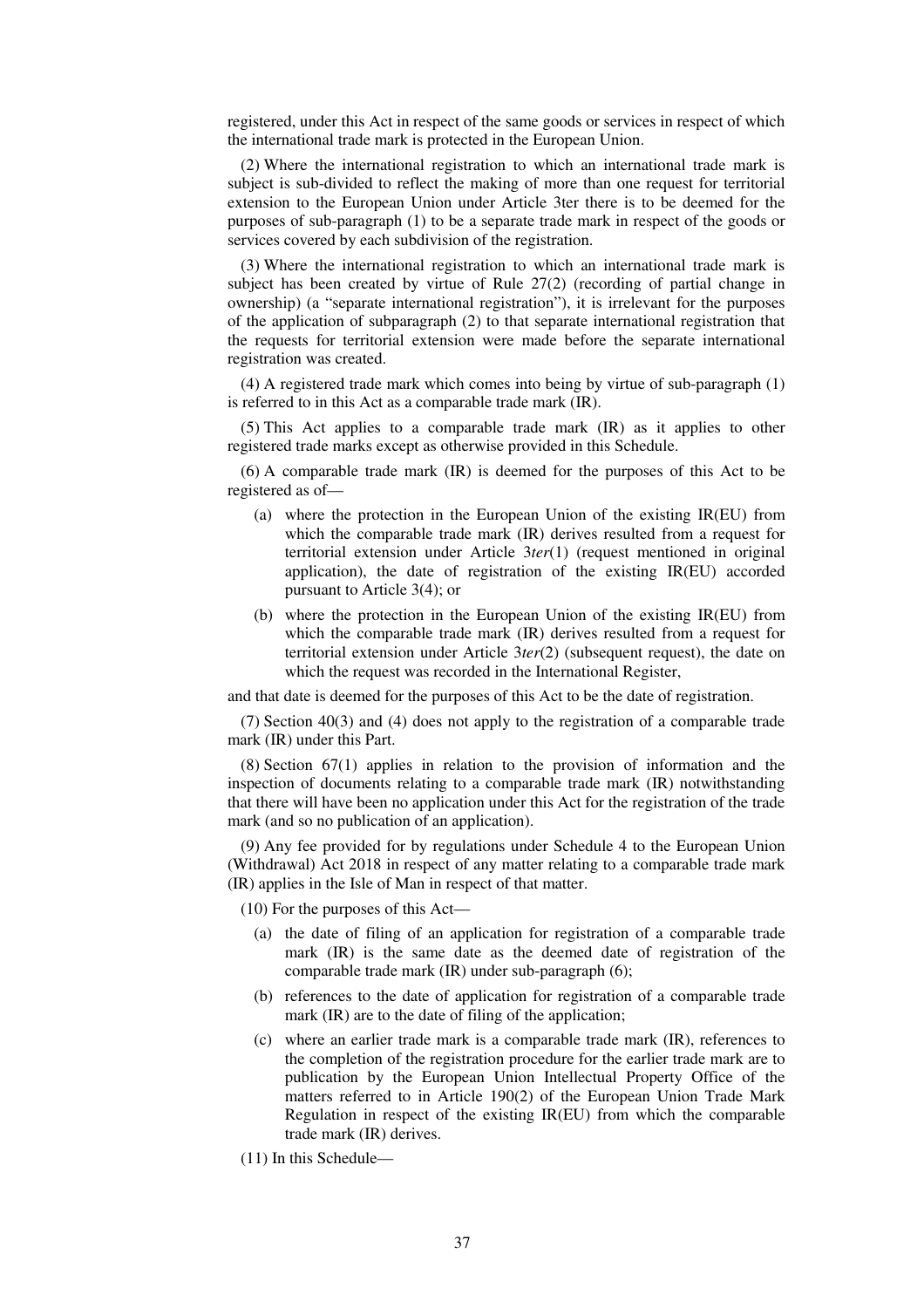- (a) "the International Register" means the register of trade marks maintained by the International Bureau for the purposes of the Madrid Protocol;
- (b) "international registration" means a registration made in the International Register in accordance with the Madrid Protocol;
- (c) "international trade mark" means a trade mark which is the subject of an international registration.

### **Opt out**

**2.**—(1) Subject to sub-paragraphs (2) and (6), the proprietor of an existing IR(EU) may, at any time on or after exit day, serve notice on the registrar that the trade mark is not to be treated as if the trade mark had been registered under this Act (an "opt out notice").

(2) An opt out notice may not be served where on or after exit day—

- (a) the comparable trade mark (IR) has been put to use in the United Kingdom by the proprietor or with the proprietor's consent (which use includes affixing the trade mark to goods or to the packaging of goods in the United Kingdom solely for export purposes);
- (b) the comparable trade mark (IR) (or any right in or under it) has been made the subject of an assignment, licence, security interest or any other agreement or document except for an assent by personal representatives in relation to the comparable trade mark (IR); or
- (c) proceedings based on the comparable trade mark (IR) have been initiated by the proprietor or with the proprietor's consent.

(3) An opt out notice must—

- (a) identify the number of the international registration to which the existing IR(EU) to which the notice relates is subject; and
- (b) include the name and address of any person having an interest in the existing IR(EU) which had effect before exit day in the United Kingdom, and in respect of which an entry was recorded in the International Register.

(4) An opt out notice is of no effect unless the proprietor in that notice certifies that any such person—

- (a) has been given not less than three months' notice of the proprietor's intention to serve an opt out notice; or
- (b) is not affected or if affected, consents to the opt out.

(5) Where a notice has been served in accordance with this paragraph—

- (a) the comparable trade mark (IR) which derives from the existing IR(EU) ceases with effect from exit day to be treated as if it had been registered under this Act; and
- (b) the registrar must, where particulars of the comparable trade mark (IR) have been entered in the register, remove the comparable trade mark (IR) from the register.

(6) Where an international trade mark which is protected in the European Union is treated as being more than one trade mark by virtue of paragraph 1(2)—

- (a) an opt out notice must relate to all of the existing IR(EU)s which (by virtue of paragraph 1(2)) derive from the international trade mark;
- (b) the references in sub-paragraph (2) to the comparable trade mark (IR) are to be read as references to any of the comparable trade marks (IR) which derive from the existing IR(EU)s to which the opt out notice relates; and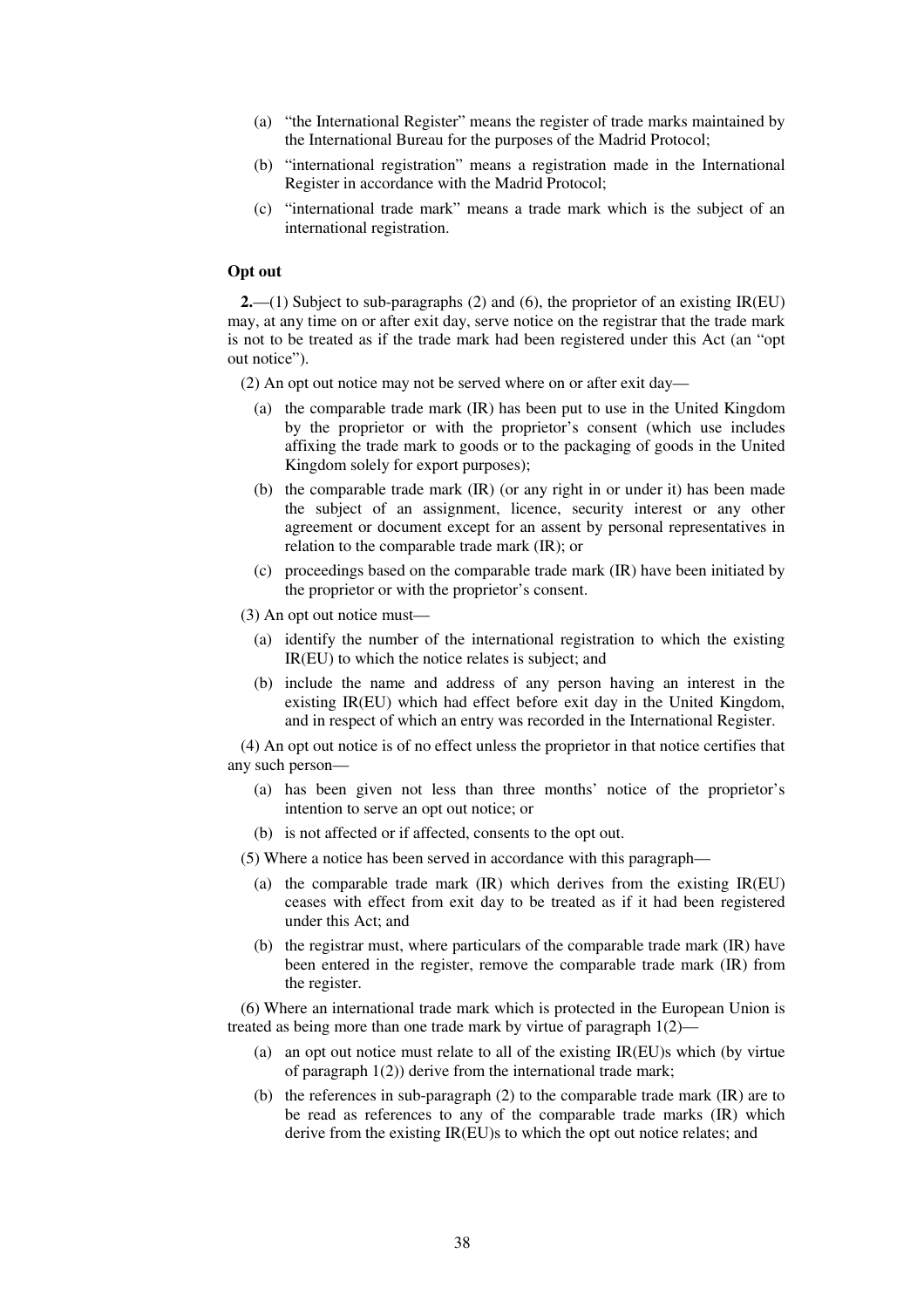(c) the references in sub-paragraph  $(5)$  to the comparable trade mark  $(IR)$  are to be read as references to all of the comparable trade marks (IR) which derive from the existing IR(EU)s to which the notice relates.

#### **Entries to be made in the register in relation to a comparable trade mark (IR)**

**3.**—(1) The registrar must as soon as reasonably practicable after exit day enter a comparable trade mark (IR) in the register.

(2) The particulars of the goods or services in respect of which the comparable trade mark (IR) is treated as if it had been registered must be taken from the English language version of the entry in the International Register for the corresponding (IR).

(3) Where on or after exit day the entry in the International Register containing the particulars referred to in sub-paragraph (2) is modified to correct an error pursuant to Rule 28, a person having a sufficient interest may apply to the registrar for rectification of the register by the substitution of the English language version of the entry for the corresponding (IR) in the International Register as modified.

(4) In this Schedule, the "corresponding (IR)", in relation to a comparable trade mark  $(IR)$ , means the existing IR(EU) from which the comparable trade mark  $(IR)$ derives.

### **Comparable trade mark (IR) which derives from a mark treated as an EU Collective Mark or EU Certification Mark**

**4.**—(1) This paragraph applies where the existing IR(EU) from which a comparable trade mark (IR) derives is dealt with for the purposes of the European Union Trade Mark Regulation as an EU collective mark or an EU certification mark.

(2) The comparable trade mark (IR) is to be treated as either a collective mark or a certification mark, as the case may be.

(3) The proprietor of the comparable trade mark (IR) must, following notice from the registrar, file with the registrar regulations governing the use of the international trade mark, submitted pursuant to the European Union Trade Mark Regulation, which had effect immediately before exit day.

(4) Where the regulations referred to in sub-paragraph (3) are in a language other than English they must be filed together with a translation into English verified to the satisfaction of the registrar as corresponding to the original text.

(5) Paragraph 9 of Schedule 1 and paragraph 10 of Schedule 2 apply in relation to the translation referred to in sub-paragraph (4) as they apply in relation to the regulations referred to in sub-paragraph (3).

(6) Where the regulations or any translation are not filed in accordance with the above provisions—

- (a) the registrar must remove the comparable trade mark (IR) from the register; and
- (b) the rights of the proprietor shall be deemed to have ceased as from the date of removal.

## **Renewal of a comparable trade mark (IR) which expires within six months after exit day**

**5.**—(1) This paragraph applies to the renewal of the registration of a comparable trade mark (IR) which expires within the period beginning with exit day and ending with the end of the relevant period (and accordingly section 43(1) to (3A) does not apply).

(2) The registration of the comparable trade mark (IR) may be renewed at the request of the proprietor before the expiry of the registration.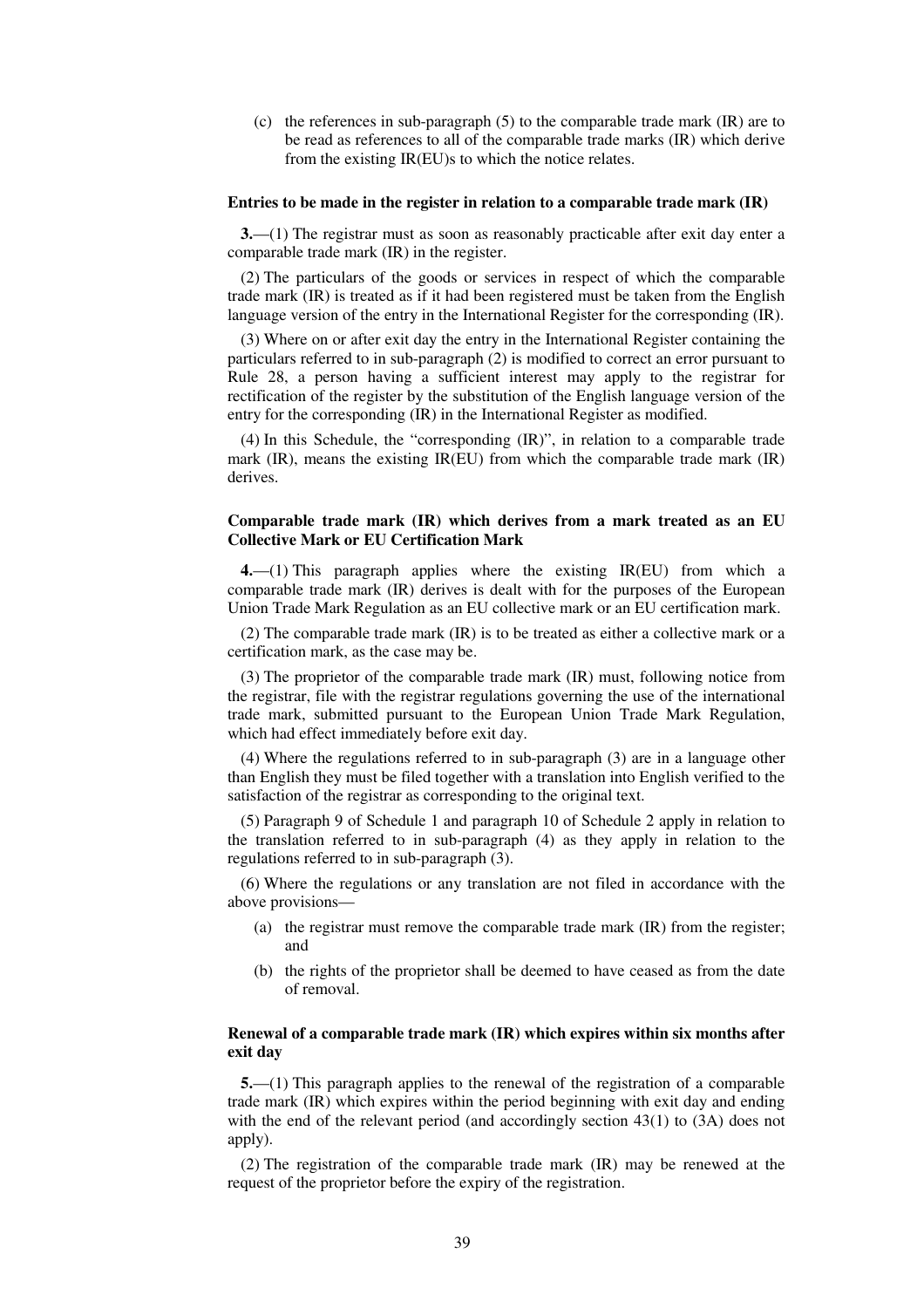(3) Where the registration of the comparable trade mark (IR) is not renewed in accordance with sub-paragraph (2)—

- (a) on, or as soon as reasonably practicable after, the expiry of the registration, the registrar must notify the proprietor that the registration has expired and of the manner in which the registration may be renewed; and
- (b) a request for renewal must be made within the period of six months beginning with the date of the notice.

(4) If a request for renewal is made in respect of only some of the goods or services for which the comparable trade mark (IR) is registered, the registration is to be renewed for those goods or services only.

(5) If the registration is not renewed in accordance with the above provisions, the registrar must remove the comparable trade mark (IR) from the register.

(6) Section 43(4) and (6) applies to the registration of a comparable trade mark (IR) which is renewed in accordance with the above provisions.

(7) In sub-paragraph (1), the "relevant period" means the period of six months beginning with the day after that on which exit day falls.

#### **Restoration of a comparable trade mark (IR)**

**6.** Where a comparable trade mark (IR) is removed from the register pursuant to paragraph 5, the rules relating to the restoration of the registration of a trade mark (referred to in section 43(5)) apply in relation to the restoration of the comparable trade mark (IR) to the register.

### **Raising of relative grounds in opposition proceedings in case of non-use**

**7.**—(1) Section 6A applies where an earlier trade mark is a comparable trade mark (IR), subject to the modifications set out below.

(2) Where the relevant period referred to in section  $6A(3)(a)$  (the "five-year period") has expired before exit day—

- (a) the references in section 6A(3) and (6) to the earlier trade mark are to be treated as references to the corresponding (IR); and
- (b) the references in section 6A(3) and (4) to the United Kingdom include the European Union.

(3) Where exit day falls within the five-year period, in respect of that part of the five-year period which falls before exit day—

- (a) the references in section 6A(3) and (6) to the earlier trade mark are to be treated as references to the corresponding (IR); and
- (b) the references in section 6A to the United Kingdom include the European Union.

### **Non-use as defence in infringement proceedings and revocation of registration of a comparable trade mark (IR)**

**8.**—(1) Sections 11A and 46 apply in relation to a comparable trade mark (IR), subject to the modifications set out below.

(2) Where the period of five years referred to in sections  $11A(3)(a)$  and  $46(1)(a)$  or (b) (the "five-year period") has expired before exit day—

(a) the references in sections 11A(3) and (insofar as they relate to use of a trade mark) 46 to a trade mark are to be treated as references to the corresponding (IR); and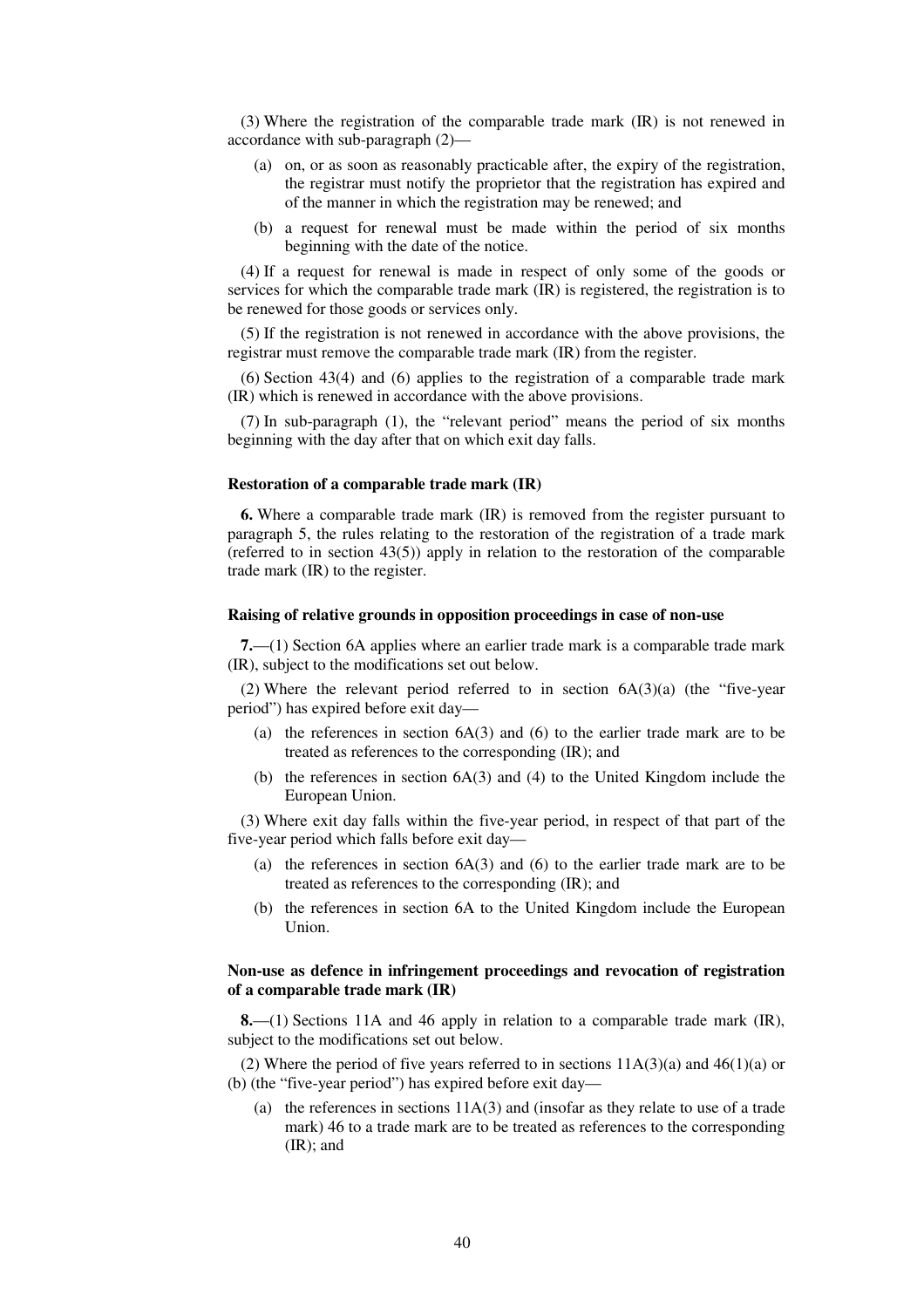(b) the references in sections 11A and 46 to the United Kingdom include the European Union.

(3) Where exit day falls within the five-year period, in respect of that part of the five-year period which falls before exit day—

- (a) the references in sections  $11A(3)$  and (insofar as they relate to use of a trade mark) 46 to a trade mark, are to be treated as references to the corresponding (IR); and
- (b) the references in sections 11A and 46 to the United Kingdom include the European Union.

## **Grounds for invalidity of registration of a trade mark based upon an earlier comparable trade mark (IR)**

**9.**—(1) Section 47 applies where an earlier trade mark is a comparable trade mark (IR), subject to the modifications set out below.

(2) Where the period of five years referred to in sections 47(2A)(a) and 47(2B) (the "five-year period") has expired before exit day—

- (a) the references in section 47(2B) and (2E) to the earlier trade mark are to be treated as references to the corresponding (IR); and
- (b) the references in section 47 to the United Kingdom include the European Union.

(3) Where exit day falls within the five-year period, in respect of that part of the five-year period which falls before exit day—

- (a) the references in section 47(2B) and (2E) to the earlier trade mark are to be treated as references to the corresponding (IR); and
- (b) the references in section 47 to the United Kingdom include the European Union.

#### **Reputation of a comparable trade mark (IR)**

**10.**—(1) Sections 5 and 10 apply in relation to a comparable trade mark (IR), subject to the modifications set out below.

(2) Where the reputation of a comparable trade mark (IR) falls to be considered in respect of any time before exit day, references in sections 5(3) and 10(3) to—

- (a) the reputation of the mark are to be treated as references to the reputation of the corresponding (IR); and
- (b) the United Kingdom include the European Union.

### **Rights conferred by registered trade mark**

**11.** Section 9 applies in relation to a comparable trade mark (IR) but as if—

- (a) the words in brackets in subsection  $(3)$  referring to section  $40(3)$  were replaced with a reference to paragraph 1(6) of this Schedule; and
- (b) the proviso in subsection (3) were omitted.

### **Effect of disclaimer**

**12.** Where, immediately before exit day, the protection in the European Union of an existing IR(EU) is subject to a disclaimer recorded in the International Register, the registration of the comparable trade mark (IR) which derives from the existing IR(EU) is to be treated on and after exit day as subject to the same disclaimer (and section 13 applies accordingly but as if the reference to "publication" in subsection (2) was omitted).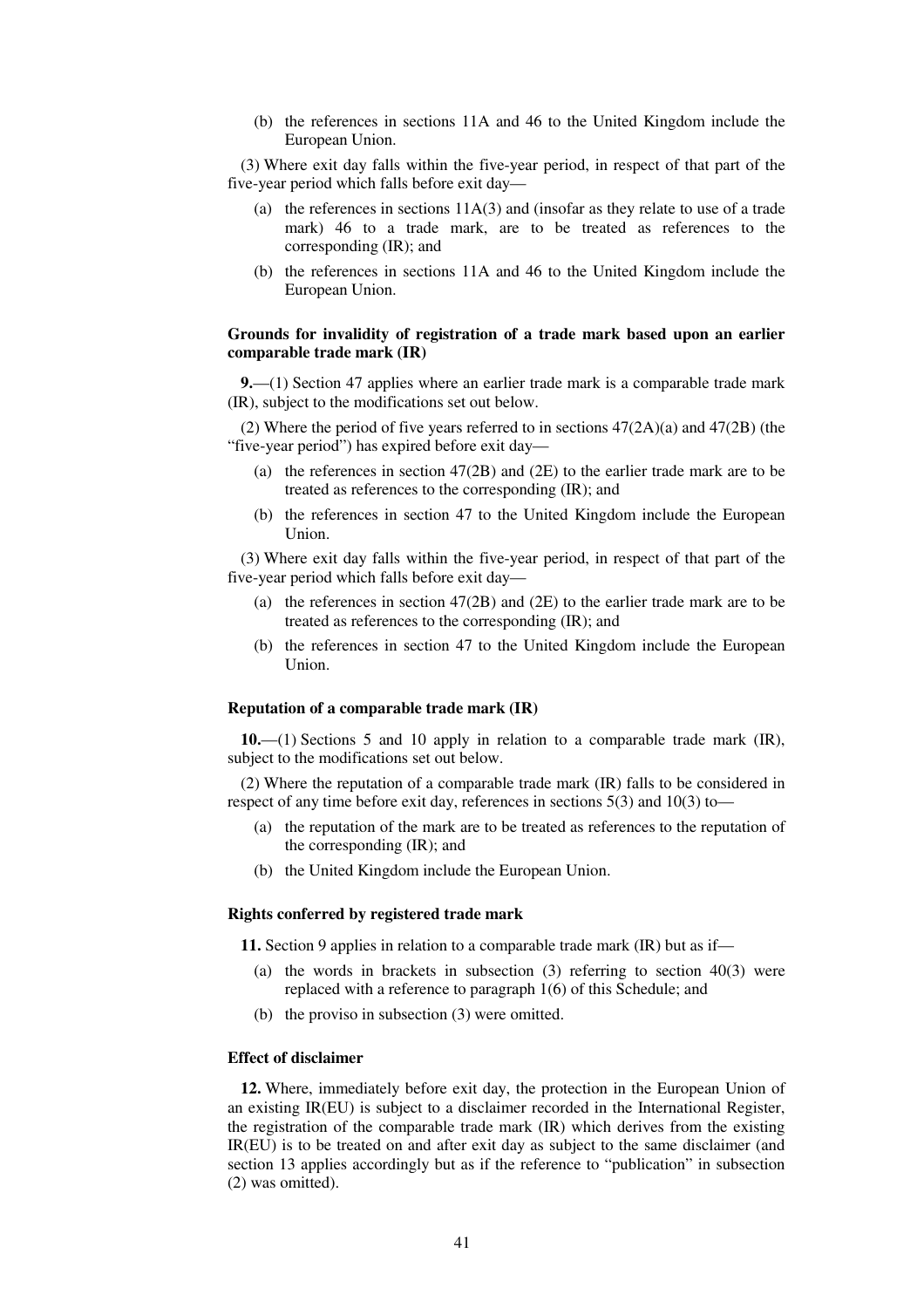#### **Effect of claim of priority**

**13.**—(1) This paragraph applies where—

- (a) a right of priority was claimed in respect of an international application for protection of a trade mark in accordance with Rule 9(4)(iv);
- (b) immediately before exit day there is an entry in the International Register in respect of that trade mark containing particulars of that claim of priority (a "claim of priority");
- (c) the trade mark is an existing IR(EU).

(2) Subject to sub-paragraph (4), the proprietor of the comparable trade mark (IR) which derives from the existing IR(EU) is to be treated on and after exit day as having the same claim of priority.

(3) Accordingly, the relevant date for the purposes of establishing, in relation to the comparable trade mark (IR), which rights take precedence is the date of filing of the application for a trade mark in a Convention country which formed the basis for the claim of priority.

(4) Where the protection in the European Union of the existing IR(EU) resulted from a request for territorial extension under Article 3ter(2), the proprietor of the comparable trade mark (IR) which derives from the existing IR(EU) is to be treated on and after exit day as having the same claim of priority only where the request for territorial extension was recorded in the International Register within a period of six months beginning with the day after the priority date recorded in the International Register in respect of the international application referred to in sub-paragraph  $(1)(a)$ .

## **Effect of seniority claim**

**14.**—(1) This paragraph applies where immediately before exit day an existing IR(EU) has a valid claim to seniority of a trade mark which trade mark (the "senior mark") is a registered trade mark or a protected international trade mark (UK).

(2) The comparable trade mark (IR) which derives from the existing IR(EU) is to be treated on and after exit day as if it had a valid claim to seniority of the senior mark.

(3) Accordingly, where the proprietor of the comparable trade mark (IR) surrenders the senior mark or allows it to lapse (whether wholly or partially), subject to paragraph 15, the proprietor of the comparable trade mark (IR) is deemed to continue to have the same rights as the proprietor would have had if the senior mark had continued to be registered in respect of all the goods or services for which it was registered prior to the surrender or lapse.

(4) An existing IR(EU) has a valid claim to seniority of a trade mark where—

- (a) a claim has been filed in accordance with Article 191 or 192 of the European Union Trade Mark Regulation in respect of the international registration to which the existing IR(EU) is subject; and
- (b) the seniority so claimed has not lapsed in the circumstances referred to in Article 39 of that Regulation (as it applies to international registrations under Article 182 of that Regulation).

## **Determination of invalidity and liability to revocation in relation to claims of seniority**

**15.**—(1) Where pursuant to paragraph 14 a comparable trade mark (IR) is treated as if it had a valid claim to seniority of a registered trade mark which has been—

(a) removed from the register under section 43; or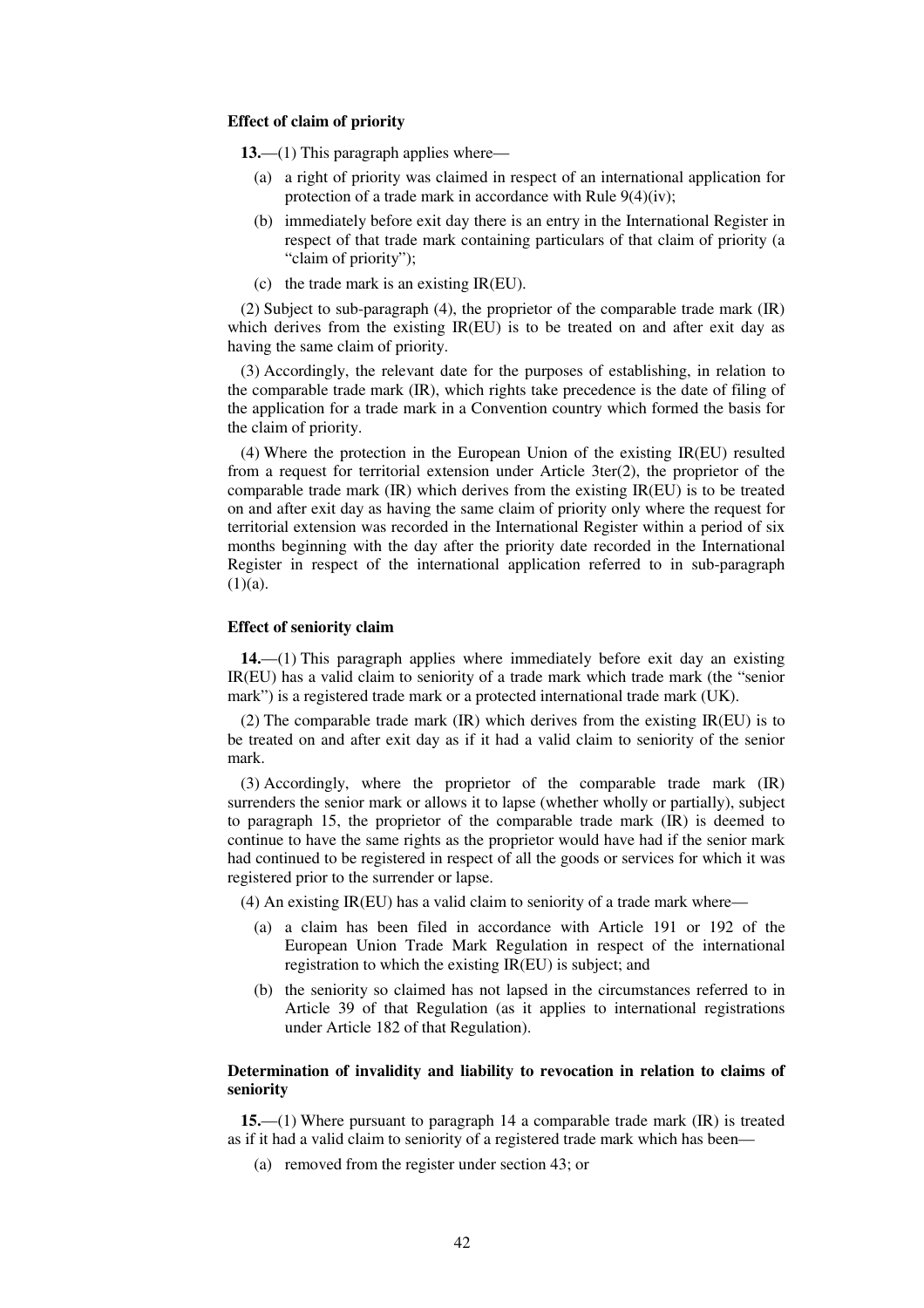(b) surrendered under section 45,

any person may apply to the registrar or to the court for the declaration set out in subparagraph (2).

(2) The declaration is that if the trade mark had not been so removed or surrendered, the registration of the trade mark would have been liable to be revoked under section 46 with effect from a date specified in the declaration or declared invalid under section 47.

(3) Where the declaration is that had the trade mark not been so removed or surrendered the registration of it would have been liable to be—

- (a) revoked under section 46 with effect from a date prior to—
	- (i) where there has been no claim of priority pursuant to Article 35 of the European Union Trade Mark Regulation (as it applies to international registrations under Article 182 of that Regulation) in respect of the existing IR(EU) from which the comparable trade mark (IR) derives, the deemed date of registration of the comparable trade mark (IR); or
	- (ii) where there has been a claim of priority, the priority date accorded pursuant to a right of priority claimed pursuant to Article 35 of the European Union Trade Mark Regulation in respect of the existing IR(EU) from which the comparable trade mark (IR) derives; or
- (b) declared invalid under section 47,

the seniority claimed for the comparable trade mark (IR) is to be treated as if it never had effect.

(4) Where pursuant to paragraph 14 a comparable trade mark (IR) is treated as if it had a valid claim to seniority of a protected international trade mark (UK) which has been—

- (a) removed from the International Register; or
- (b) surrendered under the Madrid Protocol,

any person may apply to the registrar or to the court for the declaration set out in subparagraph (5).

(5) The declaration is that, if the trade mark had not been so removed or surrendered, the protection of the mark in the United Kingdom would have been liable to be revoked under section 46 with effect from a date specified in the declaration or declared invalid under section 47.

(6) Where the declaration is that had the trade mark not been so removed or surrendered the protection of the mark in the United Kingdom would have been liable to be—

- (a) revoked under section 46 with effect from a date prior to—
	- (i) where there has been no claim of priority pursuant to Article 35 of the European Union Trade Mark Regulation (as it applies to international registrations under Article 182 of that Regulation) in respect of the existing IR(EU) from which the comparable trade mark (IR) derives, the deemed date of registration of the comparable trade mark (IR); or
	- (ii) where there has been a claim of priority, the priority date accorded pursuant to a right of priority claimed pursuant to Article 35 of the European Union Trade Mark Regulation in respect of the existing IR(EU) from which the comparable trade mark (IR) derives; or
- (b) declared invalid under section 47,

the seniority claimed for the comparable trade mark (IR) is to be treated as if it never had effect.

(7) Where the protection in the European Union of an existing IR(EU) resulted from a request for territorial extension under Article 3ter(2), a right of priority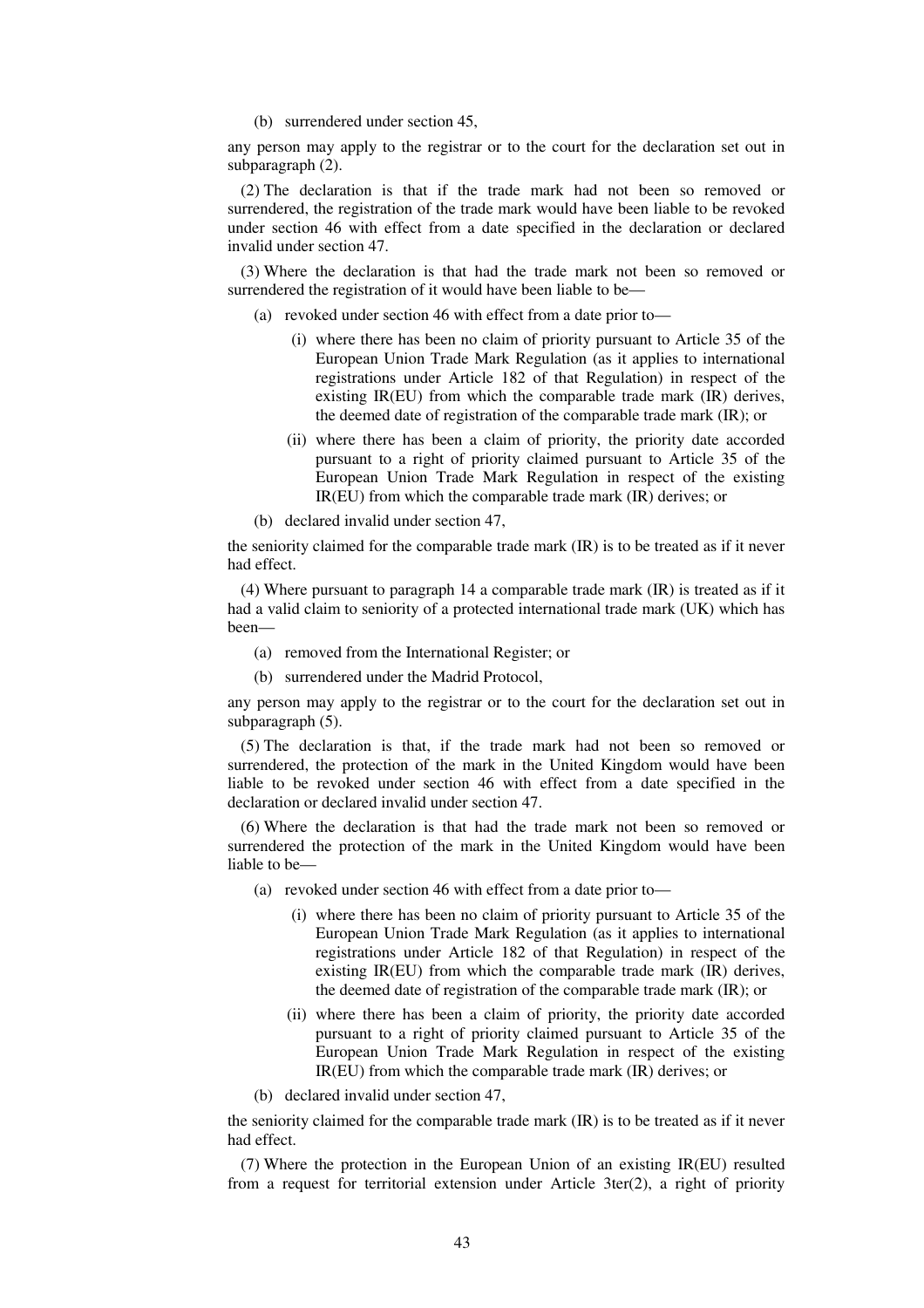claimed pursuant to Article 35 of the European Union Trade Mark Regulation in respect of the existing IR(EU) is to be disregarded for the purposes of subparagraphs  $(3)(a)(ii)$  and  $(6)(a)(ii)$  unless the request for territorial extension was recorded in the International Register within a period of six months beginning with the day after the priority date recorded in the International Register in respect of the international application for protection of the trade mark which is the same as the one in respect of which the request for territorial extension was filed.

(8) References in sub-paragraphs (5) and (6) to sections 46 and 47 are to those sections as they apply to a protected international trade mark (UK) under an order made pursuant to section 54.

(9) Where a trade mark has been surrendered or allowed to lapse in respect of some only of the goods or services for which it is registered, the declaration in subparagraphs (2) and (5) is that if the goods or services had not been removed from the registration, the registration of the trade mark would have been liable to be revoked under section 46 with effect from a date specified in the declaration or declared invalid under section 47 and subparagraphs (3) and (6) shall be construed accordingly.

## **Procedure for declaration that trade mark would have been liable to be revoked or declared invalid**

**16.**—(1) In the case of proceedings on an application under paragraph 15 before the registrar, the rules relating to applications for and proceedings relating to the revocation or invalidation of a trade mark apply, with necessary modifications.

(2) In the case of proceedings on an application under paragraph 15 before the court, section 74 applies to the proceedings as it applies to proceedings involving an application of the type referred to in section  $74(1)(a)$  to (c).

### **Assignment of an existing IR(EU) not registered on exit day**

**17.**—(1) This paragraph applies where before exit day an existing IR(EU) (or any right in it) is the subject of an assignment (a "relevant assignment") which immediately before exit day is not recorded in the International Register.

(2) Section 25 applies in relation to a relevant assignment as if it were a registrable transaction affecting a comparable trade mark (IR), subject to the modification set out below.

(3) An application under section  $25(1)$  may only be made by—

- (a) a person claiming to be entitled to an interest in or under a comparable trade mark (IR) by virtue of a relevant assignment of the corresponding (IR); or
- (b) the proprietor of the comparable trade mark (IR).

### **Effect of a licence of an existing IR(EU)**

**18.**—(1) This paragraph applies where immediately before exit day an existing IR(EU) is the subject of a licence (a "relevant licence") which—

- (a) authorises the doing of acts in the United Kingdom which would otherwise infringe the international trade mark; and
- (b) does not expire on exit day.

(2) Subject to any agreement to the contrary between the licensee and the licensor, relevant licence continues to authorise the doing of acts in the United Kingdom which would otherwise infringe the comparable trade mark (IR) which derives from the existing IR(EU).

(3) Sub-paragraph (2) is subject to—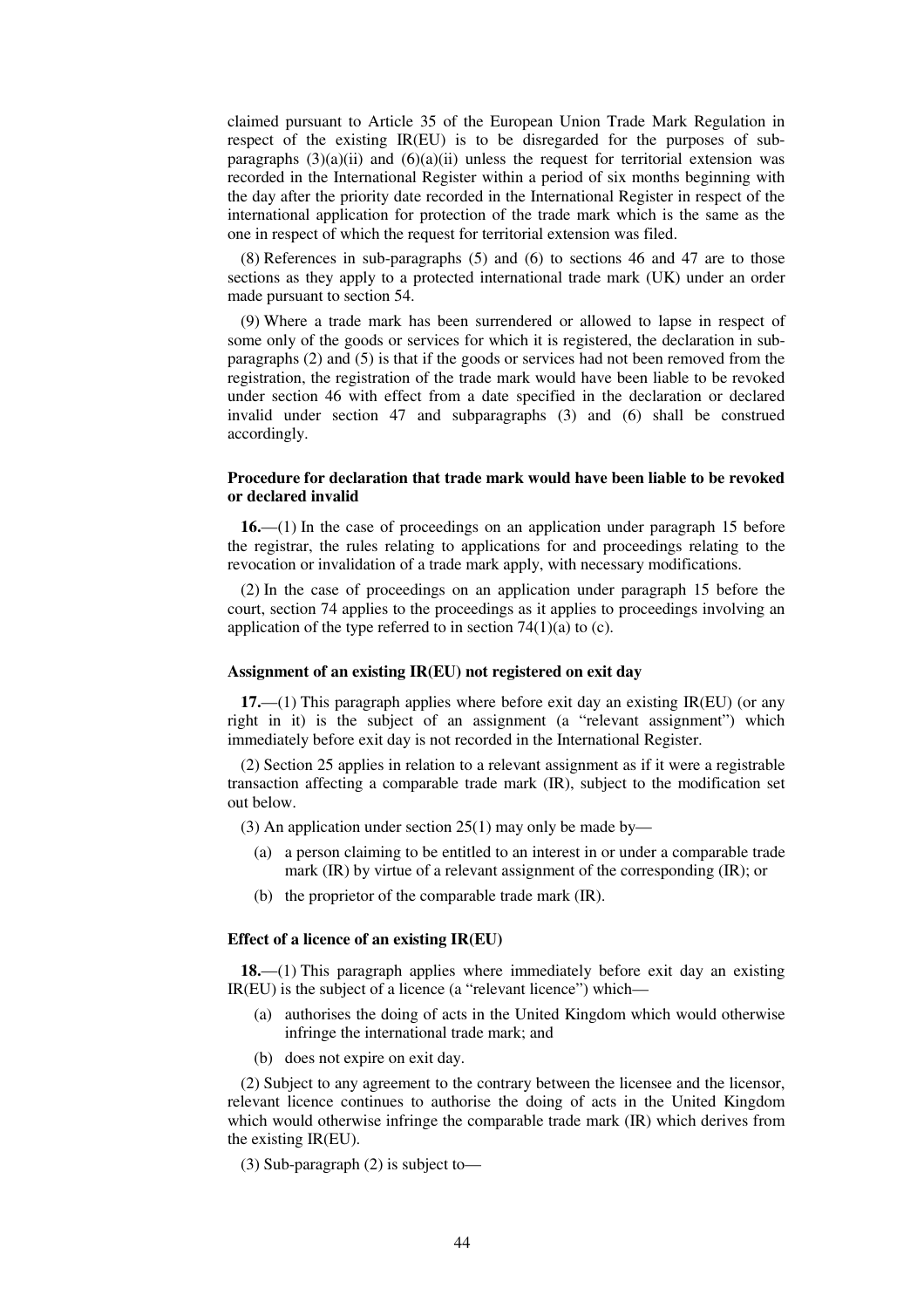- (a) the terms on which the relevant licence was granted; and
- (b) such modifications to the terms referred to in paragraph (a) as are necessary for their application in the United Kingdom.

(4) Section 25 applies in relation to a relevant licence as if it were a registrable transaction affecting a comparable trade mark (IR), subject to the modifications set out below.

(5) An application under section  $25(1)$  may only be made by—

- (a) a person claiming to be a licensee by virtue of the relevant licence; or
- (b) the proprietor of the comparable trade mark (IR).

(6) Where immediately before exit day there is an entry in the International Register relating to a relevant licence—

- (a) section 25(3) and (4) does not apply until after the expiry of the relevant period; and
- (b) section 25(4)(a) applies after the expiry of the relevant period but as if the reference to six months beginning with the date of the transaction were a reference to eighteen months beginning with exit day.

(7) In sub-paragraph  $(6)(a)$ , the "relevant period" means the period of twelve months beginning with the day after that on which exit day falls.

#### **Effect of a security interest in an existing IR(EU)**

**19.**—(1) This paragraph applies where immediately before exit day an existing IR(EU) (or any right in or under it) is the subject of a security interest (a "relevant security interest") which—

- (a) restricts the proprietor's right to dispose in the European Union of the existing IR(EU); and
- (b) does not terminate on exit day.

(2) References to the existing IR(EU), or the international registration to which the existing IR(EU) is subject, in any document which grants or refers to the relevant security interest are to be read as including references to the comparable trade mark (IR) which derives from the existing IR(EU).

(3) Section 25 applies in relation to a relevant security interest as if it were a registrable transaction affecting a comparable trade mark (IR), subject to the modifications set out below.

(4) An application under section  $25(1)$  may only be made by—

- (a) a person claiming to be entitled to an interest in or under a comparable trade mark (IR) by virtue of the relevant security interest; or
- (b) the proprietor of the comparable trade mark (IR).

(5) Where immediately before exit day there is an entry in the International Register relating to a relevant security interest—

- (a) section 25(3) and (4) do not apply until after the expiry of the relevant period; and
- (b) section 25(4)(a) applies after the expiry of the relevant period but as if the reference to six months beginning with the date of the transaction were a reference to eighteen months beginning with exit day.

 $(6)$  In sub-paragraph  $(5)(a)$ , the "relevant period" means the period of twelve months beginning with the day after that on which exit day falls.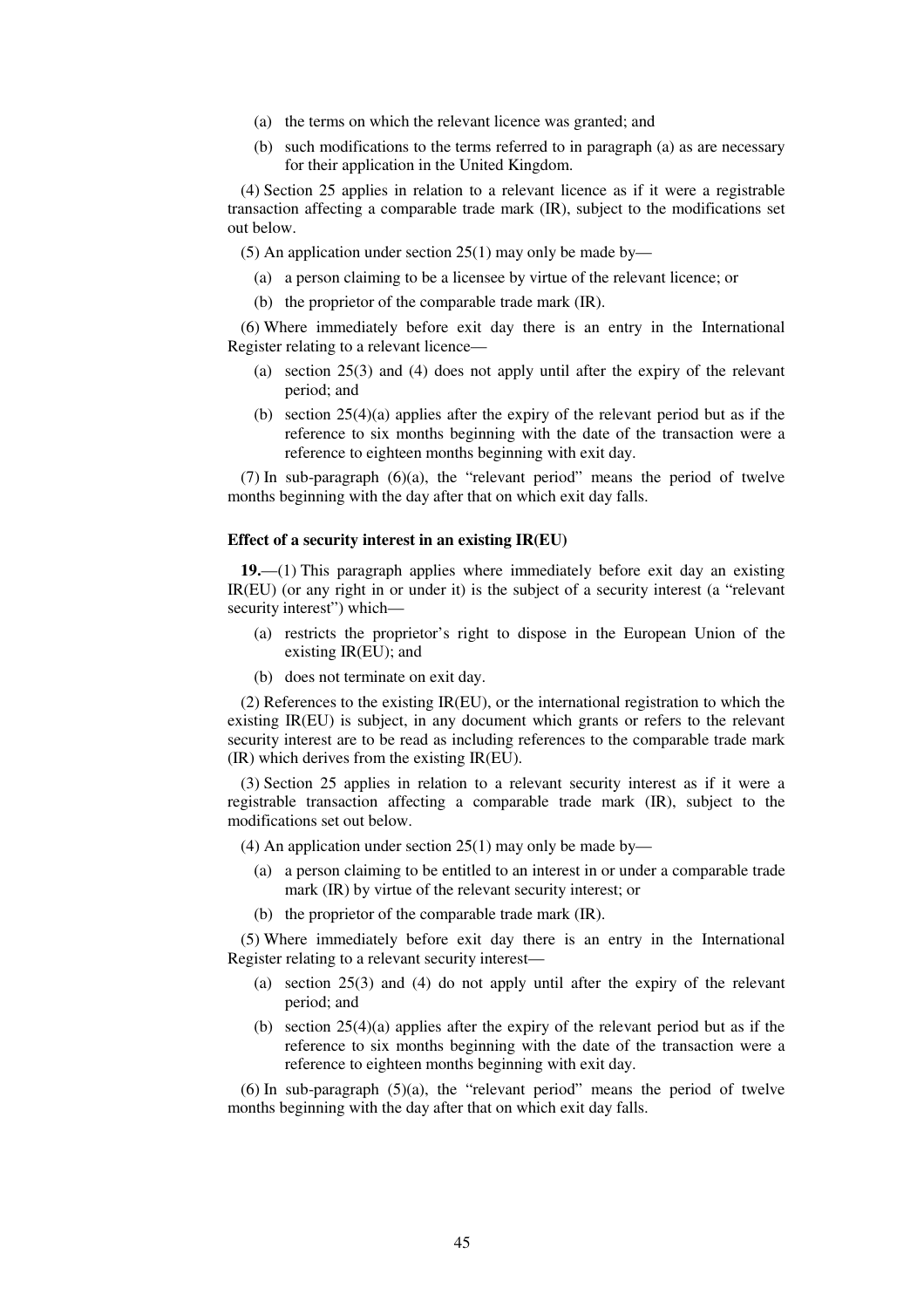#### **Continuity of rights in relation to a comparable trade mark (IR)**

**20.**—(1) References to an existing IR(EU), or the international registration to which an existing IR(EU) is subject, in any document made before exit day shall, unless there is evidence that the document was not intended to have effect in the United Kingdom, be read on and after exit day as including references to the comparable trade mark (IR) or the registration of the comparable trade mark (IR) which derives from the existing IR(EU).

(2) Subject to any agreement to the contrary, a consent granted before exit day by the proprietor of an existing IR(EU) to the doing on or after exit day of an act in the United Kingdom which would otherwise infringe the comparable trade mark (IR) which derives from the existing IR(EU) is to be treated for the purposes of section 9 as a consent to the doing of that act.

### **Existing IR(EU): pending proceedings**

**21.**—(1) This paragraph applies where on exit day an existing IR(EU) is the subject of proceedings which are pending ("pending proceedings") before a court in the United Kingdom designated for the purposes of Article 123 of the European Union Trade Mark Regulation ("EU trade mark court").

(2) Subject to sub-paragraphs (3) and (4), the provisions contained or referred to in Chapter 10 of the European Union Trade Mark Regulation (with the exception of Articles  $128(2)$ ,  $(4)$ ,  $(6)$  and  $(7)$  and  $132$ ) continue to apply to the pending proceedings as if the United Kingdom were still a Member State with effect from exit day.

(3) Where the pending proceedings involve a claim for infringement of an existing IR(EU), without prejudice to any other relief by way of damages, accounts or otherwise available to the proprietor of the existing IR(EU), the EU trade mark court may grant an injunction to prohibit unauthorised use of the comparable trade mark (IR) which derives from the existing IR(EU).

(4) Where the pending proceedings involve a counterclaim for the revocation of, or a declaration of invalidity in relation to, an existing IR(EU), the EU trade mark court may revoke the registration of the comparable trade mark (IR) which derives from the existing  $IR(EU)$  or declare the registration of the comparable trade mark  $IR$ ) which derives from the existing IR(EU) to be invalid.

(5) Where the grounds for revocation or invalidity exist in respect of only some of the goods or services for which the existing IR(EU) is registered, the revocation or declaration of invalidity in respect of the registration of the comparable trade mark (IR) which derives from the existing IR(EU) relates to those goods or services only.

(6) Where (by virtue of sub-paragraph (4)) the registration of a comparable trade mark (IR) is revoked to any extent, the rights of the proprietor are deemed to have ceased to that extent as from—

- (a) the date of the counterclaim for revocation, or
- (b) if the court is satisfied that the grounds for revocation existed at an earlier date, that date.

(7) Where (by virtue of sub-paragraph (4)) the registration of a comparable trade mark (IR) is declared invalid to any extent, the registration is to that extent to be deemed never to have been made, provided that this does not affect transactions past and closed.

(8) For the purposes of this paragraph proceedings are treated as pending on exit day if they were instituted but not finally determined before exit day.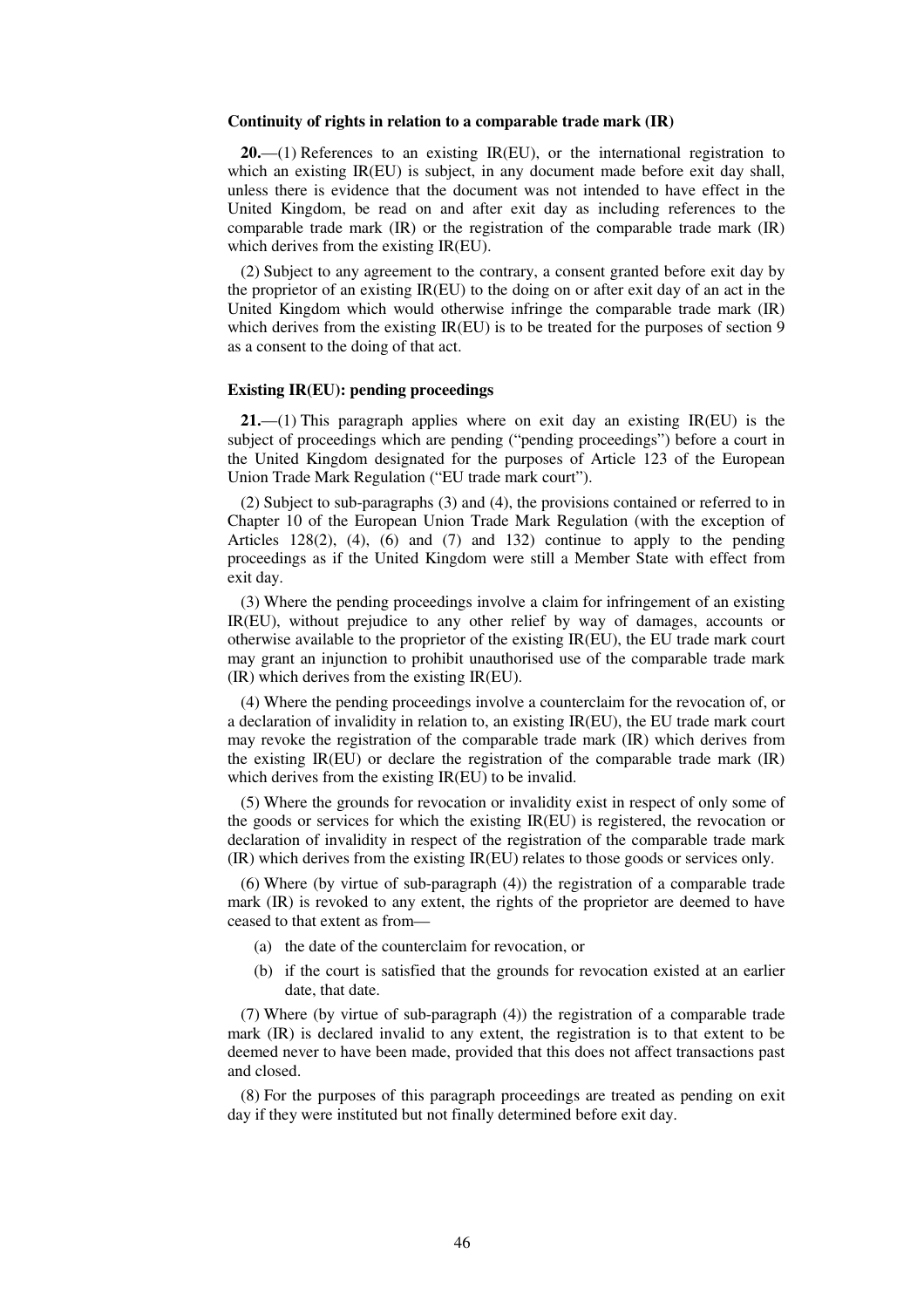#### **Existing IR(EU): effect of injunction**

**22.**—(1) This paragraph applies where immediately before exit day an injunction is in force prohibiting the performance of acts in the United Kingdom which infringe or would infringe an existing IR(EU) (a "relevant injunction").

(2) Subject to any order of the court to the contrary, a relevant injunction will have effect and be enforceable to prohibit the performance of acts which infringe or would infringe a comparable trade mark (IR) to the same extent as in relation to the existing IR(EU) from which the comparable trade mark (IR) derives as if it were an injunction granted by the court.

## PART 2

## Treatment of international trade marks protected in the European Union which expire during the period of six months ending on exit day

### **Registration of certain expired international trade marks**

**23.**—(1) This Part applies to an international trade mark which, immediately before the transitional period, was protected in the European Union in accordance with Article 189(2) of the European Union Trade Mark Regulation but which, as a result of the expiry of the registration of the international trade mark during the transitional period, does not fall within paragraph 1(1) (an "expired IR(EU)").

(2) Where the international registration to which an international trade mark is subject has been sub-divided as referred to in paragraph 1(2), there is to be deemed for the purposes of sub-paragraph (1) to be a separate expired trade mark in respect of the goods or services covered by each sub-division of the registration.

(3) An expired IR(EU) is to be treated as if it were an existing IR(EU).

(4) The provisions of Part 1 of this Schedule apply to an expired IR(EU) as they apply to an existing IR(EU) subject to the provisions of this Part of the Schedule.

(5) Notwithstanding the entry in the register (under paragraph 3, as applied by subparagraph (4)) of a comparable trade mark (IR) which derives from an expired IR(EU), the registration of the comparable trade mark (IR) is expired until the proprietor gives notice to the registrar in accordance with paragraph 24(1)(b) (or the comparable trade mark (IR) is removed from the register in accordance with paragraph 24(2)).

(6) In this paragraph, "transitional period" means the period of six months ending with exit day.

### **Renewal of an expired IR(EU)**

**24.**—(1) Where within the period beginning with exit day and ending with the end of the relevant period—

- (a) the international registration to which an expired IR(EU) is subject is renewed in accordance with Article 7; and
- (b) the proprietor of the expired IR(EU) notifies the registrar of such renewal (a "renewal notice").

paragraphs 25 and 26 apply to the renewal of the registration of the comparable trade mark (IR) which derives from the expired IR(EU).

(2) If within the period referred to in sub-paragraph (1) the proprietor fails to notify the registrar in accordance with sub-paragraph  $(1)(b)$ —

(a) the registrar must remove from the register the comparable trade mark (IR) which derives from the expired IR(EU); and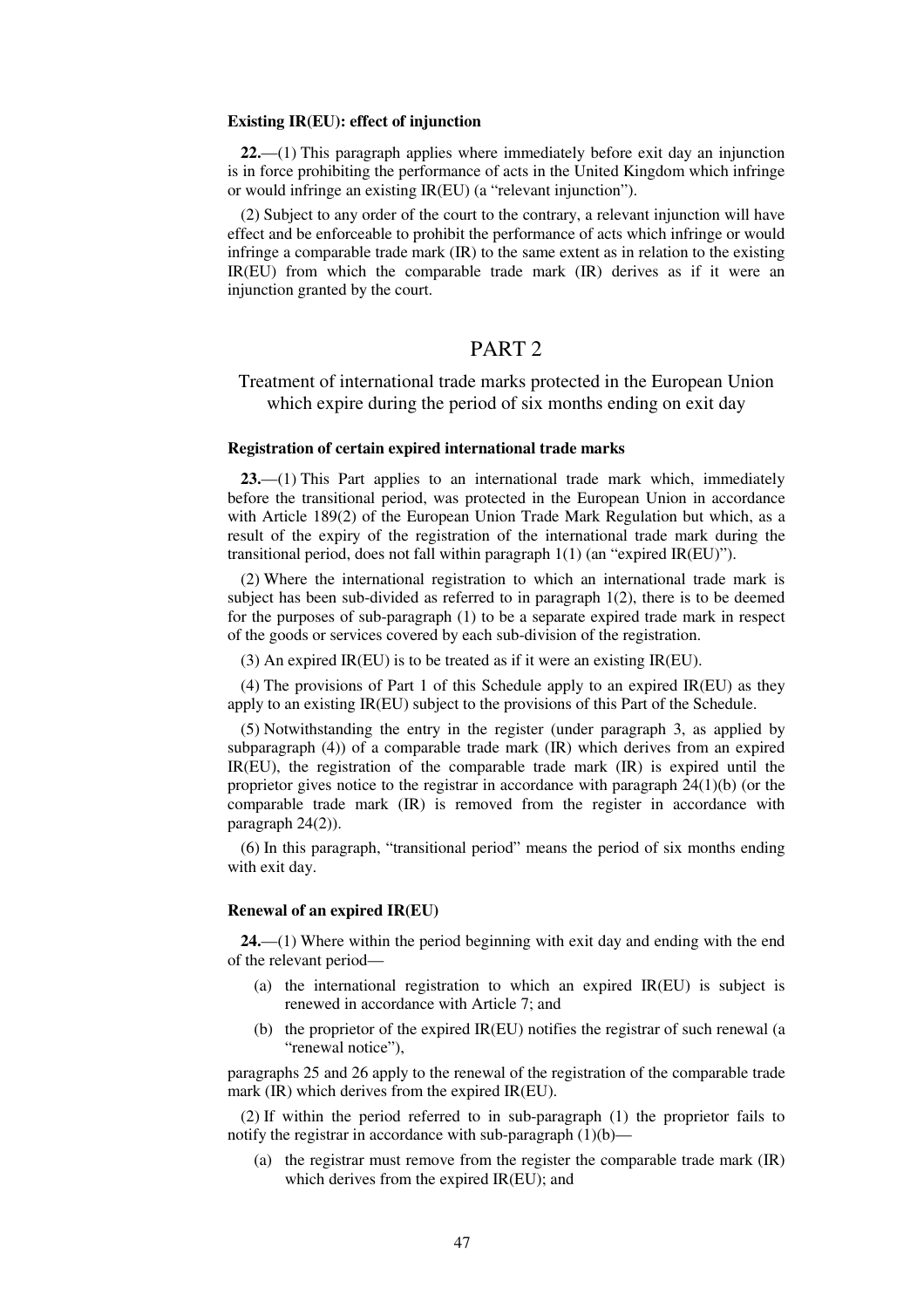(b) the comparable trade mark (IR) ceases with effect from exit day to be treated as if it had been registered under this Act.

(3) In sub-paragraph (1), the "relevant period" means the period of nine months beginning with the day after that on which exit day falls.

#### **Renewal of an expired IR(EU): territorial extension under Article 3***ter***(1)**

**25.**—(1) Where the protection in the European Union of an expired IR(EU) resulted from a request for territorial extension under Article 3*ter*(1), the registrar must, as soon as reasonably practicable following receipt of the renewal notice, renew the registration of the comparable trade mark (IR) which derives from the expired IR(EU).

(2) A comparable trade mark (IR) which is renewed under sub-paragraph (1) shall be renewed for a period of ten years from the expiry of the international registration to which the expired IR(EU) is subject.

(3) Section 43(6) applies to the registration of a comparable trade mark (IR) which is renewed in accordance with this paragraph.

#### **Renewal of an expired IR(EU): territorial extension under Article 3***ter***(2)**

**26.**—(1) This paragraph applies where the protection in the European Union of an expired IR(EU) resulted from a request for territorial extension under Article 3*ter*(2).

(2) The relevant date for the purposes of determining the date of renewal of the registration of the comparable trade mark (IR) which derives from the expired IR(EU) (the "relevant renewal date") shall be—

- (a) the date of expiry of the period of ten years from the date on which the request for territorial extension was recorded in the International Register; or
- (b) where the international registration to which the expired IR(EU) is subject has been renewed since the date referred to in paragraph (a), the anniversary of that date, computed by reference to periods of ten years, following the last renewal of the registration prior to the date of the renewal notice (the "notice date").

(3) Where the relevant renewal date of a comparable trade mark (IR) falls prior to the notice date, the registrar must, as soon as reasonably practicable following receipt of a renewal notice, renew the registration of the comparable trade mark (IR) which derives from the expired IR(EU).

(4) Where the relevant renewal date of a comparable trade mark (IR) falls before the expiry of the period of six months beginning with the notice date, sub-paragraphs (5) and (6) apply (and accordingly section 43(1) to (3A) does not apply).

(5) The registration of the comparable trade mark (IR) may be renewed at the request of the proprietor before the relevant renewal date.

(6) Where the registration of the comparable trade mark (IR) is not renewed in accordance with sub-paragraph (5)—

- (a) on, or as soon as reasonably practicable after, the relevant renewal date, the registrar must notify the proprietor that the registration of the comparable trade mark (IR) has expired and of the manner in which registration may be renewed; and
- (b) a request for renewal must be made within a period of six months beginning with the date of the notice.

(7) If a request for renewal is made in respect of only some of the goods or services for which the comparable trade mark (IR) is registered, the registration is to be renewed for those goods or services only.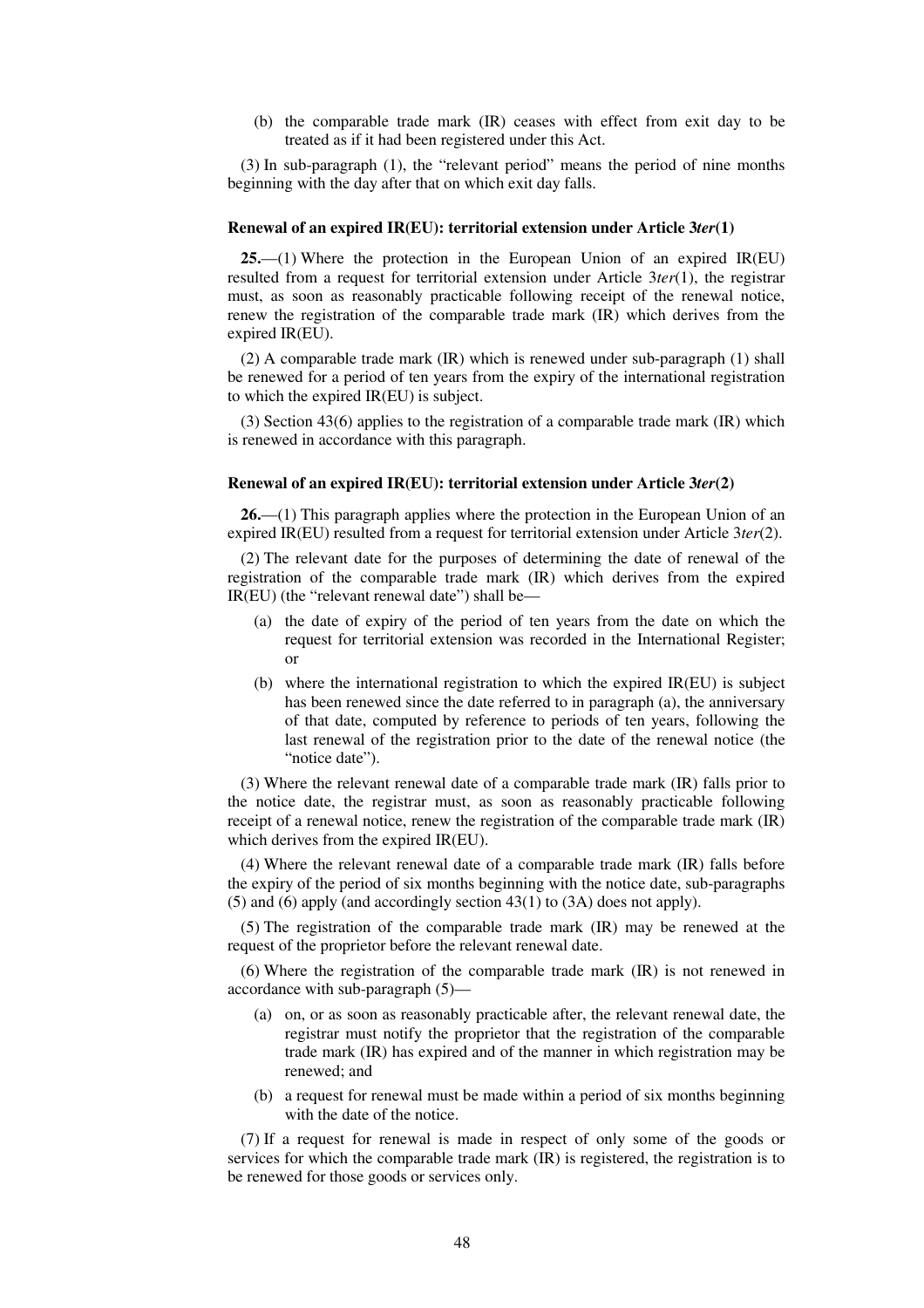(8) A comparable trade mark (IR) which is renewed under sub-paragraph (3) or pursuant to a request for renewal in accordance with sub-paragraph (5) or (6) shall be renewed for a period of ten years from the relevant renewal date (and accordingly, section 43(4) does not apply).

(9) Where sub-paragraphs (5) and (6) apply to the renewal of the registration of a comparable trade mark (IR) and the registration is not renewed in accordance with those provisions, the registrar must remove the comparable trade mark (IR) from the register.

 $(10)$  Section 43(6) applies to the registration of a comparable trade mark  $(IR)$ which is renewed in accordance with this paragraph.

(11) Where a comparable trade mark (IR) is removed from the register pursuant to subparagraph (9), the rules relating to the restoration of the registration of a trade mark (referred to in section  $43(5)$ ) apply in relation to the restoration of the comparable trade mark (IR) to the register.

(12) Where the relevant renewal date of a comparable trade mark (IR) falls on or after the expiry of the period of six months beginning with the notice date, section 43 applies to the renewal of the registration of the comparable trade mark (IR) and references to the expiry of the registration are to be treated as references to the relevant renewal date of the comparable trade mark (IR).

## PART 3

## Applications for the extension of protection of international registrations to the European Union which are pending on exit day

### **Interpretation**

**27.**—(1) In this Part—

- (a) references to an "existing ITM application" are to an international application which contains a request for extension of the protection resulting from an international registration to the European Union under Article 3*ter*(1) in respect of which the conditions in sub-paragraph (2) are satisfied;
- (b) references to an "existing request for EU extension" are to a request for extension to the European Union of the protection resulting from an international registration made subsequent to the international registration pursuant to Article 3ter(2) in respect of which the conditions in subparagraph (3) are satisfied;
- (c) references to an "international application" are to an application to the International Bureau under Article 2(2) for the registration of a trade mark in the International Register.

(2) The conditions referred to in sub-paragraph  $(1)(a)$  are—

- (a) the international application was filed before exit day with the Office of origin in accordance with Article 2(2); and
- (b) as at the time immediately before exit day, the request for extension of protection to the European Union mentioned in the international application has been neither granted nor refused by the European Union Intellectual Property Office.
- (3) The conditions referred to in sub-paragraph  $(1)(b)$  are—
	- (a) the request for extension of protection to the European Union was filed before exit day with the Office of origin or the International Bureau (as the case may be) in accordance with Rule 24(2); and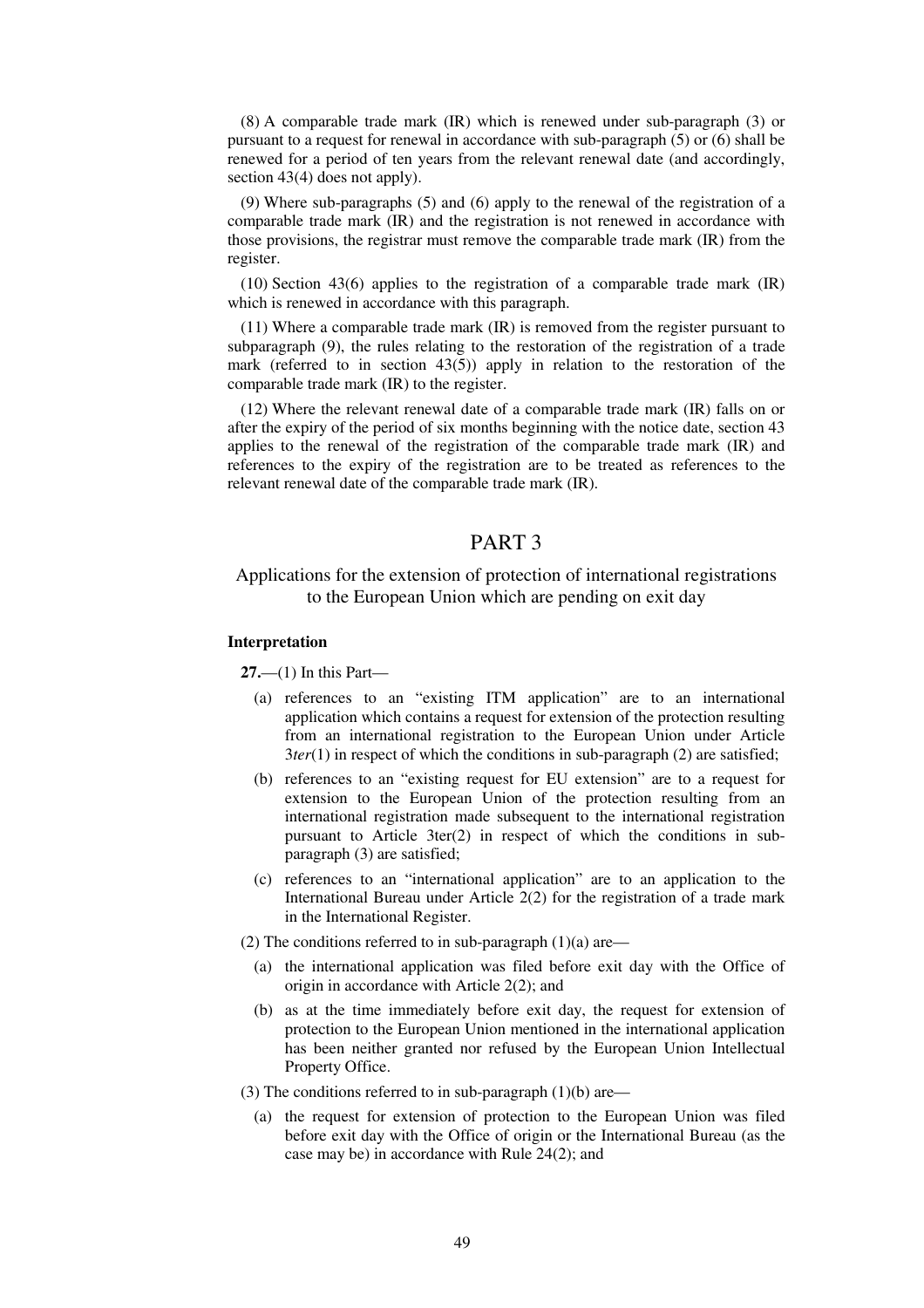- (b) as at the time immediately before exit day, the request for extension of protection to the European Union has been neither granted nor refused by the European Union Intellectual Property Office under the European Union Trade Mark Regulation.
- (4) In sub-paragraphs  $(2)(b)$  and  $(3)(b)$ 
	- (a) the reference to the request for extension of protection to the European Union being "granted" means the European Union Intellectual Property Office having sent to the International Bureau a statement to the effect that protection is granted to the mark in the European Union in accordance with Rule 18*ter*; and
	- (b) the reference to the request for extension of protection to the European Union being "refused" means the European Union Intellectual Property Office having sent to the International Bureau a notification of refusal in accordance with Article 5(1) or (2) which refusal has not been subsequently withdrawn.

## **Application for registration under this Act based upon an existing ITM application or an existing request for EU extension recorded in the International Register prior to exit day**

**28.**—(1) This paragraph applies where—

- (a) either—
	- (i) an existing ITM application has been filed with the International Bureau in respect of a trade mark and the date accorded to the international registration of the trade mark pursuant to Article 3(4) is a date prior to exit day; or
	- (ii) an existing request for EU extension in respect of a trade mark has been filed with the International Bureau and the date on which it was recorded in the International Register pursuant to Article 3ter(2) is a date prior to exit day;
- (b) the person who filed the existing ITM application or (as the case may be) the existing request for EU extension, or a successor in title of that person, applies for registration of the same trade mark under this Act for some or all of the same goods or services, and
- (c) the application under this Act is made within a period beginning with exit day and ending with the end of the period referred to in sub-paragraph (4).

(2) Where this paragraph applies, the relevant date for the purposes of establishing which rights take precedence is the earliest of—

- (a) the date accorded to the international trade mark the subject of the existing ITM application pursuant to Article 3(4) or, in the case of an existing request for EU extension, the date on which the request was recorded in the International Register pursuant to Article 3*ter*(2);
- (b) the date of priority (if any) accorded pursuant to a right of priority claimed pursuant to Article 4 of the Paris Convention in respect of the existing ITM application or the existing request for EU extension (as the case may be).

(3) The registrability of the trade mark the subject of an application under this Act of the type mentioned in sub-paragraph (1)(b) and made within the period mentioned in subparagraph (1)(c) shall not be affected by any use of the mark in the United Kingdom which commenced in the period between the date referred to in subparagraph (2) and the date of the application under this Act.

(4) In sub-paragraph (1)(c), the period referred to is the period of nine months beginning with the day after that on which exit day falls.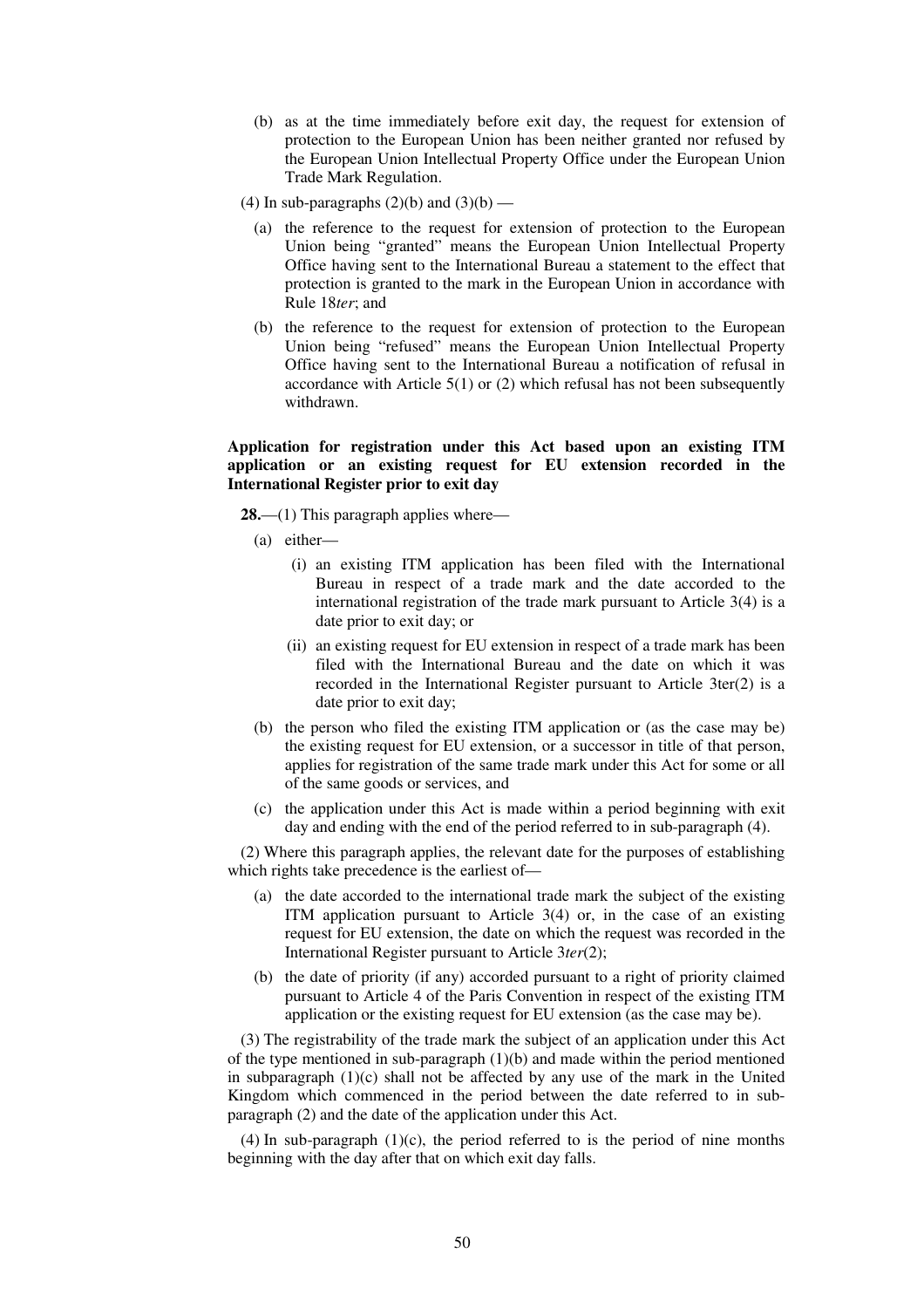(5) A right of priority claimed pursuant to Article 4 of the Paris Convention in respect of an existing request for EU extension is to be disregarded for the purposes of sub-paragraph (2)(b) unless the existing request for EU extension was recorded in the International Register within a period of six months beginning with the day after the priority date recorded in the International Register in respect of the international application for protection of the trade mark which is the same as the one in respect of which the existing request for EU extension was filed.

## **Application for registration under this Act based upon an existing ITM application or an existing request for EU extension recorded in the International Register on or after exit day**

**29.**—(1) This paragraph applies where—

- (a) either—
	- (i) an existing ITM application has been filed with the International Bureau in respect of a trade mark and the date accorded to the international registration of the trade mark pursuant to Article 3(4) is a date on or after exit day; or
	- (ii) an existing request for EU extension in respect of a trade mark has been filed with the International Bureau and the date on which it was recorded in the International Register pursuant to Article 3ter(2) is a date on or after exit day;
- (b) the person who filed the existing ITM application or (as the case may be) the existing request for EU extension, or a successor in title of that person, applies for registration of the same trade mark under this Act for some or all of the same goods or services; and
- (c) the application under this Act is made within the period of nine months beginning with the date referred to in sub-paragraph  $(a)(i)$  or  $(ii)$  (as the case may be).

(2) Where this paragraph applies, the relevant date for the purposes of establishing which rights take precedence is the earliest of—

- (a) the date accorded to the international trade mark the subject of the existing ITM application pursuant to Article 3(4) or, in the case of an existing request for EU extension, the date on which the request was recorded in the International Register pursuant to Article 3ter(2);
- (b) the date of priority (if any) accorded pursuant to a right of priority claimed pursuant to Article 4 of the Paris Convention in respect of the existing ITM application or the existing request for EU extension (as the case may be).

(2) The registrability of the trade mark the subject of an application under this Act of the type mentioned in sub-paragraph (1)(b) and made within the period mentioned in subparagraph (1)(c) shall not be affected by any use of the mark in the United Kingdom which commenced in the period between the date referred to in subparagraph (2) and the date of the application under this Act.

(3) A right of priority claimed pursuant to Article 4 of the Paris Convention in respect of an existing request for EU extension is to be disregarded for the purposes of sub-paragraph (2)(b) unless the existing request for EU extension was recorded in the International Register within a period of six months beginning with the day after the priority date recorded in the International Register in respect of the international application for protection of the trade mark which is the same as the one in respect of which the existing request for EU extension was filed.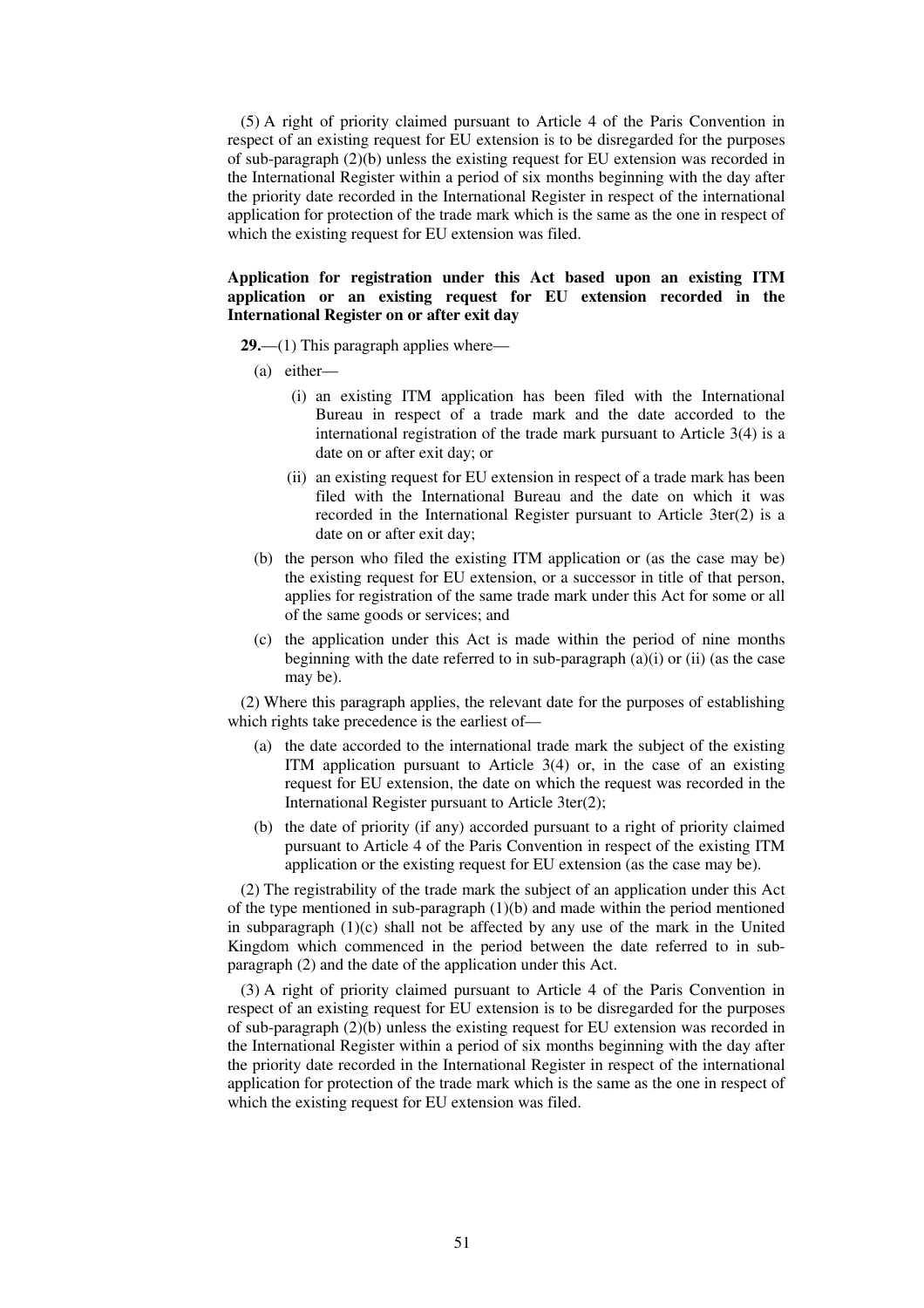### **Right to claim seniority where seniority has been claimed by an existing ITM application or an existing request for EU extension**

**30.**—(1) Where an existing ITM application or an existing request for EU extension claims seniority of a trade mark which trade mark ("the senior mark") is a registered trade mark or a protected international trade mark (UK), the applicant may claim seniority of the senior mark in an application for registration of a trade mark (a "relevant mark") pursuant to this Part.

(2) The effect of a seniority claim made pursuant to sub-paragraph (1) is that where following the registration of the relevant mark the proprietor of that mark surrenders the senior mark or allows it to lapse (wholly or partially), subject to paragraph 31, the proprietor of the relevant mark is deemed to continue to have the same rights as the proprietor would have had if the senior mark had continued to be registered in respect of all the goods or services for which it was registered prior to the surrender or lapse.

(3) Provision may be made by rules as to the manner of claiming seniority pursuant to this paragraph.

(4) In sub-paragraph (1), an application for registration of a trade mark "pursuant to this Part" means an application that is of the type mentioned in paragraph  $28(1)(b)$ or 29(1)(b) and that is made within the period mentioned in paragraph  $28(1)(c)$  or  $29(1)(c)$  (as the case may be).

## **Determination of invalidity and liability to revocation in relation to claim of seniority under paragraph 30**

**31.**—(1) Where a relevant mark has claimed seniority of a registered trade mark which has been—

- (a) removed from the register under section 43; or
- (b) surrendered under section 45,

any person may apply to the registrar or to the court for the declaration set out in subparagraph (2).

(2) The declaration is that, if the trade mark had not been so removed or surrendered, the registration of the trade mark would have been liable to be revoked under section 46 with effect from a date specified in the declaration or declared invalid under section 47.

(3) Where the declaration is that had the trade mark not been so removed or surrendered, the registration of it would have been liable to be—

- (a) revoked under section 46 with effect from a date prior to—
	- (i) where the application for registration of the relevant mark was based on an existing ITM application and there has been no claim of priority, the date of registration accorded pursuant to Article 3(4) to the international trade mark the subject of the existing ITM application;
	- (ii) where the application for registration of the relevant mark was based on an existing request for EU extension and there has been no claim of priority, the date on which the request was recorded in the International Register pursuant to Article 3*ter*(2);
	- (iii) where the application for registration of the relevant mark was based on an existing ITM application or an existing request for EU extension and there has been a claim of priority, the priority date accorded pursuant to a right of priority claimed pursuant to Article 4 of the Paris Convention; or
- (b) declared invalid under section 47,

the seniority claimed for the relevant mark is to be treated as if it never had effect.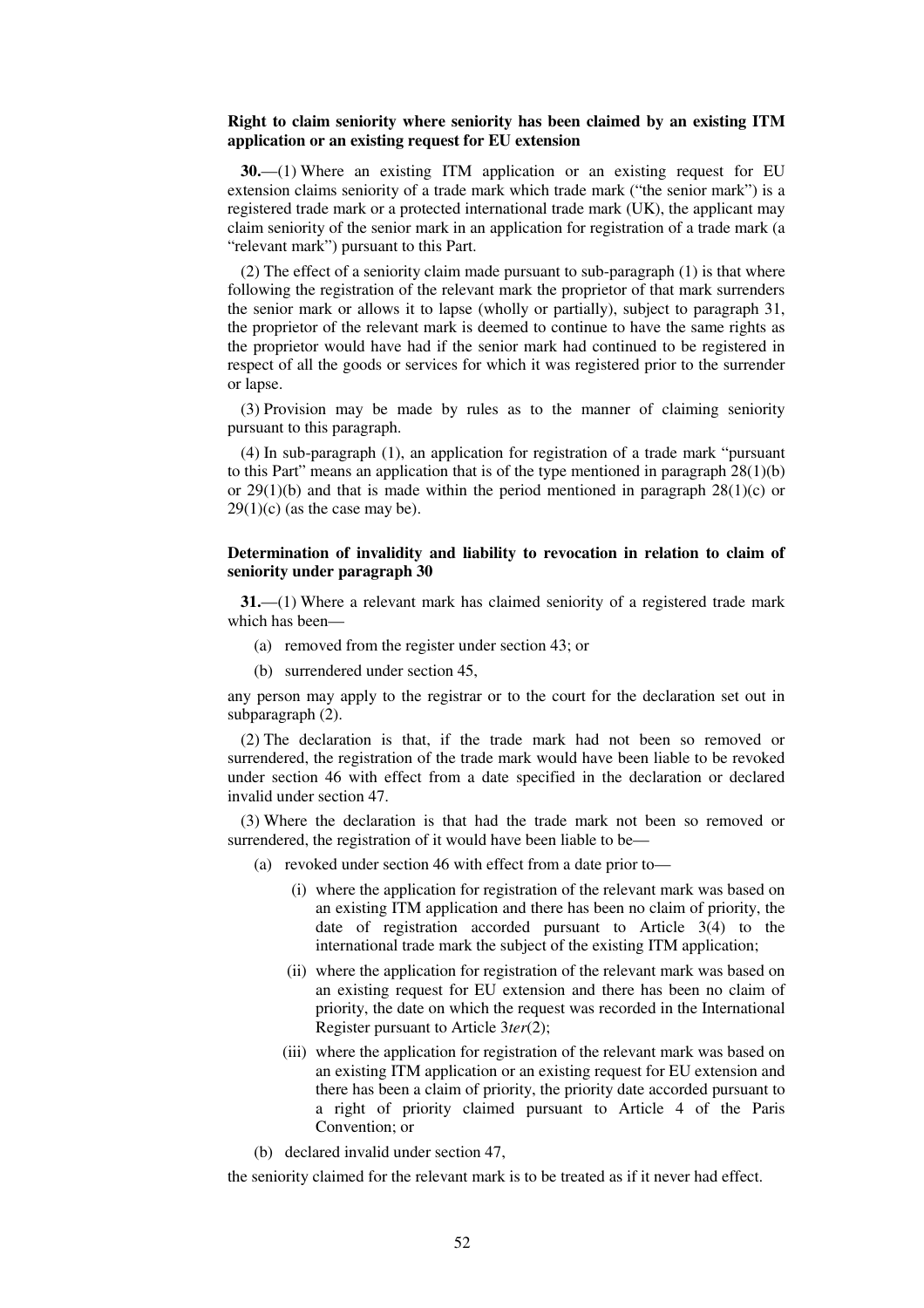(4) Where a relevant mark has claimed seniority of a protected international trade mark (UK) which has been—

- (a) removed from the International Register; or
- (b) surrendered under the Madrid Protocol,

any person may apply to the registrar or to the court for the declaration set out in subparagraph (5).

(5) The declaration is that, if the trade mark had not been so removed or surrendered, the protection of the trade mark in the United Kingdom would have been liable to be revoked under section 46 with effect from a date specified in the declaration or declared invalid under section 47.

(6) Where the declaration is that had the trade mark not been so removed or surrendered, the registration of it would have been liable to be—

- (a) revoked under section 46 with effect from a date prior to—
	- (i) where the application for registration of the relevant mark was based on an existing ITM application and there has been no claim of priority, the date of registration accorded pursuant to Article 3(4) to the international trade mark the subject of the existing ITM application;
	- (ii) where the application for registration of the relevant mark was based on an existing request for EU extension and there has been no claim of priority, the date on which the request was recorded in the International Register pursuant to Article 3ter(2);
	- (iii) where the application for registration of the relevant mark was based on an existing ITM application or an existing request for EU extension and there has been a claim of priority, the priority date accorded pursuant to a right of priority claimed pursuant to Article 4 of the Paris Convention; or
- (b) declared invalid under section 47,

the seniority claimed for the relevant mark is to be treated as if it never had effect.

(7) Where the application for registration of the relevant mark was based on an existing request for EU extension a right of priority claimed pursuant to Article 35 of the European Union Trade Mark Regulation in respect of the request for EU extension is to be disregarded for the purposes of sub-paragraphs  $(3)(a)(iii)$  and  $(6)(a)(iii)$  unless the request for territorial extension was recorded in the International Register within a period of six months beginning with the day after the priority date recorded in the International Register in respect of the international application for protection of the trade mark which is the same as the one in respect of which the request for EU extension was filed.

(8) References in sub-paragraphs (5) and (6) to sections 46 and 47 are to those sections as they apply to a protected international trade mark (UK) under an order made pursuant to section 54.

(9) Where a trade mark has been surrendered or allowed to lapse in respect of only some of the goods or services for which it is registered, the declaration in subparagraphs (2) and (5) is that if the goods or services had not been removed from the registration, the registration of the trade mark would have been liable to be revoked under section 46 with effect from a date specified in the declaration or declared invalid under section 47 and subparagraphs (3) and (6) shall be construed accordingly.

(10) The provisions of paragraph 16 apply in relation to an application under this paragraph as they apply to an application under paragraph 15.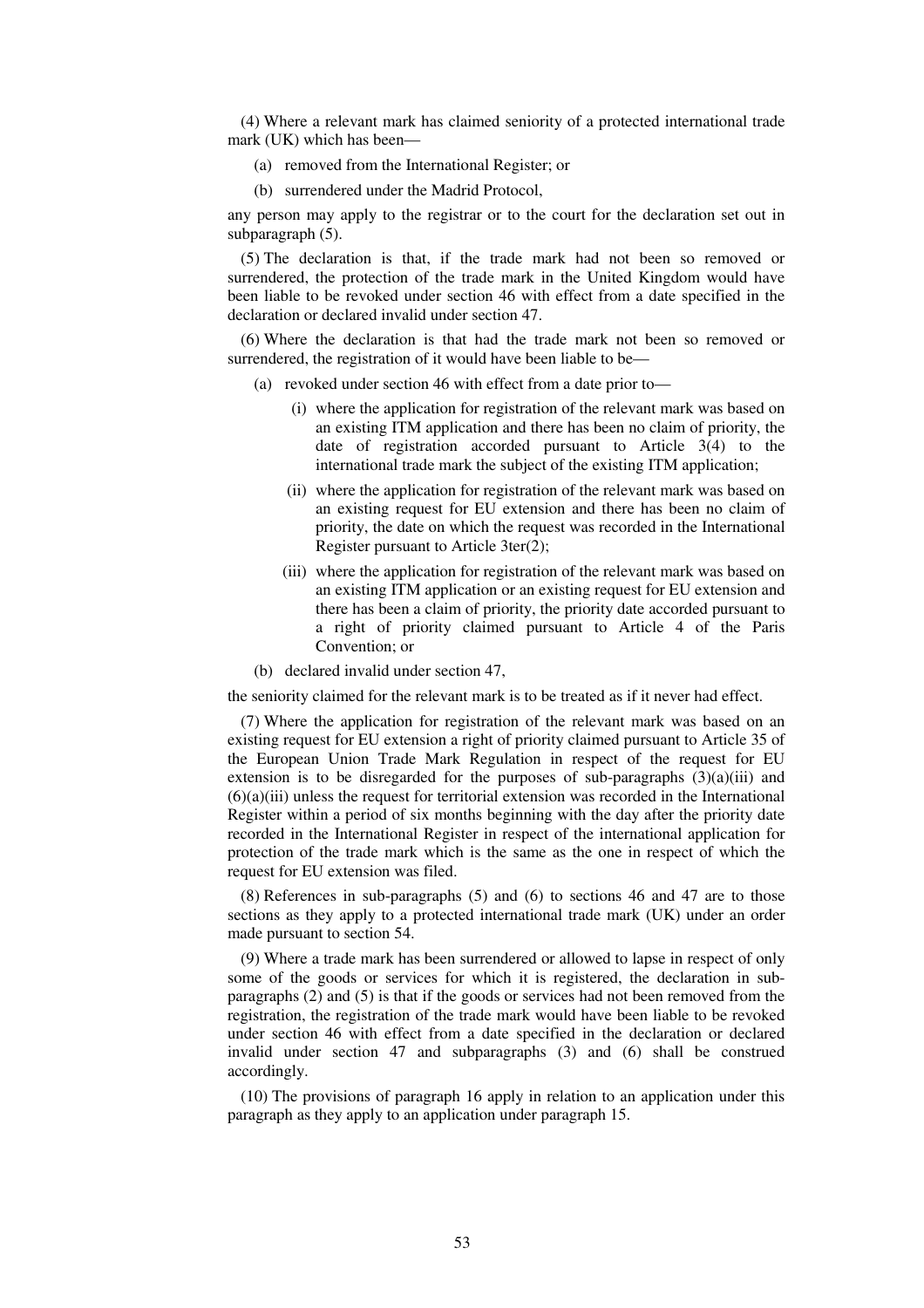## PART 4

## Transformation applications which are pending on exit day

## **Transformation applications**

**32.**—(1) In this Part, references to a "transformation application" are to an application for transformation of an international registration which has been cancelled (a "cancelled international registration") into an application for registration of a European Union trade mark filed under Article 204 of the European Union Trade Mark Regulation in respect of which the conditions in sub-paragraph (2) are satisfied.

(2) The conditions referred to in sub-paragraph (1) are—

- (a) the transformation application was filed before exit day with the European Union Intellectual Property Office;
- (b) as at the time immediately before exit day the transformation application has neither been granted nor refused by the European Union Intellectual Property Office under the European Union Trade Mark Regulation; and
- (c) the international registration was not cancelled at the request of the Patent Office as Office of origin for the international registration of the trade mark.

(3) In sub-paragraph  $(2)(b)$ —

- (a) the reference to the transformation application being "granted" means a European Union trade mark being registered under the European Union Trade Mark Regulation pursuant to the transformation application; and
- (b) the reference to the transformation application being "refused" means the transformation application being subject to the provisions in Article 204(5) of the European Union Trade Mark Regulation.

### **Application for registration based upon a cancelled international registration**

**33.**—(1) This paragraph applies where—

- (a) a person who has filed a transformation application in respect of a cancelled international registration, or a successor in title of that person, applies for registration under this Act of a trade mark which is the same as the trade mark which was the subject of the cancelled international registration and in respect of some or all of the same goods or services included in the international registration;
- (b) the application for registration under this Act is made within the period beginning with exit day and ending with the end of the relevant period; and
- (c) on or before the date of the transformation application on which the application for registration under this Act is based the trade mark that was the subject of the cancelled international registration—
	- (i) was protected in the European Union in accordance with Article 189(2) of the European Union Trade Mark Regulation; or
	- (ii) was the subject of an existing ITM application or an existing request for EU extension which, as at that date, had neither been granted nor refused by the European Union Intellectual Property Office (the references to "granted" and "refused" having the same meaning as given by paragraph 27(4)).

(2) Where this paragraph applies by virtue of sub-paragraph  $(1)(c)(i)$ , the relevant date for the purposes of establishing which rights take precedence is the earliest of—

(a) where—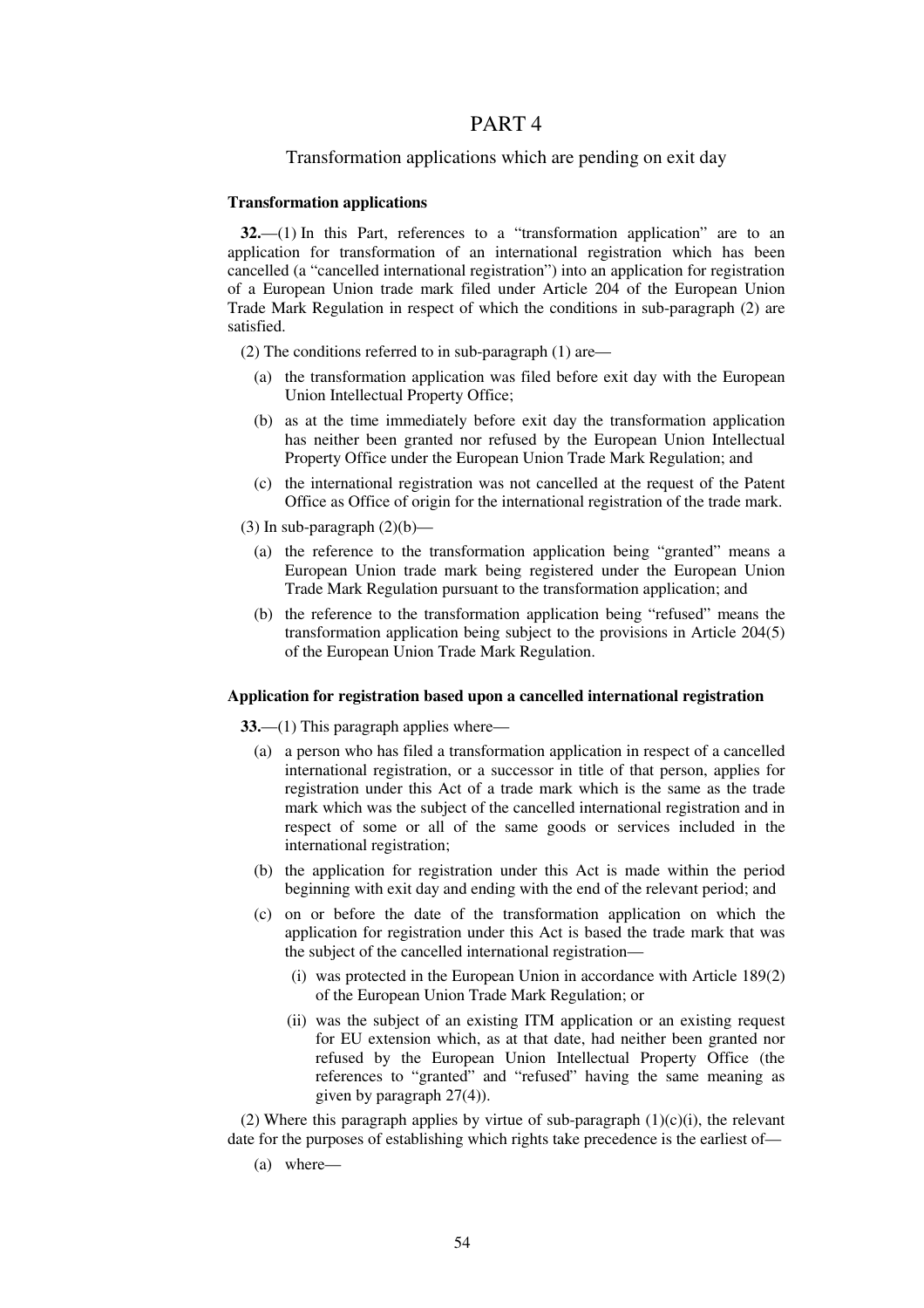- (i) the protection in the European Union of the trade mark that was the subject of the cancelled international registration resulted from a request for territorial extension under Article 3*ter*(1), the date of registration accorded to the international registration pursuant to Article  $3(4)$ ; or
- (ii) the protection in the European Union of the trade mark that was the subject of the cancelled international registration resulted from a request for territorial extension under Article 3*ter*(2), the date on which the request was recorded in the International Register; and
- (b) the date of priority (if any) accorded pursuant to a right of priority claimed pursuant to Article 4 of the Paris Convention in respect of the request referred to in paragraph (a)(i) or (ii).

(3) Where this paragraph applies by virtue of sub-paragraph  $(1)(c)(ii)$ , the relevant date for the purposes of establishing which rights take precedence is the earliest of—

- (a) the date accorded to the trade mark that was the subject of the existing ITM application pursuant to Article 3(4) or, in the case of an existing request for EU extension, the date on which the request was recorded in the International Register pursuant to Article 3*ter*(2); and
- (b) the date of priority (if any) accorded pursuant to a right of priority claimed pursuant to Article 4 of the Paris Convention in respect of the request referred to in paragraph (a).

(4) A right of priority claimed pursuant to Article 4 of the Paris Convention in respect of a request for territorial extension to the European Union made under Article 3*ter*(2) is to be disregarded for the purposes of sub-paragraphs (2)(b) and (3)(b) unless the request for extension was recorded in the International Register within a period of six months beginning with the day after the priority date recorded in the International Register in respect of the international application for protection of the trade mark which is the same as the one in respect of which the request for extension was filed.

(5) The registrability of the trade mark the subject of an application under this Act of the type mentioned in sub-paragraph (1)(a) and made within the period mentioned in subparagraph (1)(b) shall not be affected by any use of the mark in the United Kingdom which commenced in the period between the date referred to in subparagraph (2) or (3) (as the case may be) and the date of the application for registration of the trade mark under this Act.

(6) Paragraphs 30 and 31 apply in relation to an application for a trade mark under this Act of the type mentioned in sub-paragraph  $(1)(a)$  and made within the period mentioned in sub-paragraph (1)(b), as they apply in relation to an application for registration of a trade mark pursuant to Part 3, but as if—

- (a) the references to an existing ITM application or an existing request for EU extension and an existing ITM application and an existing request for EU extension had the same meaning as they have in this paragraph; and
- (b) the references to an existing ITM application included references to a "protected EU designation".

(7) In this paragraph—

- (a) an "existing ITM application" means an international application which contains a request for extension of the protection resulting from an international registration to the European Union under Article 3*ter*(1) which has been filed with the Office of origin in accordance with Article 2(2);
- (b) an "existing request for EU extension" means a request for extension to the European Union of the protection resulting from an international registration made subsequent to the international registration pursuant to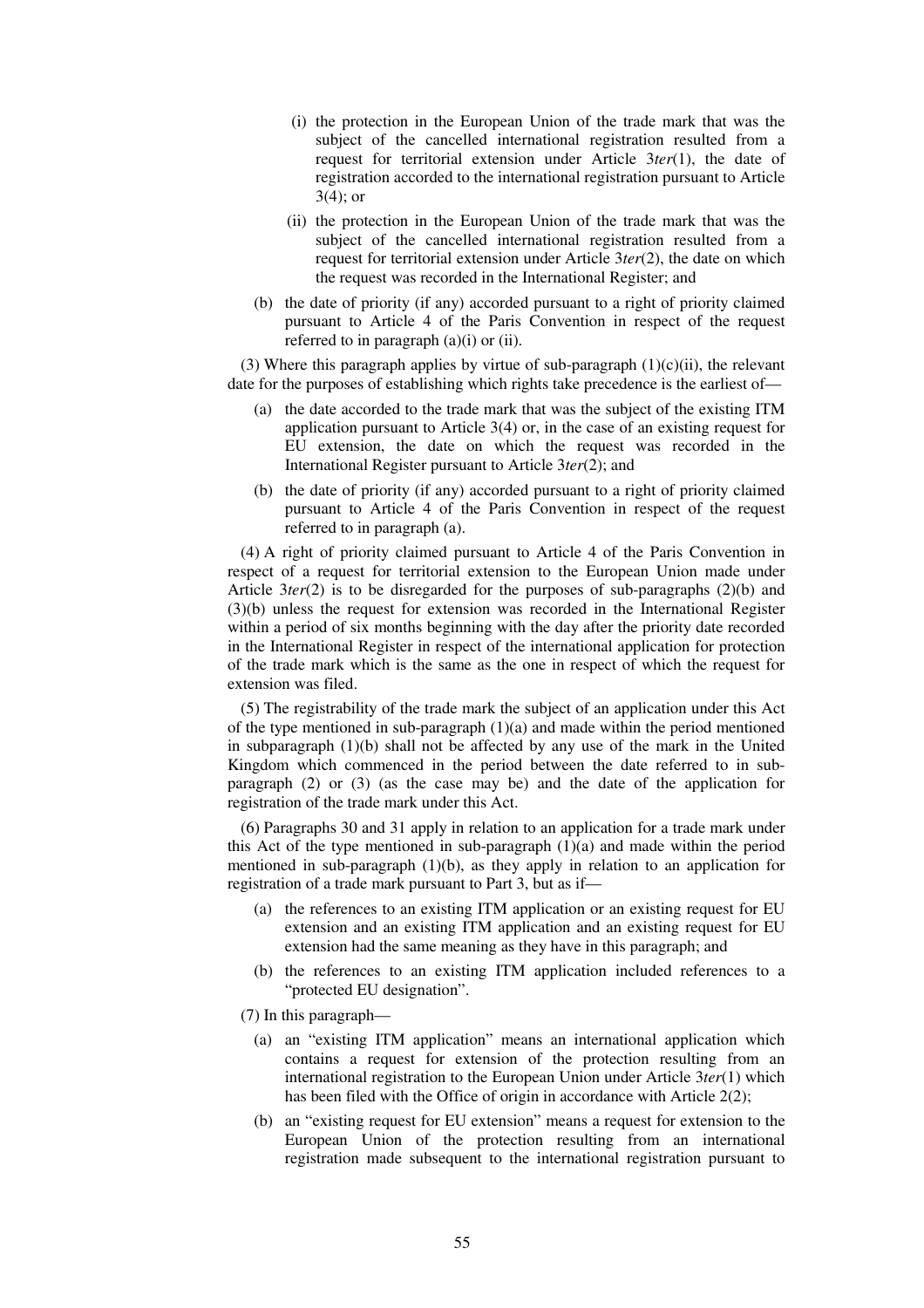Article 3ter(2) which has been filed with the Office of origin or the International Bureau (as the case may be) in accordance with Rule 24(2);

- (c) the "relevant period" means the period of nine months beginning with the day after that on which exit day falls;
- (d) a "protected EU designation" means an international registration which prior to its cancellation was protected in the European Union in accordance with Article 189(2) of the European Union Trade Mark Regulation.

## PART 5

## Interpretation

### **Interpretation**

**34.**—(1) In this Schedule—

"comparable trade mark (IR)" has the meaning given by paragraph 1(4);

"the Common Regulations" means the Common Regulations under the Madrid Agreement concerning the international registration of marks and the Madrid Protocol in force on 1st November 2017(a);

"corresponding (IR)" has the meaning given by paragraph 3(4);

"existing IR(EU)" has the meaning given by paragraph  $1(1)$ ;

"expired IR(EU)" has the meaning given by paragraph 23(1);

"international application" has the meaning given by paragraph  $27(1)(c)$ ;

"the International Register" has the meaning given by paragraph  $1(11)(a)$ ;

"international registration" has the meaning given by paragraph  $1(11)(b)$ ;

"international trade mark" has the meaning given by paragraph  $1(11)(c)$ ;

"Office of origin" has the meaning given by Article 2(2);

"the previous EUTM Regulations" means Council Regulation (EC) No 207/2009 of 26th February 2009 on the European Union trade mark(a) and Council Regulation (EC) No 40/94 of 20th December 1993 on the Community trade mark(b);

"protected international trade mark (UK)" has the same meaning as in the Trade Marks (International Registration) Order 2008(c);

(2) References in this Schedule to—

- (a) an "Article" are to an Article of the Madrid Protocol;
- (b) an Article of the European Union Trade mark Regulation include references to any equivalent Article contained in the previous EUTM Regulations;
- (c) the European Union Trade Mark Regulation include references to the previous EUTM Regulations;
- (d) an international trade mark include references to an international trade mark which is dealt with for the purposes of the European Union Trade Mark Regulation as an EU collective mark or an EU certification mark;
- (e) a "Rule" are to a Rule of the Common Regulations.

(3) In this Schedule, references to a request for territorial extension, in relation to an existing IR(EU) which is the subject of a separate international registration within the meaning of paragraph 1(3), are to the request made before the separate international registration was created.".".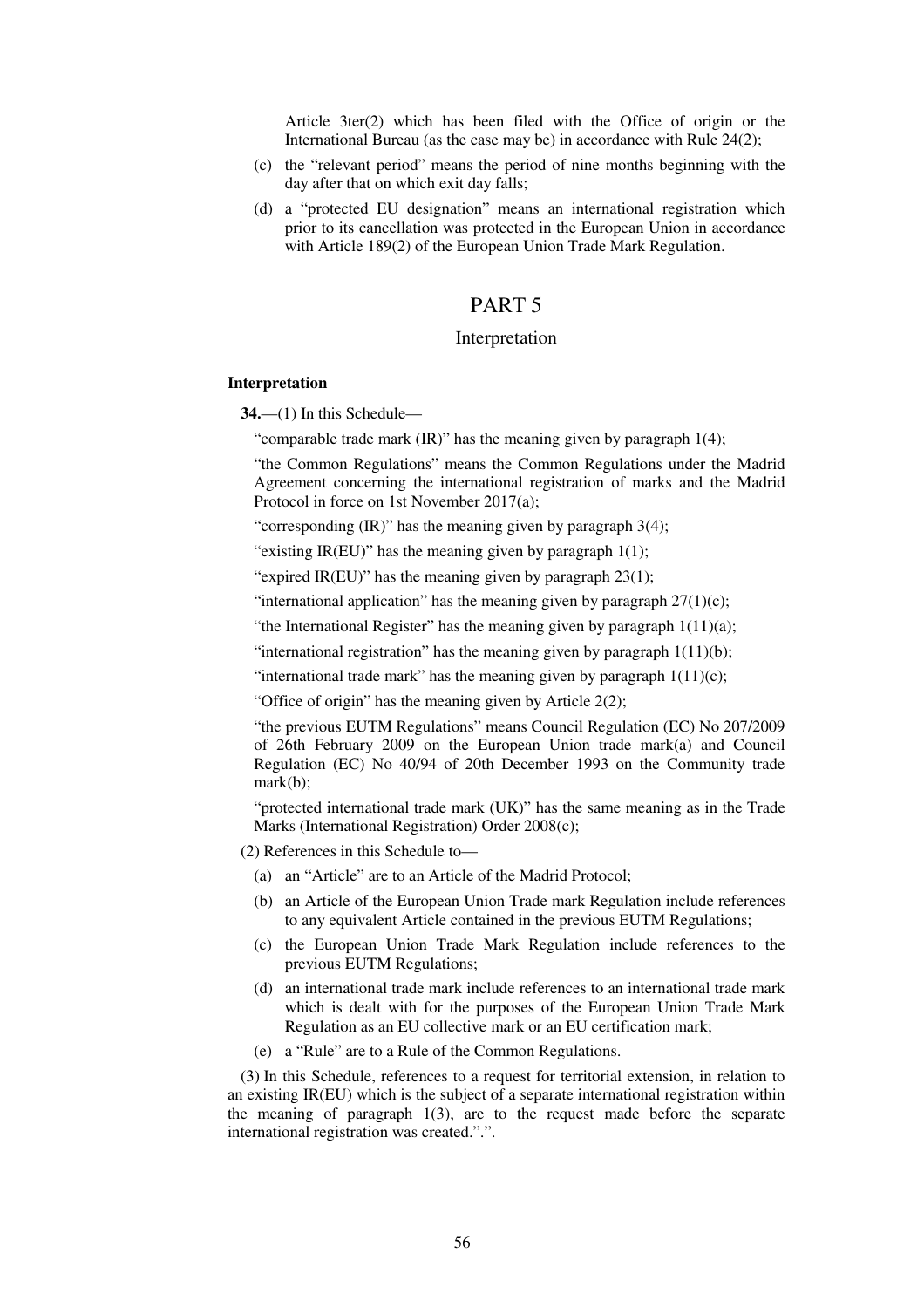### **EXPLANATORY NOTE**

### *(This note is not part of the Order)*

This Order amends the Registered Designs (Isle of Man) Order 2013 (S.I. 2013/2533) and the Trade Marks (Isle of Man) Order 2013 (S.I. 2013/2601) to make further modifications to the Registered Designs Act 1949 (c. 88) and the Trade Marks Act 1994 (c. 26) respectively in their application to the Isle of Man.

The amendments made by the Order replicate for the Isle of Man amendments in connection with the United Kingdom leaving the European Union made to those Acts as they have effect in the United Kingdom by the Intellectual Property (Exhaustion of Rights) (EU Exit) Regulations 2019 (S.I. 2019/265), the Designs and International Trade Marks (Amendment etc.) (EU Exit) Regulations 2019 (S.I. 2019/638) and the Trade Marks (Amendment etc.) (EU Exit) Regulations 2019 (S.I. 2019/269).

An impact assessment has not been produced for this instrument as no, or no significant, impact on the private or voluntary sector is foreseen.

<sup>©</sup> Crown copyright 2019

Printed and published in the UK by The Stationery Office Limited under the authority and superintendence of Jeff James, Controller of Her Majesty's Stationery Office and Queen's Printer of Acts of Parliament.